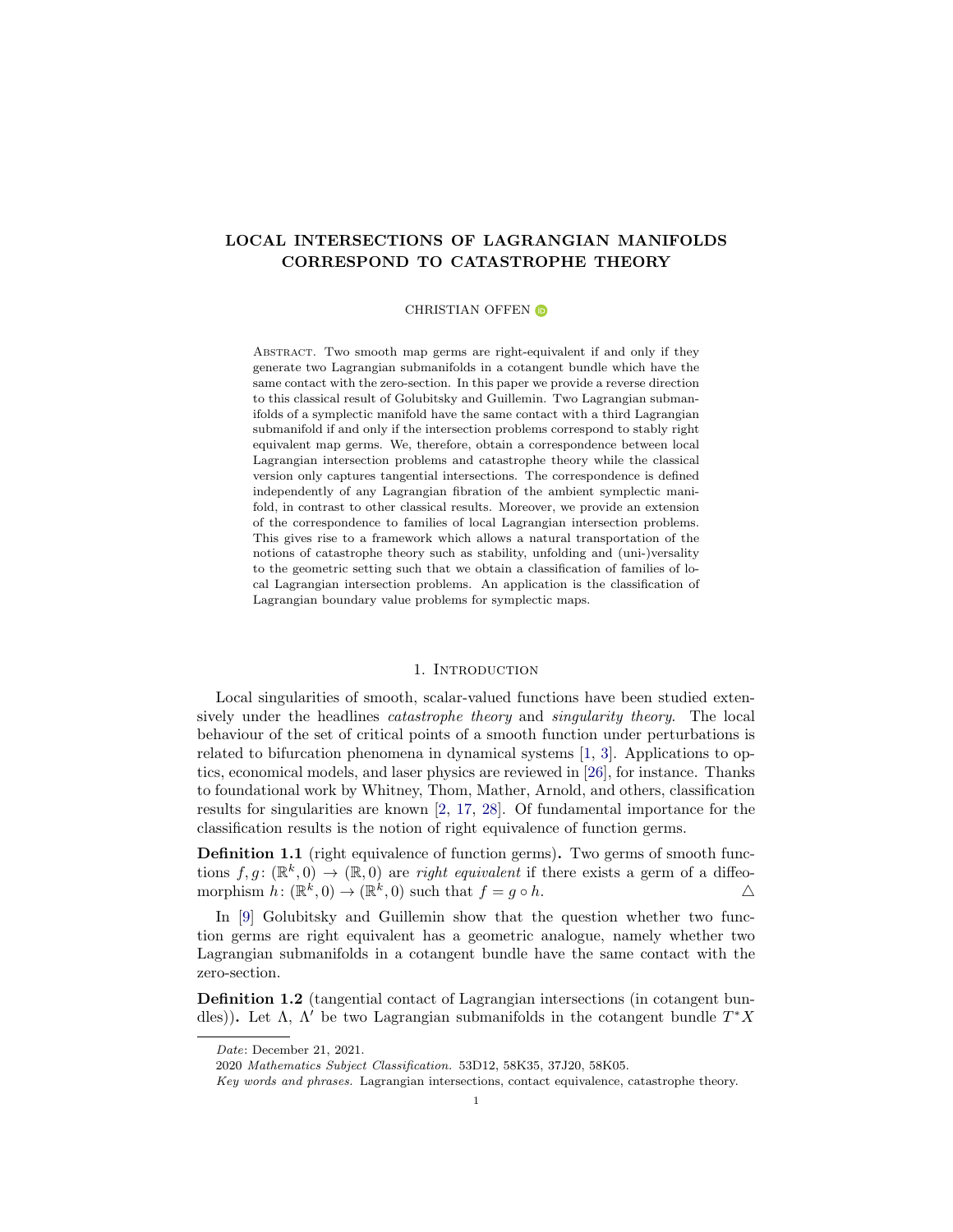#### 2 CHRISTIAN OFFEN

intersecting at a point  $z \in X \subset T^*X$  tangentially. The submanifolds  $\Lambda$ ,  $\Lambda'$  have the same contact with X at z if and only if there exists a symplectomorphism  $\Phi$ defined on an open neighbourhood U of  $z \in T^*X$  such that

$$
\Phi(\Lambda \cap U) = \Lambda' \cap U, \quad \Phi(z) = z, \quad \Phi(X \cap U) = X \cap U.
$$

Building on results by Tougeron [\[27\]](#page-27-2) they prove the following theorem.

<span id="page-1-0"></span>**Theorem 1.1** ([\[9\]](#page-26-3)). Let U be an open neighbourhood of 0 in  $\mathbb{R}^k$ . The germs at 0 of two smooth function  $f, g: U \to \mathbb{R}$  with  $f(0) = 0 = g(0)$ , vanishing gradients at 0, i.e.  $df|_0 = 0 = dg|_0$ , and vanishing Hessian matrices at 0 (in any local coordinate system) are right equivalent if and only if the Lagrangian manifolds  $\Lambda = df(U)$  and  $\Lambda' = dg(U)$  have the same tangential contact with the zero-section at 0 in  $T^*U$ .

In the above theorem  $df(U)$  and  $dg(U)$  denote the image of  $U \subset \mathbb{R}^k$  under the 1-form df or dg, respectively, where 1-forms are interpreted as maps  $U \to T^*U$ , i.e. as sections of the cotangent bundle  $T^*U \to U$ .

The strength of Theorem [1.1](#page-1-0) is related to the *parametric Morse lemma*, which says that up to a local change of coordinates any function germ  $F: (\mathbb{R}^K, 0) \to (\mathbb{R}, 0)$ with critical point at 0 can be split into a nondegenerate quadratic function  $Q_F$ and a fully degenerate part  $f$ , i.e. a representative of the germ  $F$  can be brought into the form  $f(x^1, \ldots, x^{k(F)}) + Q_F(x^{k(F)+1}, \ldots, x^K)$ , where  $K - k(F)$  is the rank of the Hessian matrix of F at 0 [\[5,](#page-26-4) §14.12]. Therefore,  $F, G: (\mathbb{R}^K, 0) \to (\mathbb{R}, 0)$  are right equivalent if and only if the signatures of  $Q_F$  and  $Q_G$  coincide and their fully reduced parts  $f$  and  $g$  fulfil the geometric condition in Theorem [1.1.](#page-1-0)

Thus, Theorem [1.1](#page-1-0) is very appealing because it allows us to turn an analysis problem into a geometric problem. The geometric problem itself, i.e. the description of intersecting Lagrangian manifolds, is, however, important in its own right. For instance, in dynamical systems, where intersections of Lagrangian invariant manifolds in phase spaces encode important information about the dynamics of the system [\[10,](#page-26-5) [14\]](#page-26-6). Global aspects such as lower bounds for the number of intersection points of Lagrangian intersections (e.g. the Arnold–Givental conjecture [\[7\]](#page-26-7)) have motivated many developments in Symplectic Topology such as Flour homology [\[8\]](#page-26-8), the theory of pseudo-holomorphic curves, and global methods based on generating functions. We refer to [\[6\]](#page-26-9) and references therein. In this paper, however, we study local aspects only.

Boundary value problems in Hamiltonian systems can be phrased as Lagrangian intersection problems and local properties of the intersections are of high significance for a description of the bifurcation behaviour of solutions [\[29\]](#page-27-3). It is, therefore, desirable, to obtain a reverse direction of Theorem [1.1,](#page-1-0) i.e. a statement which allows to turn the description of (possibly non-tangentially) intersecting Lagrangian manifolds in arbitrary symplectic manifolds into a problem in classical singularity theory or catastrophe theory. This paper provides an important theoretical foundation for works in Numerical Analysis and Geometric Numerical Integration, where for the computation of bifurcation diagrams of solutions to Hamiltonian boundary value problems a correct exploitation of symplectic structure is crucial [\[12,](#page-26-10) [20,](#page-27-4) [21,](#page-27-5) [23,](#page-27-6) [22,](#page-27-7) [24\]](#page-27-8).

We will show that we can assign smooth function germs to local Lagrangian intersection problems such that the following theorem holds.

<span id="page-1-1"></span>**Theorem 1.2.** Let  $X, \Lambda$  and  $X', \Lambda'$  be Lagrangian submanifolds of a symplectic manifold Z such that  $\Lambda$  intersects X in an isolated point z and  $\Lambda'$  intersects X' in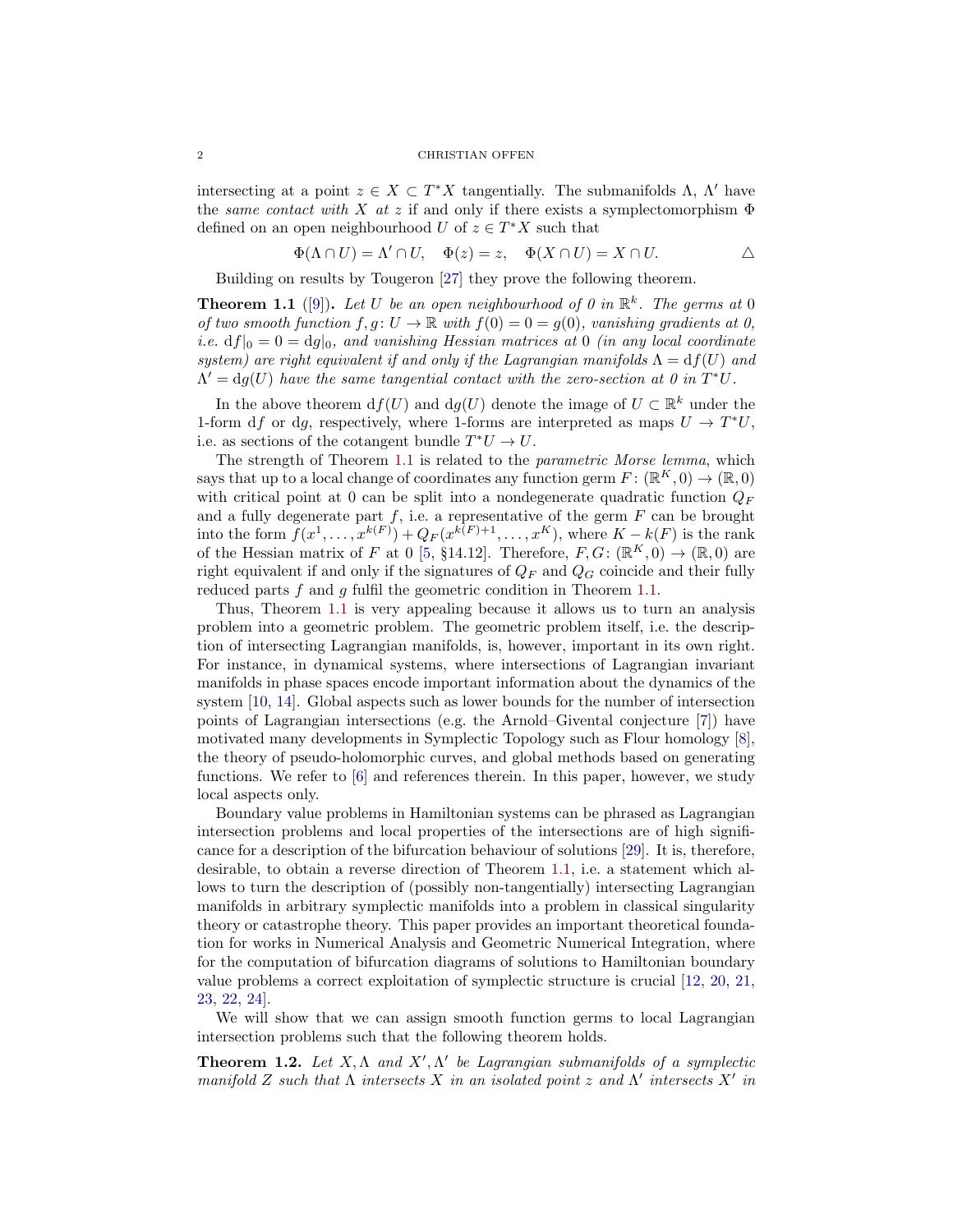

<span id="page-2-2"></span>Figure 1. Illustration of the Lagrangian intersection considered in Example [1.1.](#page-2-0) Values of the dimension  $\xi_2$  relate to the shading of the displayed surfaces. The intersection point is isolated and denoted as a black dot.

an isolated point z'. Let f be the function germ assigned to the problem  $z \in X \cap \Lambda$ and f' be the function germ assigned to the problem  $z' \in X' \cap \Lambda'$ . The germs f and  $f'$  are stably right equivalent<sup>[1](#page-2-1)</sup> if and only if there exists a local symplectomorphism  $\Phi$  mapping an open neighbourhood U of z to an open neighbourhood U' of z' with

$$
\Phi(z) = z', \quad \Phi(X \cap U) = X' \cap U', \quad \Phi(\Lambda \cap U) = \Lambda' \cap U'.
$$

In other words (notions will be made precise later):

<span id="page-2-3"></span>Theorem 1.3. There exists a 1-1 correspondence between Lagrangian contact problems modulo stably contact equivalence and smooth real-valued function germs up to stably right equivalence.

<span id="page-2-0"></span>*Example* 1.1. Consider the symplectic manifold  $Z = (\mathbb{R}^4, \Omega = dx_1 \wedge d\xi_1 + dx_2 \wedge d\xi_2)$ . The Lagrangian submanifolds

 $X = \{(x_1, x_2, \xi_1, \xi_2) | x_1 = 0, x_2 = 0\}, \quad \Lambda = \{(x_1, x_2, \xi_1, \xi_2) | \xi_1 = x_1^2, \xi_2 = x_2\}$ 

have an isolated intersection point  $z = (0, 0, 0, 0)$  (see Figure [1\)](#page-2-2).

We associate a function  $f$  whose germ at zero characterises the type of intersection up to symplectomorphisms as follows: let  $T^*X$  denote the cotangent bundle over  $X$  with the canonical symplectic structure and Darboux coordinates  $q^1, q^2, p_1, p_2$ . The map  $\Psi: Z \to T^*X$  with coordinate expression  $(q^1, q^2, p_1, p_2)$  =  $\Psi(x_1, x_2, \xi_1, \xi_2) = (x_1, x_2, \xi_1, \xi_2)$  is a symplectomorphism such that  $\Psi(X)$  is the zero section of  $T^*X$  and  $\Psi(\Lambda) = \{(q^1, q^2, p_1, p_2) | p_1 = (q^1)^2, p_2 = q_2\}$  is the graph of the section  $df: X \to T^*X$  for  $f: X \to \mathbb{R}$  with  $f(q^1, q^2) = \frac{1}{3}(q^1)^3 + \frac{1}{2}(q^2)^2$ .

The germ at  $(q^1, q^2) = (0, 0)$  of the function f characterises the type of intersection of X and  $\Lambda$  in z. However, f depends on the identification of Z with  $T^*X$ , i.e. on the choice of a cotangent bundle structure: consider the symplectomorphism  $\Psi' : Z \rightarrow T^*X$  with coordinate expression  $(q^1, q^2, p_1, p_2) = \Psi'(x_1, x_2, \xi_1, \xi_2) =$  $(x_1, x_2 - 2\xi_2, \xi_1, \xi_2)$ . Again,  $\Psi'(X)$  is the zero section of  $T^*X$ . However,  $\Psi'(\Lambda)$  =  $\{(q^1, q^2, p_1, p_2) | p_1 = (q^1)^2, p_2 = -q_2\}$  is the graph of the section  $df' : X \to T^*X$ for  $f' : X \to \mathbb{R}$  with  $f'(q^1, q^2) = \frac{1}{3}(q^1)^3 - \frac{1}{2}(q^2)^2$ .

<span id="page-2-1"></span><sup>1</sup>Two function germs are stably right equivalent if they become right equivalent after adding nondegenerate quadratic forms in new variables (see Definition [2.3\)](#page-5-0).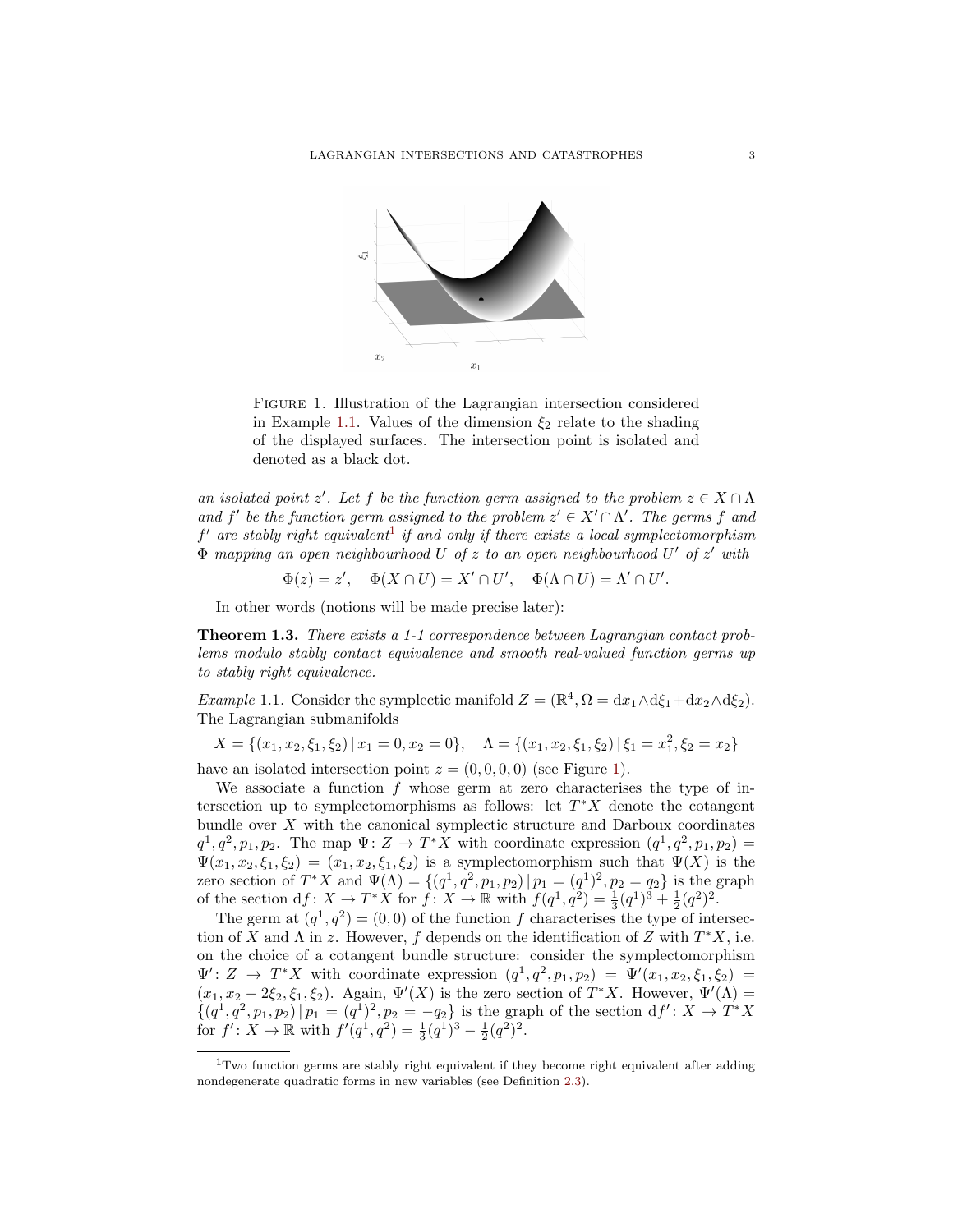### 4 CHRISTIAN OFFEN

The germs of  $f$  and  $f'$  cannot be right equivalent since their quadratic parts have different signatures. However, they are stably right equivalent<sup>[2](#page-3-0)</sup> and, as we will show, the stably right-equivalence class of the germ of  $f$  characterises this type of intersection exactly up to symplectomorphisms.  $\triangle$ 

The example illustrates the challenge of ill-defined quadratic parts of function germs which characterise the intersection. The problem is not visible in the case of tangential Lagrangian intersections in a symplectic manifold or when the ambient symplectic manifold is a cotangent bundle already such that no identification needs to be chosen.

Theorems [1.2](#page-1-1) and [1.3](#page-2-3) overcome the following issues which occur when trying to reverse Theorem [1.1.](#page-1-0)

- The Lagrangian manifold  $df(U)$  from Theorem [1.1](#page-1-0) intersects the zerosection of  $U \subset T^*U$  tangentially at 0. Golubitsky and Guillemin's proof of the *only if* direction fails when the intersection of U with  $df(U)$  is not tangential. Indeed, the equivalence relation right equivalence considered in  $[9]$  needs to be relaxed to *stably right equivalence* when non-tangential intersections are allowed.
- Let  $X, \Lambda$  be Lagrangian submanifolds of a symplectic manifold Z such that  $\Lambda$  intersects  $X$  in an isolated point  $z$ . After shrinking all manifolds around  $z$ , if necessary, there are many ways of mapping  $Z$  symplectically to a neighbourhood of the zero-section  $X \subset T^*X$ . We will refer to a particular choice of such an identification as a choice of a cotangent bundle structure.
	- $-$  In the tangential case,  $\Lambda$  will be transversal to the fibres of any cotangent bundle structure. This is not true anymore in the non-tangential case but we will show that suitable cotangent bundle structures always exists such that  $\Lambda$  is the image of a section df in the bundle  $T^*X \to X$ .
	- $-$  The function  $f$  is not defined independently of the auxiliary cotangent bundle structure but we will show that its stably right equivalence class is well-defined.

The results may be compared with the correspondence of embeddings of a Lagrangian submanifold into a cotangent bundle with catastrophe theory [\[4\]](#page-26-11) or other classifications such as Lagrangian singularities in [\[2\]](#page-26-1), where the bundle structure is fixed. There, singularities occur because Lagrangian submanifolds fail to be projectable and intersect non-transversally with fibres. In contrast, in this paper cotangent bundle structures are just of an auxiliary nature.

Furthermore, we provide a parameter-dependent version of the results and relate families of intersecting Lagrangian manifolds to unfoldings of singular function germs.

<span id="page-3-1"></span>Theorem 1.4. There exists a 1-1 correspondence between parameter-dependent Lagrangian contact problems up to stably right equivalence and unfoldings of smooth, real-valued function germs up to stably right equivalence as unfoldings.

This allows transporting the highly-developed notions and algebraic framework of catastrophe theory to Lagrangian contact problems and bifurcations of Lagrangian intersection problems. As a corollary, classification results for singularities apply to Lagrangian contact problems. Figure [2](#page-4-0) shows illustrations of the normal

<span id="page-3-0"></span> $2$ See footnote [1.](#page-2-1)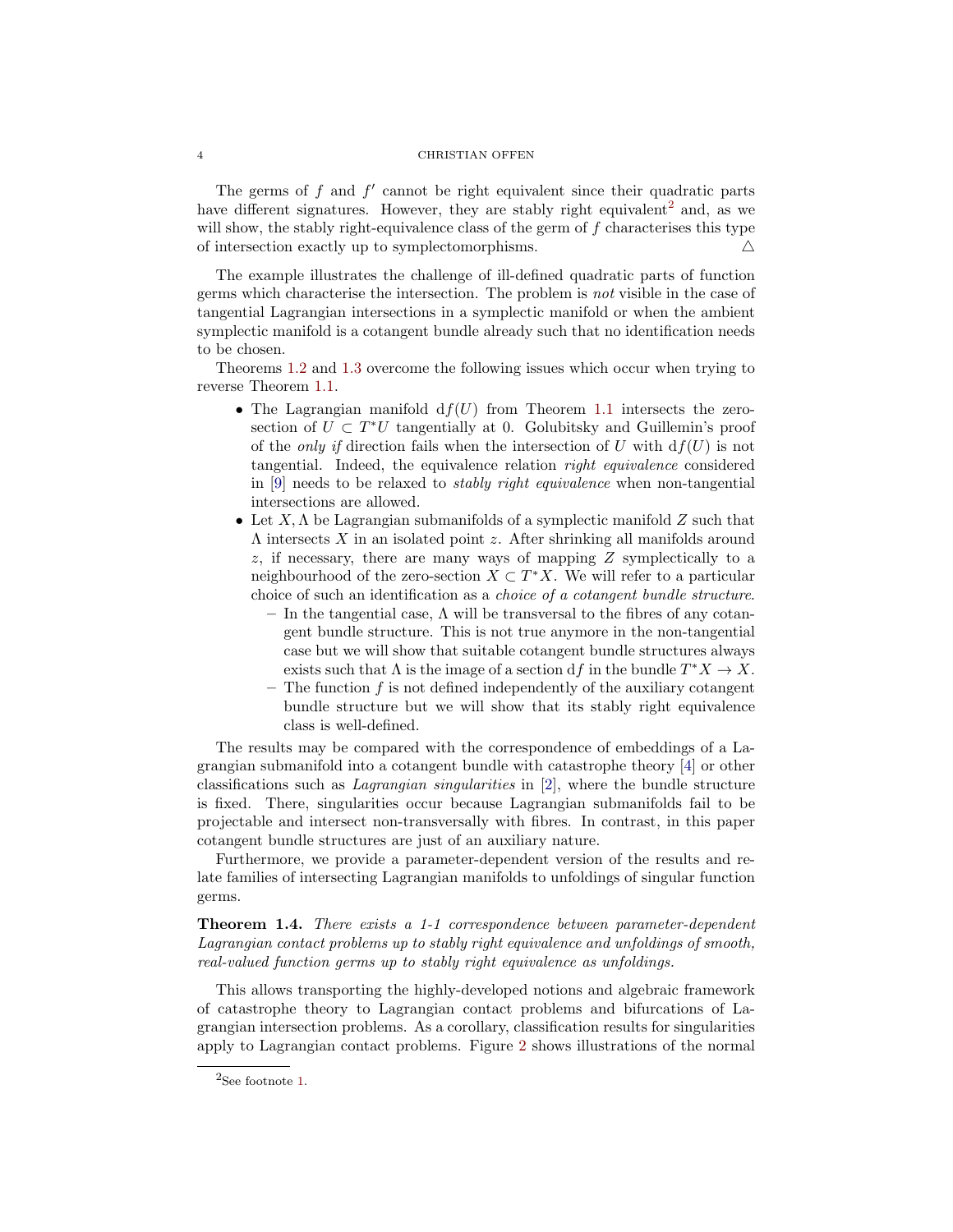

<span id="page-4-0"></span>Figure 2. Illustrations of the normal forms of versal unfoldings of all singularities (catastrophes) whose versal unfoldings need no more than three parameters. From left to right these are fold  $(A_2)$ , cusp  $(A_3)$ , and swallowtail  $(A_4)$  in the first row and hyperbolic umbilic  $(D_4^+)$  and elliptic umbilic  $(D_4^-)$  in the second row. For  $A_2$  and  $A_3$  we plot the critical set of their normal forms  $x \mapsto$  $x^3 + \mu_1 x$  and  $x \mapsto x^4 + \mu_2 x^2 + \mu_1 x$  over the parameter space. For the remaining catastrophes we plot a projection of the degenerate critical points of their normal forms  $x \mapsto x^5 + \mu_3 x^3 + \mu_2 x^2 + \mu_1 x$ and  $(x, y) \mapsto x^3 \pm xy^2 + \mu_3(x^2 \mp y^2) + \mu_2 y + \mu_1 x$  to the parameter space [\[1\]](#page-25-0). For animations see [\[25\]](#page-27-9).

forms of versal unfoldings of all singularities whose versal unfoldings need at most three parameters. The type of intersection in Example [1.1](#page-2-0) corresponds to the fold catastrophe  $(A_2)$ .

The remainder of the paper is structured as follows. In Section [2](#page-4-1) we first review some of Golubitsky and Guillemin's results and then prove that not necessarily tangential Lagrangian contact problems in arbitrary symplectic manifolds up to contact equivalence correspond to function germs up to stably right equivalence. In Section [3](#page-17-0) we extend the identification results of Section [2](#page-4-1) to families of Lagrangian contact problems. In Section [4](#page-23-0) we conclude the Theorems [1.3](#page-2-3) and [1.4](#page-3-1) and show an application to boundary value problems for symplectic maps.

## 2. Lagrangian contact problems and catastrophe theory

<span id="page-4-1"></span>Let us introduce the notion of *Lagrangian contact problems* and review some definitions based on [\[9,](#page-26-3) [19\]](#page-27-10).

**Definition 2.1** (Lagrangian contact problem). Let  $X$ ,  $\Lambda$  be two Lagrangian submanifolds of a symplectic manifold Z intersecting in an isolated point  $z \in \Lambda \cap X$ . Then  $(X, \Lambda, z)$  is called a *Lagrangian contact problem (in Z)*. We say  $\Lambda$  has contact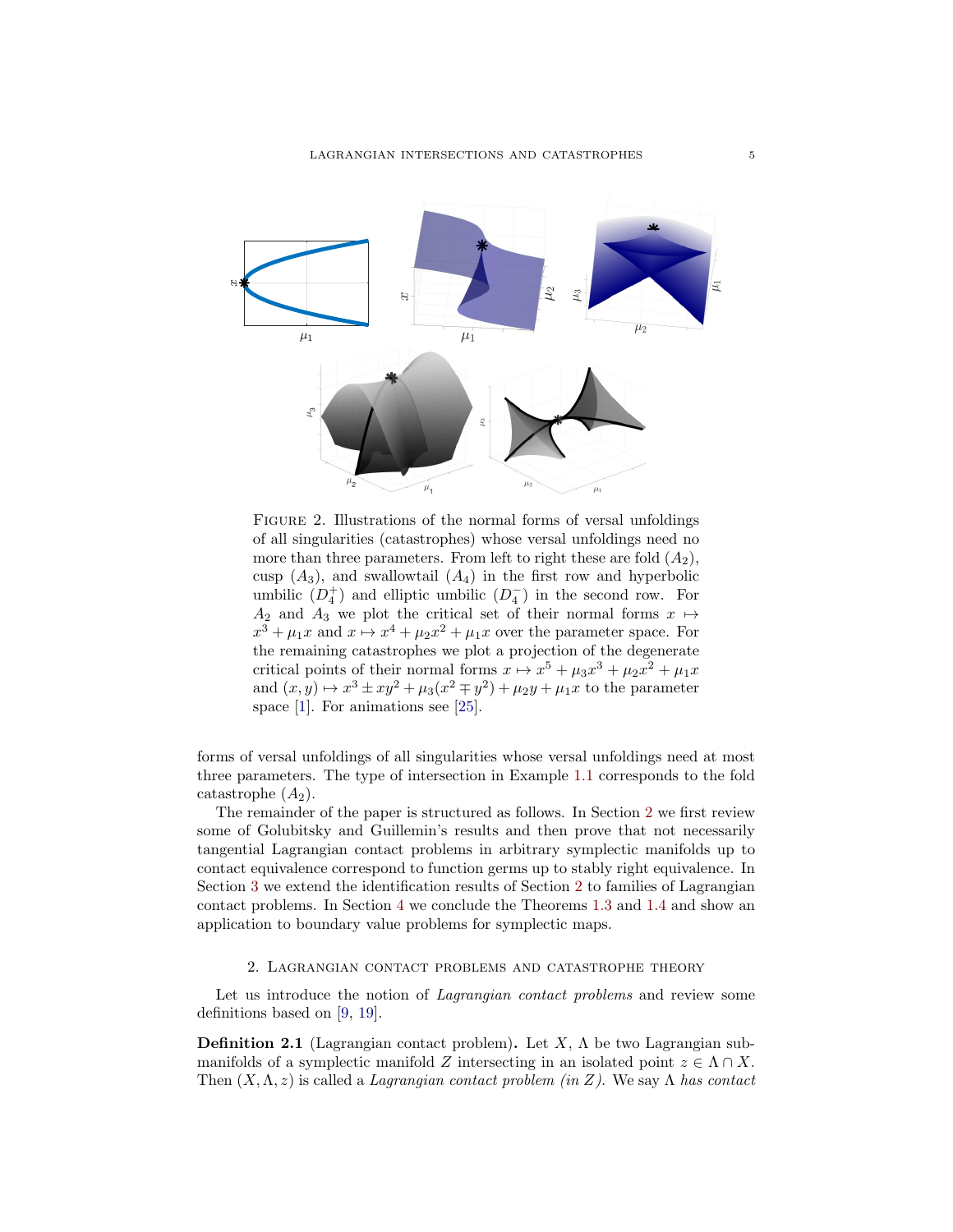with X in z. In the special case where X and  $\Lambda$  are tangential at z the problem  $(X, \Lambda, z)$  is called a tangential Lagrangian contact problem.

**Definition 2.2** (contact equivalence of Lagrangian contact problems). Let  $(X, \Lambda, z)$ and  $(X', \Lambda', z')$  be two Lagrangian contact problems in Z and Z', respectively. We say that  $(X, \Lambda, z)$  and  $(X', \Lambda', z')$  are contact equivalent or  $\Lambda$  has the same contact with X at z as  $\Lambda'$  has contact with X' at z' if there exist open neighbourhoods  $U \subset Z$  of z and  $U' \subset Z'$  of z' and a symplectic diffeomorphism  $\Phi: U \to U'$  such that

$$
\Phi(z) = z', \quad \Phi(X \cap U) = X' \cap U', \quad \Phi(\Lambda \cap U) = \Lambda' \cap U'.
$$

<span id="page-5-0"></span>Definition 2.3 (stably right equivalence of function germs). Two germs of smooth functions  $f: (\mathbb{R}^k, 0) \to (\mathbb{R}, 0), x \mapsto f(x)$  and  $g: (\mathbb{R}^l, 0) \to (\mathbb{R}, 0), y \mapsto g(y)$  are stably right equivalent if there exist nondegenerate quadratic forms  $Q_F(u)$  and  $Q_G(v)$  such that the germs at 0 of  $F(x, u) := f(x) + Q_F(u)$  and  $G(y, v) := g(y) + Q_G(v)$  are right equivalent.  $\triangle$ 

Stably right equivalence constitutes an equivalence relation on the set of germs of smooth functions  $f: (\mathbb{R}^k, 0) \to (\mathbb{R}, 0), k \in \mathbb{N}_0$ . Each stably right equivalence class  $[g]$  has a representative g, which is the germ of a smooth function  $g: (\mathbb{R}^{k_0}, 0) \to$  $(\mathbb{R},0)$  such that  $k_0$  is minimal. The germ **g** and the function g are called fully reduced.

<span id="page-5-2"></span>**Theorem 2.1.** Two germs of fully reduced smooth functions  $f : (\mathbb{R}^k, 0) \to (\mathbb{R}, 0)$ and  $g: (\mathbb{R}^k, 0) \to (\mathbb{R}, 0)$  are stably right equivalent if and only if the germs of f and g are right equivalent.

Proof. The statement follows from [\[30\]](#page-27-11).

$$
\Box
$$

Remark 2.1 (Warning). Contact equivalence for Lagrangian contact problems is not to be confused with Mather's notion of contact equivalence for function germs which is related to the contact of a smooth manifold with a zero section of a smooth bundle (i.e. without symplectic structure) [\[19\]](#page-27-10).  $\triangle$ 

**Definition 2.4** (cotangent bundle structure and projection). Let  $X$  be a Lagrangian submanifold of a symplectic manifold Z. A symplectomorphism  $\Phi$  from an open neighbourhood  $U \subset Z$  with  $X \subset U$  to a tubular neighbourhood of the zero section of  $\pi: T^*X \to X$  is called a *cotangent bundle structure for* Z *over* X. It is required that  $\pi \circ \Phi \circ \iota$  is the identity map on X, where  $\iota \colon X \hookrightarrow U$  is the natural inclusion. The map  $\pi \circ \Phi$  is called the *cotangent bundle projection with respect to* the structure  $\Phi$ .

Remark 2.2. The existence of cotangent bundle structures (for a sufficiently small neighbourhoods  $U$  of  $X$ ) is guaranteed by Weinstein's generalisation of Darboux's theorem, see, for instance, [\[13,](#page-26-12) Thm. 15.3]. Notice that, in comparison to the existence of local Darboux coordinates, Weinstein's generalisation has a global character since  $X$  does not need to be shrunk for cotangent bundle structures to exist. As all considerations in this paper are local, the globality is only exploited for notational convenience in this context. Moreover, we may refer to a function germ and a representative with the same symbol where a differentiation is not essential.  $\Delta$ 

<span id="page-5-1"></span>Remark 2.3. Cotangent bundle structures for a symplectic manifold Z over a Lagrangian submanifold X correspond to completely integrable Lagrangian subbundles of the tangent bundle  $TZ$  transverse to X. (See [\[13\]](#page-26-12) for details.) Moreover,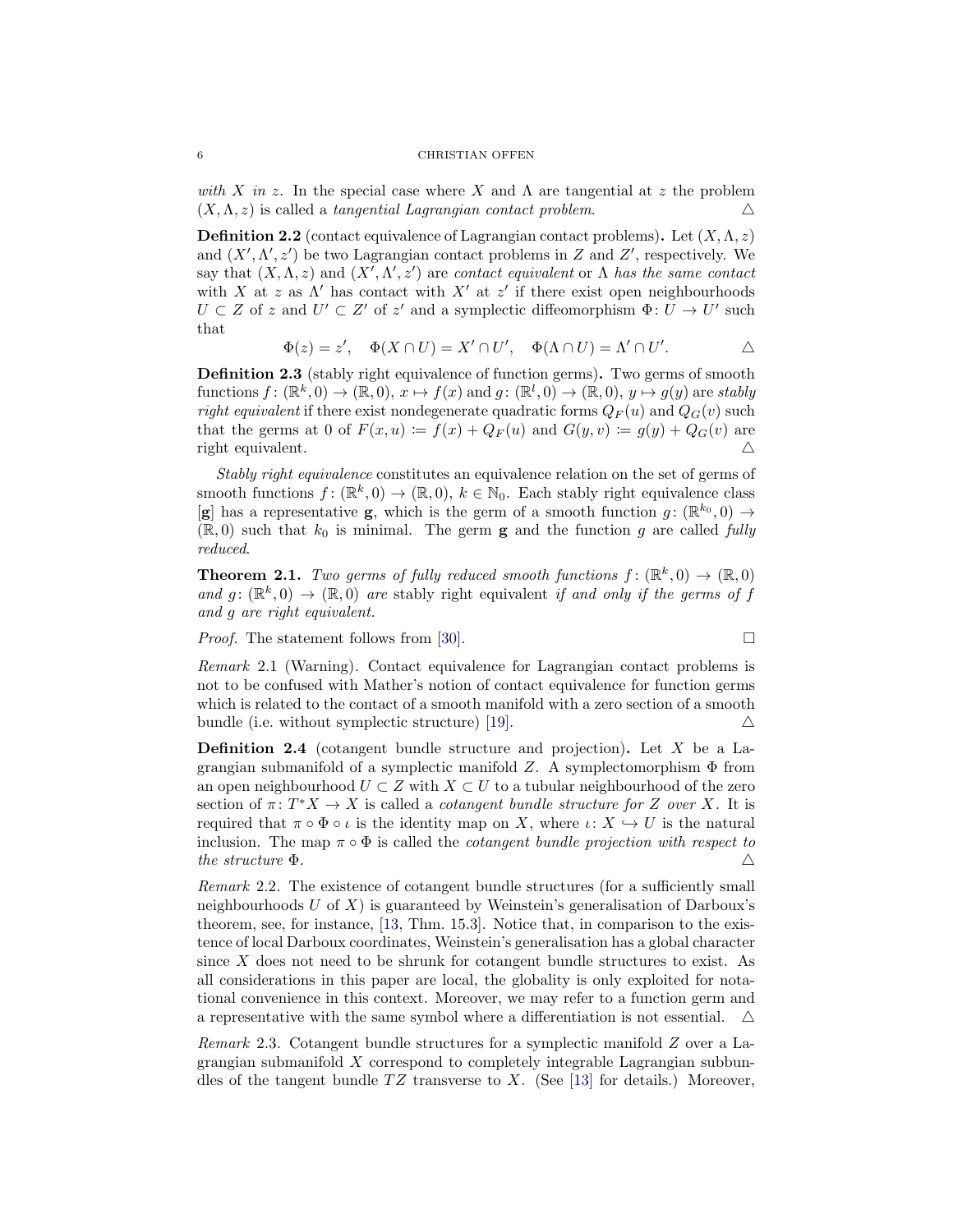cotangent bundle structures are in 1 to 1 correspondence with 1-forms defined on neighbourhoods of  $X$  whose zero-set is  $X$  and whose exterior derivative is the symplectic structure. The cotangent bundle structure  $\Phi: U \to V$ , where U is an open neighbourhood of  $X$  and  $V$  is an open neighbourhood of the zero section of T<sup>\*</sup>X, associated to such a 1-form  $\alpha$  is such that  $\Phi^*\lambda = \alpha$  [\[9,](#page-26-3) [13\]](#page-26-12), where  $\lambda$  is the canonical/tautological 1-form of  $T^*X$ .  $*X$ .

For reference, let us recall some of Golubitsky and Guillemin's results and provide proofs for the cases where we would like to use the statement in a more general setting than in the original paper.

<span id="page-6-4"></span>**Lemma 2.2** ([\[9,](#page-26-3) Lemma 3.1]). Let X be a Lagrangian submanifold of a symplectic manifold Z. Let  $x_1, \ldots, x_n$  be local coordinates on X centred at z. Consider two cotangent bundle structures  $\Phi^{\alpha}$  and  $\Phi^{\beta}$  on Z over X around z. Let  $\xi_1,\ldots,\xi_n$  be the conjugate momenta to  $x_1, \ldots, x_n$  with respect to the first structure. Let  $\lambda$  denote the canonical 1-form on  $T^*X$ ,  $\alpha := (\Phi^{\alpha})^*\lambda$ ,  $\beta := (\Phi^{\beta})^*\lambda$ . The closed 1-form  $\beta - \alpha$ can locally be written as dH with

<span id="page-6-0"></span>(2.1) 
$$
H(x,\xi) = \sum_{i,j=1}^{n} h_{ij}(x,\xi)\xi_i\xi_j.
$$

If the Lagrangian submanifold  $\Lambda \subset Z$  is the image of a section  $d\phi^{\alpha}$  with respect to the  $\Phi^{\alpha}$ -structure as well as the image of a section  $d\phi^{\beta}$  with respect to the  $\Phi^{\beta}$ structure then

<span id="page-6-3"></span>(2.2) 
$$
(\phi^{\beta} \circ k_{\alpha\beta})(x) = \phi^{\alpha}(x) + H(x, \nabla \phi^{\alpha}(x)) + \text{const.},
$$

where  $k_{\alpha\beta}$  is the diffeomorphism  $k_{\alpha\beta} = \pi^{\beta} \circ (\pi^{\alpha}|\Lambda)^{-1}$ . Here  $\pi^{\alpha}$  and  $\pi^{\beta}$  are the projections corresponding to  $\Phi^{\alpha}$  and  $\Phi^{\beta}$ , respectively.

*Proof.* The 1-forms  $\alpha$  and  $\beta$  are primitives of the symplectic form on Z. Moreover,  $\alpha|z=0$  if and only if  $z \in X$ . Analogously for  $\beta$ . Therefore,  $\beta - \alpha$  is closed and has a local primitive  $H$  on an open neighbourhood of  $z$ . The primitive must be of the form [\(2.1\)](#page-6-0): in local coordinates we have

$$
\alpha = \sum_{j} \xi_j \mathrm{d}x_j, \quad \beta = \sum_{j} (b_j \mathrm{d}x_j + c_j \mathrm{d}\xi_j), \quad \mathrm{d}H = \sum_{j} \left( \frac{\partial H}{\partial x_j} \mathrm{d}x_j + \frac{\partial H}{\partial \xi_j} \mathrm{d}\xi_j \right).
$$

Now

<span id="page-6-1"></span>(2.3) 
$$
\sum_{j} ((\xi_j - b_j)dx_j + c_jd\xi_j) = \alpha - \beta = -dH = -\sum_{j} \left(\frac{\partial H}{\partial x_j}dx_j + \frac{\partial H}{\partial \xi_j}d\xi_j\right).
$$

Setting  $\xi = 0$  in [\(2.3\)](#page-6-1) and using  $c_j(x, 0) \equiv 0$  (which follows from  $\beta|_{(x,\xi)=(x,0)} = 0$ ) we deduce that  $\frac{\partial H}{\partial \xi_j}(x,0) \equiv 0$ . By Taylor's theorem there exists a primitive of the form [\(2.1\)](#page-6-0).

Let  $\iota: \Lambda \hookrightarrow Z$  denote the embedding of  $\Lambda$  into Z. The 1-forms  $\iota^* \alpha$  and  $\iota^* \beta$  are closed since  $\Lambda$  is Lagrangian. Locally around a point of interest  $\iota^*\alpha$  and  $\iota^*\beta$  have primitives which we denote by  $\varphi^{\alpha}$  and  $\varphi^{\beta}$ , respectively. Due to  $\iota^*\beta - \iota^*\alpha = d(H \circ \iota)$ we have

<span id="page-6-2"></span>(2.4) 
$$
\varphi^{\beta} = \varphi^{\alpha} + H \circ \iota + \text{const.}
$$

on Λ. Moreover,  $\phi^{\alpha} = \varphi^{\alpha} \circ (\pi^{\alpha} |_{\Lambda})^{-1} + \text{const}$  and  $\phi^{\beta} = \varphi^{\beta} \circ (\pi^{\beta} |_{\Lambda})^{-1} + \text{const.}$ Expressing relation [\(2.4\)](#page-6-2) in the canonical coordinates  $(x, \xi)$  of the  $\alpha$ -cotangent bundle structure yields  $(2.2)$ .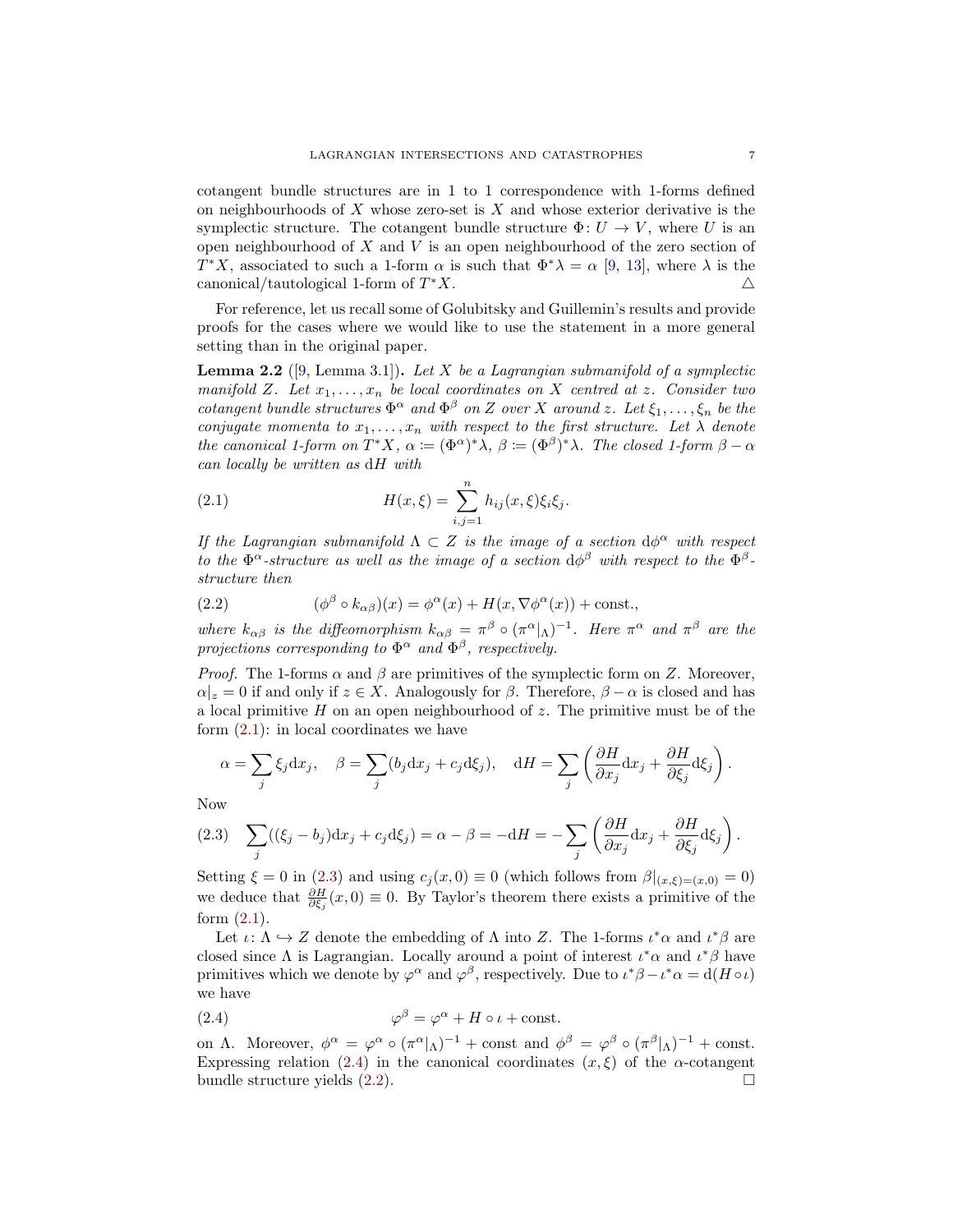Remark 2.4. If the manifolds X and  $\Lambda$  intersect nontrivially and  $x_1, \ldots, x_n$  are centred coordinates at an intersection point of  $\Lambda$  and X then the constant in [\(2.2\)](#page-6-3) vanishes if we choose  $\phi^{\alpha}(0) = \phi^{\beta}(0)$ . However, in view of the parameter-dependent setting in Section [3](#page-17-0) it is convenient not to restrict to this case for the formulation of Lemma [2.2.](#page-6-4)  $\triangle$ 

The following lemma corresponds to [\[9,](#page-26-3) Prop.4.2] which is a result by Tougeron [\[27,](#page-27-2) p.209] and is also contained in [\[31,](#page-27-12) Appendix].

## <span id="page-7-3"></span>Lemma 2.3. Let

$$
H(x,\xi) = \sum_{i,j=1}^{n} h_{ij}(x,\xi)\xi_i\xi_j
$$

be defined on an open neighbourhood of the origin in  $\mathbb{R}^n \times \mathbb{R}^n$ . Consider a real valued map  $\phi$  defined on an open neighbourhood of 0 in  $\mathbb{R}^n$  such that  $\phi(0) = 0$ ,  $\nabla \phi(0) = 0$ , Hess  $\phi(0) = 0$ . The map

(2.5) 
$$
\psi(x) = \phi(x) + H(x, \nabla \phi(x))
$$

is right equivalent to  $\phi$  on a neighbourhood of the origin in  $\mathbb{R}^n$  and the right equivalence fixes the origin.

Proof. To simplify notation, we set

<span id="page-7-2"></span>
$$
\overline{H}(x) = H(x, \nabla \phi(x)), \quad \overline{h}_{ij}(x) = h_{ij}(x, \nabla \phi(x)).
$$

We prove the assertion using the homotopy method: define

(2.6) 
$$
\psi_t(x) = \phi(x) + t\overline{H}(x).
$$

We seek a family of local diffeomorphisms  $f_t$  fixing 0 such that

$$
\psi_t \circ f_t = \phi.
$$

Differentiating  $(2.7)$  with respect to t we find

<span id="page-7-1"></span><span id="page-7-0"></span>
$$
\frac{\mathrm{d}}{\mathrm{d}t}(\psi_t) \circ f_t + \left\langle \nabla \psi_t \circ f_t, \frac{\mathrm{d}}{\mathrm{d}t} f_t \right\rangle = 0.
$$

Here,  $\langle \cdot, \cdot \rangle$  denotes the scalar product in  $\mathbb{R}^n$ . An evaluation at  $f_t^{-1}(x)$  yields

(2.8) 
$$
\frac{\mathrm{d}}{\mathrm{d}t}\psi_t + \langle \nabla \psi_t, w(x,t) \rangle = 0
$$

with

(2.9) 
$$
w(x,t) = \frac{d}{dt}(f_t)(f_t^{-1}(x)).
$$

The relation  $(2.8)$  is an implicit expression for w in terms of the given function  $\psi_t$  and its derivatives. We will show that [\(2.8\)](#page-7-1) can be solved for w such that  $w(x, t)$ is defined around  $x = 0$  and  $w(0, t) = 0$ . Then there exists an open neighbourhood  $U \subset \mathbb{R}^n$  of 0 such that the initial value problem

(2.10) 
$$
\frac{d}{dt} f_t(x) = w(f_t(x), t), \quad f_0(x) = x
$$

can be solved for all  $x \in U$  on the interval  $t \in [0,1]$ . The obtained family of functions  $f_t$  fulfils  $\frac{d}{dt}(\psi_t \circ f_t) = 0$  with  $f_0 = id$  and, therefore, [\(2.7\)](#page-7-0). Moreover,  $f_t(0) \equiv 0$  so that  $f_1$  is the required right equivalence.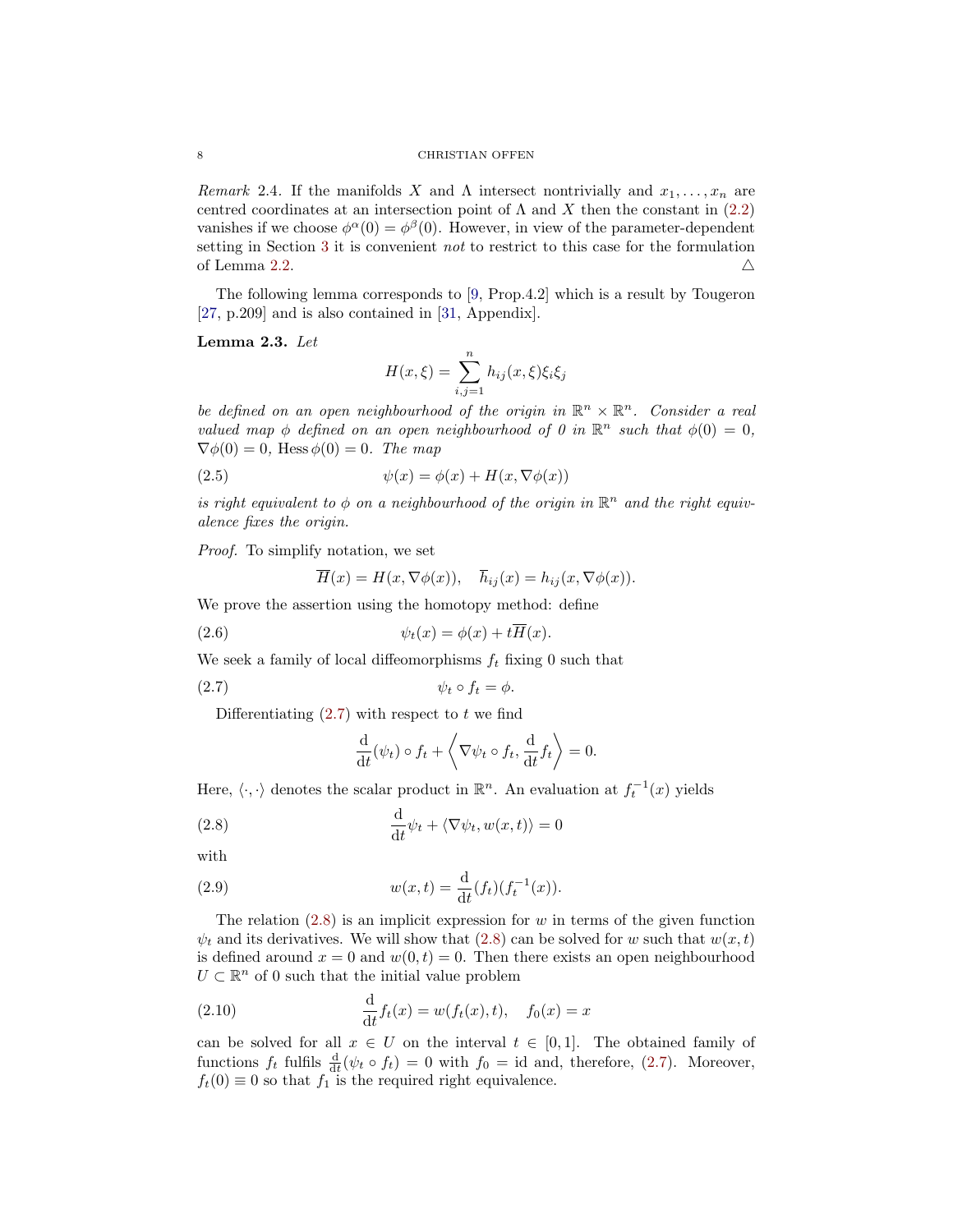We now show that for x near 0 expression  $(2.8)$  is solvable for w such that  $w(0, t) = 0$ . Differentiating [\(2.6\)](#page-7-2) with respect to x yields

<span id="page-8-5"></span>
$$
\frac{\partial \psi_t}{\partial x_l} = \frac{\partial \phi}{\partial x_l} + t \sum_{i,j} \left( \frac{\partial \overline{h}_{ij}}{\partial x_l} \frac{\partial \phi}{\partial x_i} \frac{\partial \phi}{\partial x_j} + 2 \overline{h}_{ij} \frac{\partial^2 \phi}{\partial x_i \partial x_l} \frac{\partial \phi}{\partial x_j} \right)
$$
\n
$$
= \sum_j \left( \delta_{lj} + t \sum_i \left( \frac{\partial \overline{h}_{ij}}{\partial x_l} \frac{\partial \phi}{\partial x_i} + 2 \overline{h}_{ij} \frac{\partial^2 \phi}{\partial x_i \partial x_l} \right) \right) \frac{\partial \phi}{\partial x_j}
$$
\n
$$
=: B_{lj}(t, x)
$$

The maps  $B_{lj}(t, x)$  form a matrix B with  $B(t, 0) =$  Id. Therefore, there exists a neighbourhood of  $x = 0$  such that B is invertible for all  $t \in [0, 1]$ . We have

(2.12) 
$$
\nabla \phi = B^{-1} \nabla \psi_t.
$$

The functions  $h_{ij}$  constitute a matrix which we denote by  $H$ . Differentiating [\(2.6\)](#page-7-2) with respect to  $t$  and using  $(2.12)$  we get

<span id="page-8-0"></span>
$$
\frac{\mathrm{d}}{\mathrm{d}t}\psi_t = \nabla \phi^\top \mathcal{H} \nabla \phi \stackrel{(2.12)}{=} \nabla \psi_t^\top \underbrace{B^{-\top} \mathcal{H} \nabla \phi}_{=: -w},
$$

where  $B^{-\top} = (B^{-1})^{\top}$ . Now  $w(0,t) = 0$  and w solves [\(2.8\)](#page-7-1). This completes the  $\Box$ 

The Lemmas [2.2](#page-6-4) and [2.3](#page-7-3) imply the following proposition.

<span id="page-8-3"></span>**Proposition 2.4.** Let  $(X, \Lambda, z)$  be a tangential Lagrangian contact problem in Z. Consider two cotangent bundle structures over X near z such that  $\Lambda$  is the image of the section  $d\phi^{\alpha}$  and  $d\phi^{\beta}$  with  $\phi^{\alpha}(z) = 0 = \phi^{\beta}(z)$ . Then  $\phi^{\alpha}$  and  $\phi^{\beta}$  are right equivalent.

<span id="page-8-4"></span>Remark 2.5. As X and  $\Lambda$  are tangential at z, for any cotangent bundle structure the submanifold  $\Lambda$  is the image of a section of the cotangent bundle locally around the point of contact. This is not true for general Lagrangian contact problems.  $\Delta$ 

<span id="page-8-2"></span>**Theorem 2.5.** Let  $(X, \Lambda, z)$  and  $(X, \Lambda', z)$  be two tangential Lagrangian contact problems in Z. For any cotangent bundle structure over X near z such that  $\Lambda$  is the image of the section  $d\phi$  and  $\Lambda'$  the image of  $d\phi'$  with  $\phi(z) = 0 = \phi'(z)$ , the function germs  $\phi$  and  $\phi'$  are right equivalent if and only if the tangential Lagrangian intersection problems are contact equivalent.

*Proof.* In the following, we may shrink  $Z, X, \Lambda, \Lambda'$  repeatedly to intersections with open neighbourhoods of z without mentioning. Assume  $\phi = \phi' \circ r$  for a right equivalence r such that r fixes z. Its cotangent lifted map<sup>[3](#page-8-1)</sup> R fixes X and

$$
R(\mathrm{d}\phi'|_x) = \mathrm{d}\phi'|_x \circ \mathrm{d}r|_{r^{-1}(x)} = \mathrm{d}(\phi' \circ r)|_{r^{-1}(x)} = \mathrm{d}\phi|_{r^{-1}(x)}, \qquad x \in X.
$$

Therefore, the symplectic diffeomorphism  $R$  maps  $\Lambda'$  to  $\Lambda$  and, thus, provides a contact equivalence between  $(X, \Lambda, z)$  and  $(X, \Lambda', z)$ .

Now assume there exists a symplectic diffeomorphism with  $\Phi(X) = X$ ,  $\Phi(z) = z$ and  $\Phi(\Lambda) = \Lambda'$ . Choose a cotangent bundle structure with projection denoted by  $\pi: Z \to X$  such that  $\Lambda$  is the image of the section  $d\phi$  and  $\Lambda'$  the image of the section

<span id="page-8-1"></span><sup>&</sup>lt;sup>3</sup>The cotangent lift  $\Psi: T^*X' \to T^*X$  of a diffeomorphism  $\psi: X \to X'$  is defined as  $\Psi(\alpha') =$  $\alpha' \circ d\psi|_{\psi^{-1}(\pi'(\alpha'))}$ , where  $\pi' : T^*X' \to X'$  is the bundle projection (see [\[18,](#page-27-13) §6.3]).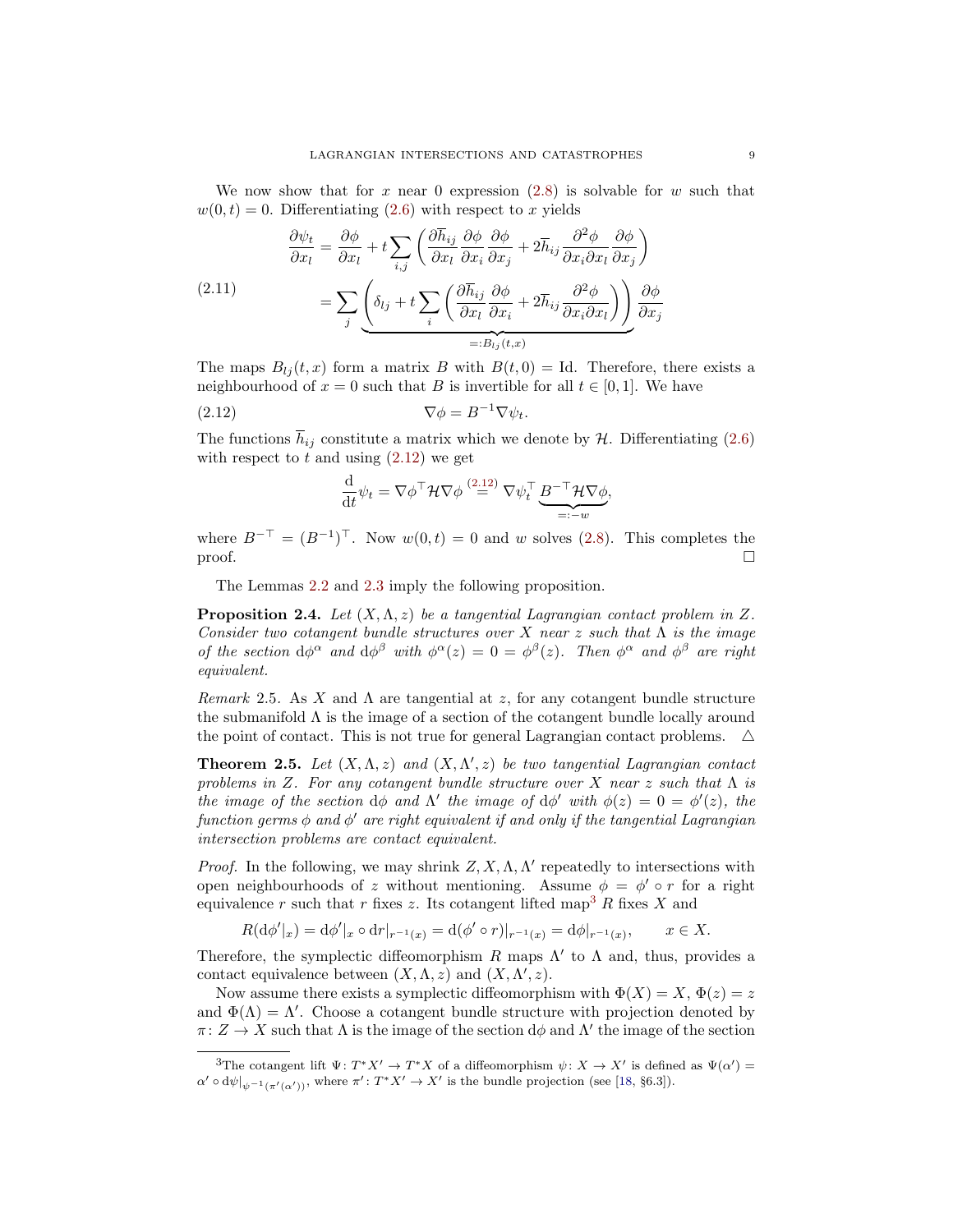

<span id="page-9-0"></span>Figure 3. Illustration to the second part of the proof of Theo-rem [2.5.](#page-8-2) Z has two cotangent bundle structures given by  $\Psi$  and  $\Psi' = \Psi \circ \Phi^{-1}$ . The image in  $T^*X$  of the section  $d\phi$  is identified with  $\Lambda \subset Z$  if the bundle structure  $\Psi$  is used and is identified with  $\Lambda' \subset Z$  if the structure  $\Psi'$  is used.

 $d\phi'$  around z with  $\phi(z) = 0 = \phi'(z)$ . Using  $\Phi$  we can obtain a new cotangent bundle structure with bundle projection  $\pi' : Z \to X$  such that  $\pi' = \pi \circ \Phi^{-1}$ . The map  $\Phi \circ d\phi$ maps X onto  $\Lambda'$  and is a section of  $\pi' : Z \to X$ . This means  $\Lambda'$  can be represented by  $d\phi$  in the new structure. The situation is illustrated in Figure [3.](#page-9-0) Therefore, by Proposition [2.4,](#page-8-3) the function germs  $\phi$  and  $\phi'$  must be right equivalent.

Remark 2.6. The hypothesis that  $\Lambda$  and  $\Lambda'$  are tangential to X is used in two ways in the proof of Theorem [2.5:](#page-8-2) while it is convenient that in any contangent bundle structure  $\Lambda$  and  $\Lambda'$  are locally around their point of contact images of sections (see Remark [2.5\)](#page-8-4), more importantly the hypothesis is needed to apply Proposition [2.4](#page-8-3) which, as it relies on Lemma [2.3,](#page-7-3) needs that the 2-jets of  $\phi$  and  $\phi'$  vanish at the point of contact.  $\triangle$ 

We recall the well-known *parametric Morse Lemma* or *Splitting Lemma* and establish some notation.

<span id="page-9-2"></span>**Lemma 2.6** (parametric Morse lemma). Let  $\phi: (\mathbb{R}^n, 0) \to (\mathbb{R}, 0)$  be a function germ with critical point at the origin 0. Consider the decomposition  $\mathbb{R}^n = \overline{X} \oplus \underline{X}$ for two linear subspaces  $\overline{X}$  and X such that the Hessian matrix B of the restriction  $\phi|_X : (X, 0) \to (\mathbb{R}, 0)$  is invertible. There exists a change of coordinates K on a neighbourhood of  $0 \in \mathbb{R}^n$  of the form  $K(\overline{x}, \underline{x}) = (\overline{x}, \kappa(\overline{x}, \underline{x}))$  with  $K(0, 0) = (0, 0)$ such that

$$
(\phi \circ K)(\overline{x}, \underline{x}) = f(\overline{x}) + \underline{x}^\top B \underline{x}.
$$

If we choose the dimension of  $\underline{X}$  to be maximal with respect to the property that  $\phi|_{\underline{X}}$  is invertible<sup>[4](#page-9-1)</sup> then the 2-jet of f vanishes.

A proof is given in [\[5,](#page-26-4) §14.12] or in [\[28,](#page-27-1) Lemma 5.12]. A fibred version including uniqueness results can be found in [\[30\]](#page-27-11).

We leave the setting of tangential Lagrangian contact problems and extend Proposition [2.4:](#page-8-3) a function germ assigned to a (not necessarily tangential) Lagrangian intersection problem using any cotangent bundle structure for which the intersection problem is graphical is well-defined up to stably right equivalence. For this we first prove the following lemma.

<span id="page-9-3"></span><span id="page-9-1"></span><sup>&</sup>lt;sup>4</sup>We can choose dim X to be the rank of the Hessian matrix of  $\phi$  at 0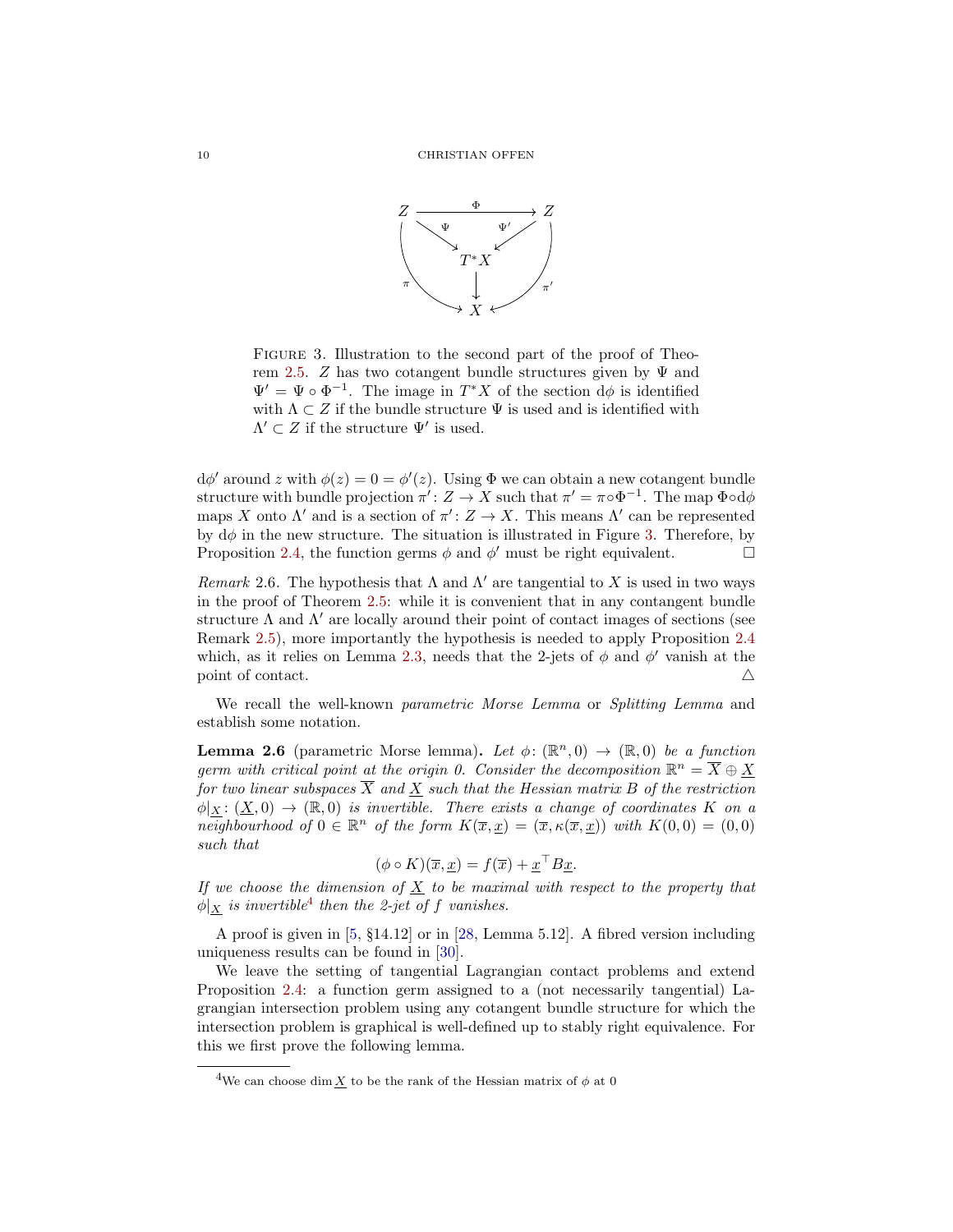**Lemma 2.7.** On  $\mathbb{R}^n = \overline{X} \oplus \underline{X}$  consider

- coordinates  $x = (\overline{x}, \underline{x}) = ((x^1, \ldots, x^k), (x^{k+1}, \ldots, x^n)),$
- a nondegenerate symmetric matrix  $Q \in \mathbb{R}^{(n-k)\times (n-k)}$ ,
- a function  $g: \mathbb{R}^k \to \mathbb{R}$  whose 2-jet vanishes at 0,
- and a matrix valued function  $\mathcal{H}: \mathbb{R}^n \to \text{Sym}(n)$  with

$$
\mathcal{H}(x) = (h_{ij}(x))_{i,j=1,...,n} = \begin{pmatrix} H^{11}(x) & H^{12}(x) \\ H^{12}(x)^\top & 0 \end{pmatrix} \in \text{Sym}(n) \subset \mathbb{R}^{n \times n}
$$

for  $H^{11}(x) \in \text{Sym}(k)$  and  $H^{12}(x) \in \mathbb{R}^{k \times (n-k)}$ .

For  $t \in \mathbb{R}$  let

$$
\psi(x) = g(\overline{x}) + \underline{x}^{\top} Q \underline{x}
$$
  

$$
\psi_t(x) = g(\overline{x}) + \underline{x}^{\top} Q \underline{x} + t(\nabla \psi(x)^{\top} \mathcal{H}(x) \nabla \psi(x)).
$$

Then  $\psi_t$  is right equivalent to  $\psi = \psi_0$  around  $x = 0$  and the right equivalence fixes  $x=0.$ 

*Proof.* Motivated by the proof of Lemma [2.3](#page-7-3) we define the components  $B_{l_i}(t, x)$  of a matrix  $B(t, x) \in \mathbb{R}^{n \times n}$  as

<span id="page-10-2"></span>
$$
B_{lj} = \delta_{lj} + t \sum_i \left( \frac{\partial h_{ij}}{\partial x_l} \frac{\partial \psi}{\partial x_i} + 2h_{ij} \frac{\partial^2 \psi}{\partial x_i \partial x_l} \right).
$$

We have

(2.13) 
$$
B(t,0) = \text{Id}_n + 2t \text{Hess}\,\psi(0)\mathcal{H}(0) = \begin{pmatrix} \text{Id}_k & 0\\ 4tQH^{12}(0)^\top & \text{Id}_{n-k} \end{pmatrix}
$$

which is invertible for all t. Using the same calculation as in  $(2.11)$  we obtain

$$
\nabla \psi_t(x) = B(t, x) \nabla \psi(x).
$$

Therefore,

(2.14) 
$$
\frac{\mathrm{d}}{\mathrm{d}t}\psi_t = \nabla \psi^\top \mathcal{H} \nabla \psi = \nabla \psi_t^\top \underbrace{B^{-T} \mathcal{H} \nabla \psi}_{=: -\omega} = -\langle \nabla \psi_t, \omega \rangle.
$$

There exists a neighbourhood U of  $0 \in \mathbb{R}^n$  such that the initial value problem

<span id="page-10-0"></span>
$$
\frac{\mathrm{d}}{\mathrm{d}t}f_t(x) = \omega(f_t(x), t), \quad f_0(x) = x
$$

is solvable for all  $x \in U$  and all  $t \in [0, 1]$ . Since  $\omega(0, t) = 0$  we have  $f_t(0) = 0$  and

$$
\frac{\mathrm{d}}{\mathrm{d}t}(\psi_t \circ f_t) = \frac{\mathrm{d}}{\mathrm{d}t}(\psi_t) \circ f_t + \left\langle \nabla \psi_t \circ f_t, \frac{\mathrm{d}}{\mathrm{d}t} f_t \right\rangle
$$
\n
$$
= \frac{\mathrm{d}}{\mathrm{d}t}(\psi_t) \circ f_t + \left\langle \nabla \psi_t, \omega \right\rangle \circ f_t
$$
\n
$$
\stackrel{(2.14)}{=} 0.
$$

Since  $f_0 = id_U$  we have

$$
\psi_t \circ f_t = \psi_0 \circ f_0 = \psi
$$

<span id="page-10-1"></span>and  $f_t$  is the required right equivalence.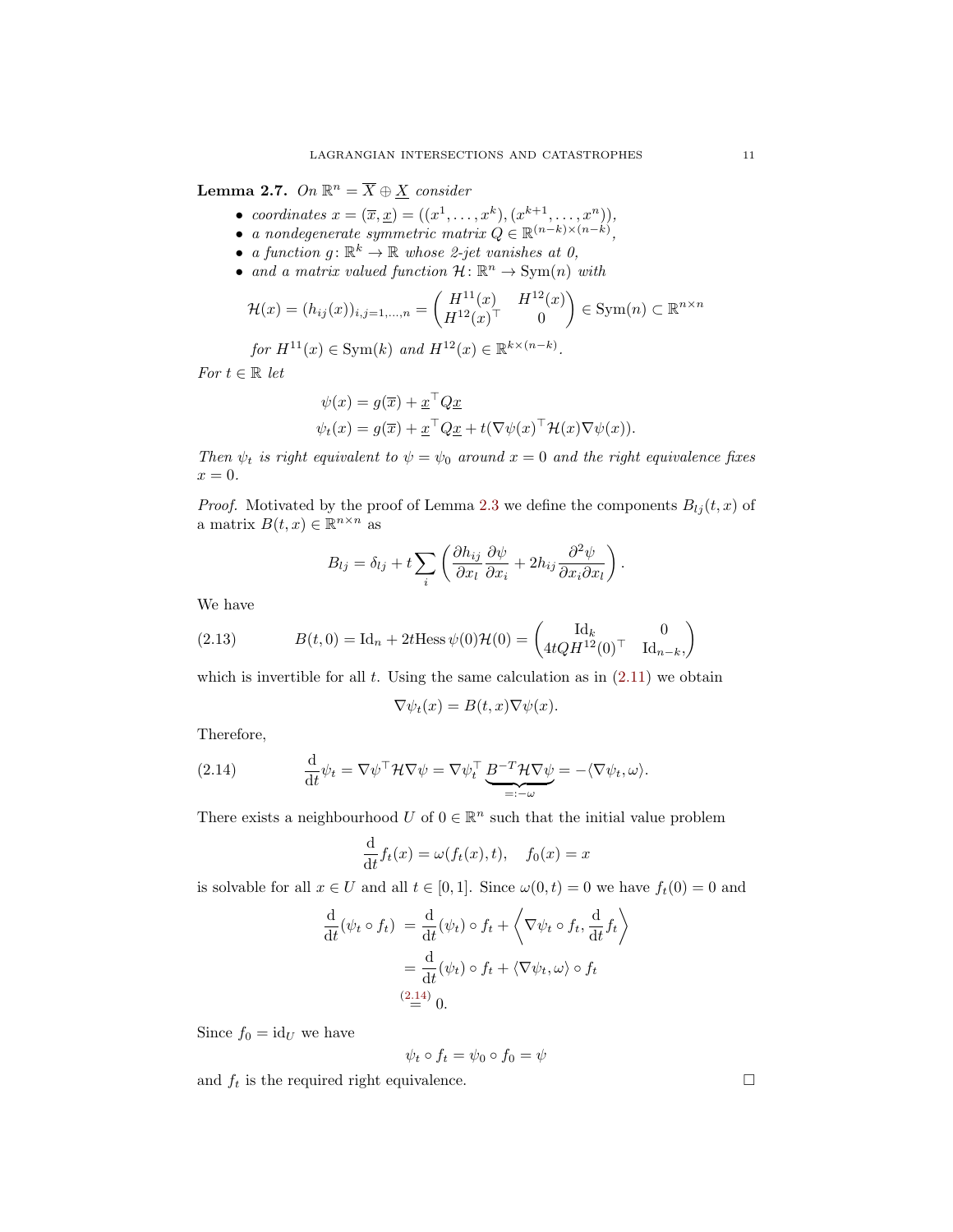#### 12 CHRISTIAN OFFEN

**Proposition 2.8.** Let  $(X, \Lambda, z)$  be a Lagrangian contact problem in Z. After shrinking  $Z$  to a sufficiently small open neighbourhood of  $z$ , consider two cotangent bundle structures over X with projections  $\pi^{\alpha} \colon Z \to X$ ,  $\pi^{\beta} \colon Z \to X$  such that  $\Lambda$  is given as the image of the section  $d\phi^{\alpha}$  and  $d\phi^{\beta}$ , respectively, whereas  $\phi^{\alpha}(z) = 0 = \phi^{\beta}(z)$ . Then the germs of  $\phi^{\alpha}$  and  $\phi^{\beta}$  at z are stably right equivalent.

*Proof.* By the parametric Morse Lemma (Lemma [2.6\)](#page-9-2) there exist coordinates  $x =$  $(\overline{x}, \underline{x}) = ((x^1, \ldots, x^k), (x^{k+1}, \ldots, x^n))$  on X centred at z such that

<span id="page-11-0"></span>
$$
\phi^{\alpha}(x) = f(\overline{x}) + \underline{x}^{\top} B \underline{x}
$$

for a smooth function germ f with vanishing 2-jet at  $\bar{x} = 0$  and an invertible symmetric matrix B. The function  $\phi^{\alpha}$  is stably right equivalent to f. By Lemma [2.2](#page-6-4) we have

(2.15) 
$$
\phi^{\beta} \circ k_{\alpha\beta} = \phi^{\alpha} + H(x, \nabla \phi^{\alpha}),
$$

for a function

$$
H(x,\xi) = \sum_{i,j=1}^{n} h_{ij}(x,\xi)\xi_i\xi_j = \xi^{\top} \begin{pmatrix} H^{11}(x,\xi) & H^{12}(x,\xi) \\ H^{12}(x,\xi)^{\top} & H^{22}(x,\xi) \end{pmatrix} \xi
$$

with matrices  $H^{11}(x,\xi) \in \text{Sym}(k)$ ,  $H^{22}(x,\xi) \in \text{Sym}(n-k)$ , and  $H^{12}(x,\xi) \in$  $\mathbb{R}^{k \times (n-k)}$  and with  $k_{\alpha\beta} = \pi^{\beta} \circ (\pi^{\alpha}|_{\Lambda})^{-1}$ . For  $i, j \in \{1, 2\}$  define

$$
\mathcal{H}(x) := \mathcal{H}(\overline{x}, \underline{x}) := H(x, \nabla \phi^{\alpha}(x)), \quad \mathcal{H}^{ij}(x) := \mathcal{H}^{ij}(\overline{x}, \underline{x}) := H^{ij}(x, \nabla \phi^{\alpha}(x)).
$$

Therefore,

$$
\mathcal{H}(x) = \nabla_{\overline{x}} f(\overline{x})^{\top} \mathcal{H}^{11}(x) \nabla_{\overline{x}} f(\overline{x}) + 4 \underline{x}^{\top} B \mathcal{H}^{12}(x)^{\top} \nabla_{\overline{x}} f(\overline{x}) + 4 \underline{x}^{\top} B \mathcal{H}^{22}(x) B \underline{x}.
$$

We calculate

<span id="page-11-1"></span>
$$
\phi^{\beta}(k_{\alpha\beta}(\overline{x},\underline{x})) \stackrel{(2.15)}{=} \phi^{\alpha}(\overline{x},\underline{x}) + \mathcal{H}(x)
$$
  
\n
$$
= f(\overline{x}) + \underline{x}^{\top}(B + 4B\mathcal{H}^{22}(x)B)\underline{x} + \nabla_{\overline{x}}f(\overline{x})^{\top}\mathcal{H}^{11}(x)\nabla_{\overline{x}}f(\overline{x}) + 4\underline{x}^{\top}B\mathcal{H}^{12}(x)^{\top}\nabla_{\overline{x}}f(\overline{x}).
$$

Let us define

$$
B'(x) = B + 4B\mathcal{H}^{22}(x)B.
$$

The kernel of Hess ( $\phi^{\alpha}$ ) and the kernel of Hess ( $\phi^{\beta}$ ) at ( $\overline{x}, \underline{x}$ ) = (0,0) both describe the intersection  $T_zX \cap T_z\Lambda$  (but in different coordinates). Indeed, the kernel of Hess  $(\phi^{\beta} \circ k_{\alpha\beta})$  must coincide with the kernel of Hess  $(\phi^{\alpha})$  which is  $\overline{X} = {\underline{x} = 0}.$ We calculate the Hessian matrix of  $\phi^{\beta} \circ k_{\alpha\beta}$  at  $(\bar{x}, \bar{x}) = (0, 0)$  using  $(2.16)$  and obtain

Hess 
$$
(\phi^{\beta} \circ k_{\alpha\beta})(0,0) = \begin{pmatrix} 0 & 0 \\ 0 & 2B'(0) \end{pmatrix}
$$
.

Since  $\Lambda$  is graphical in both cotangent bundle structures, i.e. a restriction of the bundle projections to  $\Lambda$  yields a diffeomorphism between  $\Lambda$  and  $\pi(\Lambda)$  around z,  $B'(0)$  must be invertible by a dimension argument. The function  $\phi^{\alpha}$  is stably right equivalent to

$$
\phi_1^{\alpha}(x) \coloneqq f(\overline{x}) + \underline{x}^{\top} B'(0) \underline{x}.
$$

For x in a sufficiently small neighbourhood of 0 the signature of  $B'(x)$  is constant. By Sylvester's law of inertia, there exists a smooth family of invertible matrices  $A(x)$  such that

(2.17) 
$$
A(x)^{-T}B'(x)A^{-1}(x) = B'(0)
$$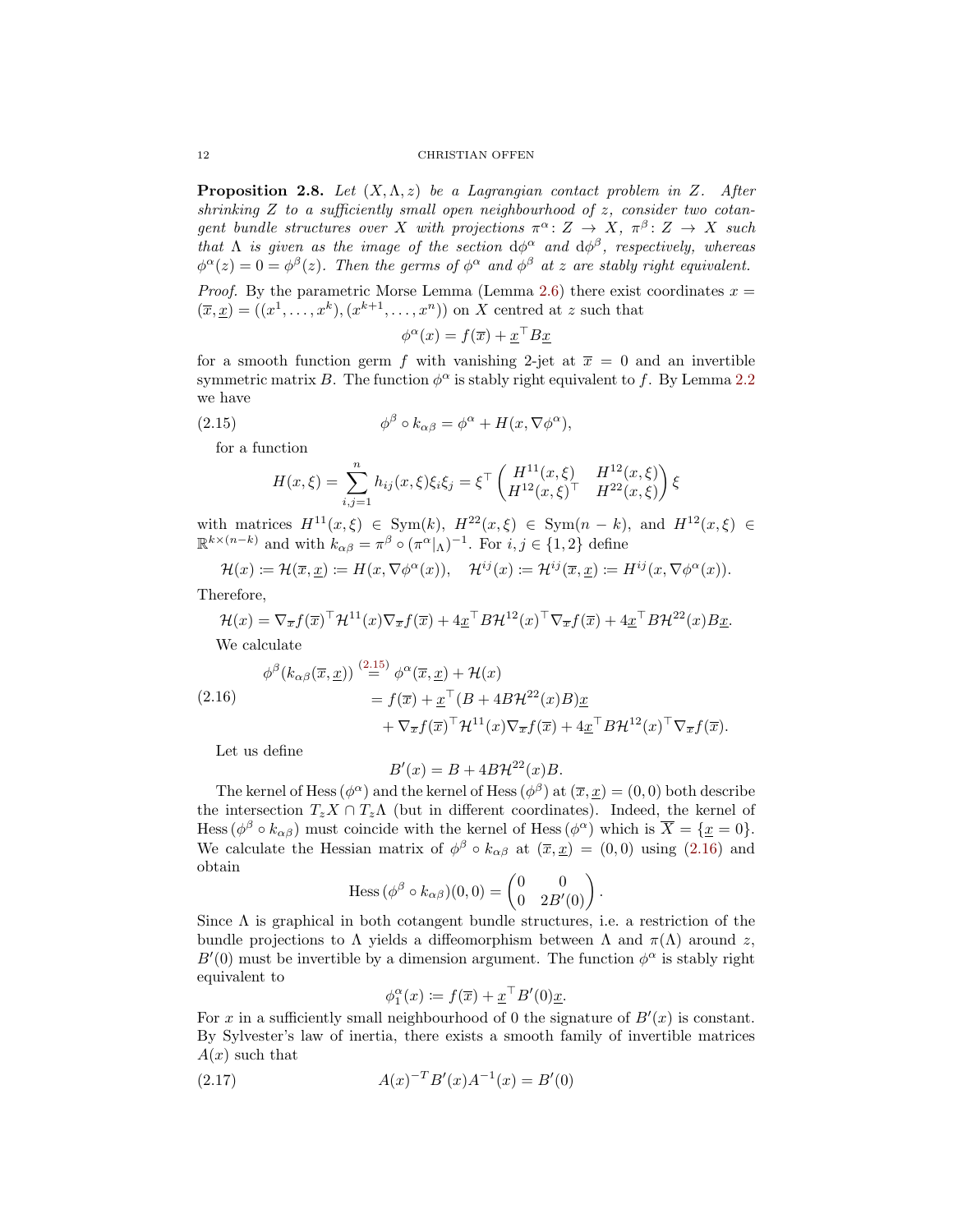for all  $x$  near 0. Consider

$$
r(\overline{x}, \underline{x}) = (\overline{x}, A(x)\underline{x}).
$$

The map r fixes  $x = 0$  and is a diffeomorphism on a neighbourhood of  $x = 0$ : the Jacobian matrix of  $r$  is given by the block matrix

$$
\mathrm{D}r(x) = \begin{pmatrix} \mathrm{Id}_k & 0 \\ (\partial A(x))_{l=1,\ldots,k} & (\partial A(x))_{l=k+1,\ldots,n} + A(x) \end{pmatrix},
$$

where  $(\partial A(x))_{l=1,\ldots,k}$  denotes the first k columns and  $(\partial A(x))_{l=k+1,\ldots,n}$  the remaining  $n - k$  columns of an  $(n - k) \times n$  matrix  $\partial A(x)$  whose l-th column is given as

$$
(\partial A(x))_l = \frac{\partial A}{\partial x^l}(x)\underline{x},
$$

where the derivative  $\frac{\partial A}{\partial x^l}$  is taken component-wise. Now the determinant of Dr(0) coincides with the determinant of  $A(0)$  which is non-zero, so r is indeed a right equivalence.

Let us define

(2.18) 
$$
\tilde{\mathcal{H}}^{11}(x) \coloneqq \mathcal{H}^{11}(r^{-1}(x)) \n\tilde{\mathcal{H}}^{12}(x) \coloneqq \mathcal{H}^{12}(r^{-1}(x)) BA(r^{-1}(x))^{-1} B'(0)^{-1}
$$

By Lemma [2.7](#page-9-3) the function  $\phi_1^{\alpha}$  is right equivalent to

$$
\phi_2^{\alpha}(x) \coloneqq f(\overline{x}) + \underline{x}^{\top} B'(0) \underline{x} \n+ \nabla_{\overline{x}} f(\overline{x})^{\top} \widetilde{\mathcal{H}}^{11}(x) \nabla_{\overline{x}} f(\overline{x}) + 4 \underline{x}^{\top} B'(0) \widetilde{\mathcal{H}}^{12}(x)^{\top} \nabla_{\overline{x}} f(\overline{x}).
$$

We have

<span id="page-12-0"></span>(2.19) 
$$
(\phi_2^{\alpha} \circ r)(x) = f(\overline{x}) + \underline{x}^{\top} A(x)^{\top} B'(0) A(x) \underline{x} + \nabla_{\overline{x}} f(\overline{x})^{\top} \widetilde{\mathcal{H}}^{11}(r(x)) \nabla_{\overline{x}} f(\overline{x}) + 4 \underline{x}^{\top} A(x)^{\top} B'(0) \widetilde{\mathcal{H}}^{12}(r(x))^{\top} \nabla_{\overline{x}} f(\overline{x}).
$$

Comparing [\(2.19\)](#page-12-0) with [\(2.16\)](#page-11-1) shows that the function  $\phi_2^{\alpha} \circ r$  coincides with  $\phi^{\beta} \circ k_{\alpha\beta}$ . Thus, the functions  $\phi^{\alpha}$  and  $\phi^{\beta}$  are stably right equivalent.

Remark 2.7. We see from the proof of Proposition [2.8](#page-10-1) that if the intersection of  $\Lambda$ and X is not tangential then the dimension of  $\underline{X}$  is greater than 0 and there exist two cotangent bundle structures such that  $\phi^{\alpha}$  and  $\phi^{\beta}$  are stably right equivalent but not right equivalent. Example [1.1](#page-2-0) is an instance of this phenomenon. In the general case, to a cotangent bundle structure over  $X$  defined<sup>[5](#page-12-1)</sup> by a canonical 1-form α for which Λ is graphical choose another cotangent bundle structure  $β = α + dH$ with

$$
H(x,\xi) = \xi^{\top} \begin{pmatrix} 0 & 0 \\ 0 & \frac{1}{4}(B^{-1}DB^{-1} - B^{-1}) \end{pmatrix} \xi,
$$

where  $D$  is an invertible symmetric matrix which has a different signature than B. As in the proof of Proposition [2.8,](#page-10-1) the coordinates  $(x, \xi)$  refer to Darboux coordinates with respect to the  $\alpha$ -structure. We get  $B' = D$  which is invertible such that  $\Lambda$  is graphical for the cotangent bundle structure defined by  $\beta$ . However, the signatures of Hess  $\phi^{\alpha}(0)$  and Hess  $\phi^{\beta}(0)$  do not coincide.  $\Delta$ 

For a Lagrangian contact problem  $(X, \Lambda, z)$  in a symplectic manifold Z. There is always a contangent bundle structure  $\pi: Z \to X$  such that  $\Lambda$  is graphical, i.e. the image of a smooth section of  $\pi: Z \to X$  locally around z.

<span id="page-12-1"></span> ${}^{5}$ Recall from Remark [2.3](#page-5-1) that suitable 1-forms define cotangent bundle structures.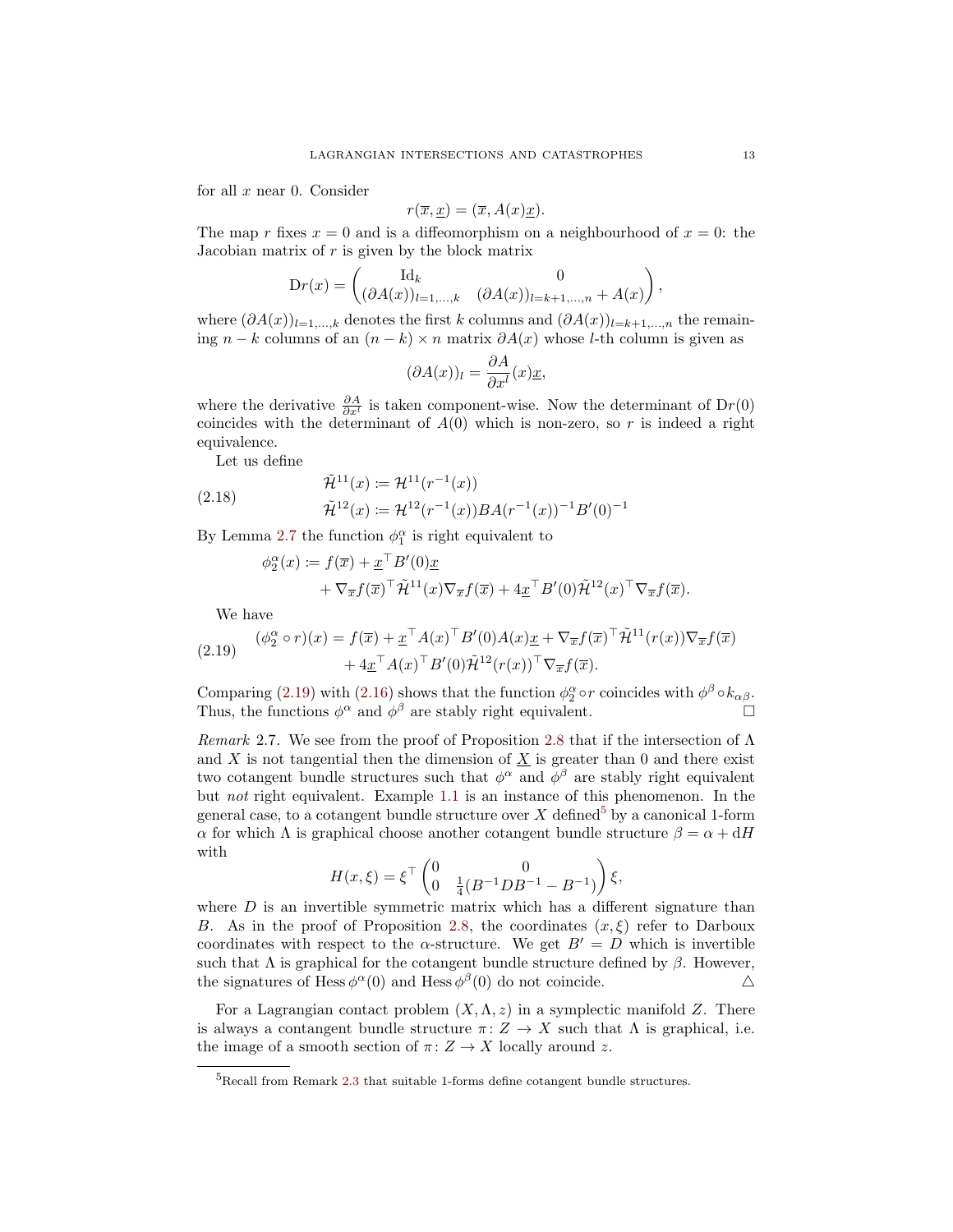**Lemma 2.9** (Existence of generic cotangent bundle structures). Let Z be a symplectic manifold with a Lagrangian submanifold X, an isotropic submanifold  $\Lambda$  and a point  $z \in X \cap \Lambda$ . Shrinking Z around z, if necessary, there exists a projection  $\pi: Z \to X$  with Lagrangian fibres transversal to X such that the restriction  $\pi|_{\Lambda} : \Lambda \to \pi(\Lambda)$  is a diffeomorphism. In other words  $\Lambda$  is graphical for  $\pi$ .

*Proof.* The proof is similar to [\[20,](#page-27-4) Lemma 2.1]. Let  $n = \dim X$ ,  $k = \dim \Lambda$ ,  $n_1 = \dim(T_z X \cap T_z \Lambda)$  and  $n_2 = k - n_1$ . Let  $q^1, \ldots, q^n$  be coordinates on X centred at z. Extend these to Darboux coordinates  $q^1, \ldots, q^n, p_1, \ldots, p_n$  on Z centred at z. This induces coordinates  $\frac{\partial}{\partial q^1}\Big|_z, \ldots, \frac{\partial}{\partial q^n}\Big|_z, \frac{\partial}{\partial p_1}\Big|_z, \ldots, \frac{\partial}{\partial p_n}\Big|_z$  on the tangent space  $T_zZ$  of which  $T_zX$  is a linear subspace. The manifold X can be identified with a neighbourhood of 0 of  $T_z X$ . By the classification of pairs of coisotropic<sup>[6](#page-13-0)</sup> linear subspaces  $[16, 15]$  $[16, 15]$  $[16, 15]$ , there exists a linear, symplectic change of coordinates L of the coordinates on  $T_z Z$  such that  $T_z X$  and  $T_z \Lambda$  are represented by the column-span of the following two matrices

$$
\begin{pmatrix}\nI_n \\
0_{n \times n}\n\end{pmatrix}, \quad\n\begin{pmatrix}\nI_{n_1} & 0_{n_1 \times n_2} \\
0_{(2n-k) \times n_1} & 0_{(2n-k) \times n_2} \\
0_{n_2 \times n_1} & I_{n_2}\n\end{pmatrix},
$$

respectively, where  $I_s$  denotes an identity matrix of dimension  $s \times s$  and  $0_{s \times t}$  a zero matrix of dimension  $s \times t$  for  $s, t \in N$ . Consider the linear symplectic transformation M defined by

$$
M := \begin{pmatrix} I_n & I_n \\ 0_{n \times n} & I_n \end{pmatrix}.
$$

Applying a further symplectic change of coordinates using  $M^{-1}$  on  $T_zZ$ , the linear spaces  $T_z X$  and  $T_z \Lambda$  are represented by the column-span of the following two matrices

 $\sqrt{ }$ 

 $\overline{\phantom{a}}$ 

$$
0_{n \times n} \qquad \left.\begin{array}{c}\nI_{n} \\
0_{(n-k) \times n_1} \\
0_{n_2 \times n_1} \\
0_{n_2 \times n_1} \\
0_{n_2 \times n_1} \\
0_{n_2 \times n_1}\n\end{array}\right., \qquad\n\begin{array}{c}\nI_{n_1} \\
0_{(n-k) \times n_2} \\
0_{(n-k) \times n_2} \\
0_{n_1 \times n_2} \\
0_{n_2 \times n_1}\n\end{array}\right.
$$

,

respectively. The linear symplectic change of coordinates  $M^{-1} \circ L$  can be applied to the coordinates  $q^1, \ldots, q^n, p_1, \ldots, p_n$  which will lead to a change of coordinates  $M^{-1} \circ L$  on  $\frac{\partial}{\partial q^1}\Big|_{z_1}, \ldots, \frac{\partial}{\partial q^n}\Big|_{z_2}, \frac{\partial}{\partial p_1}\Big|_{z_1}, \ldots, \frac{\partial}{\partial p_n}\Big|_{z_n}$ . Let us shrink Z and all submanifolds to the considered coordinate neighbourhood. Since a neighbourhood of  $0 \in T_z X$  is identified with X, the space X is given as  $\{(q, p)|p = 0\}$ . Now we can define  $\pi: Z \to X$  to be the projection  $\pi(q, p) = q$  which, after shrinking Z further around z, if necessary, fulfills all claimed properties.  $\Box$ 

**Definition 2.5** ((fully reduced) generating function). Let  $(X, \Lambda, z)$  be a Lagrangian contact problem in Z. Consider a cotangent bundle structure such that  $\Lambda$  is given as the image of the section  $d\phi$  locally around  $z \in Z$  with  $\phi(z) = 0$ . We refer to  $\phi$ , to the germ of  $\phi$  at z, and to (the germ at 0 of) a coordinate expression of  $\phi$  with centred coordinates at z as a generating function of  $(X, \Lambda, z)$ . By

<span id="page-13-0"></span><sup>6</sup>The normal forms used in this context are derived by passing to the symplectic complements in the normal forms given in [\[16,](#page-26-13) p. 16].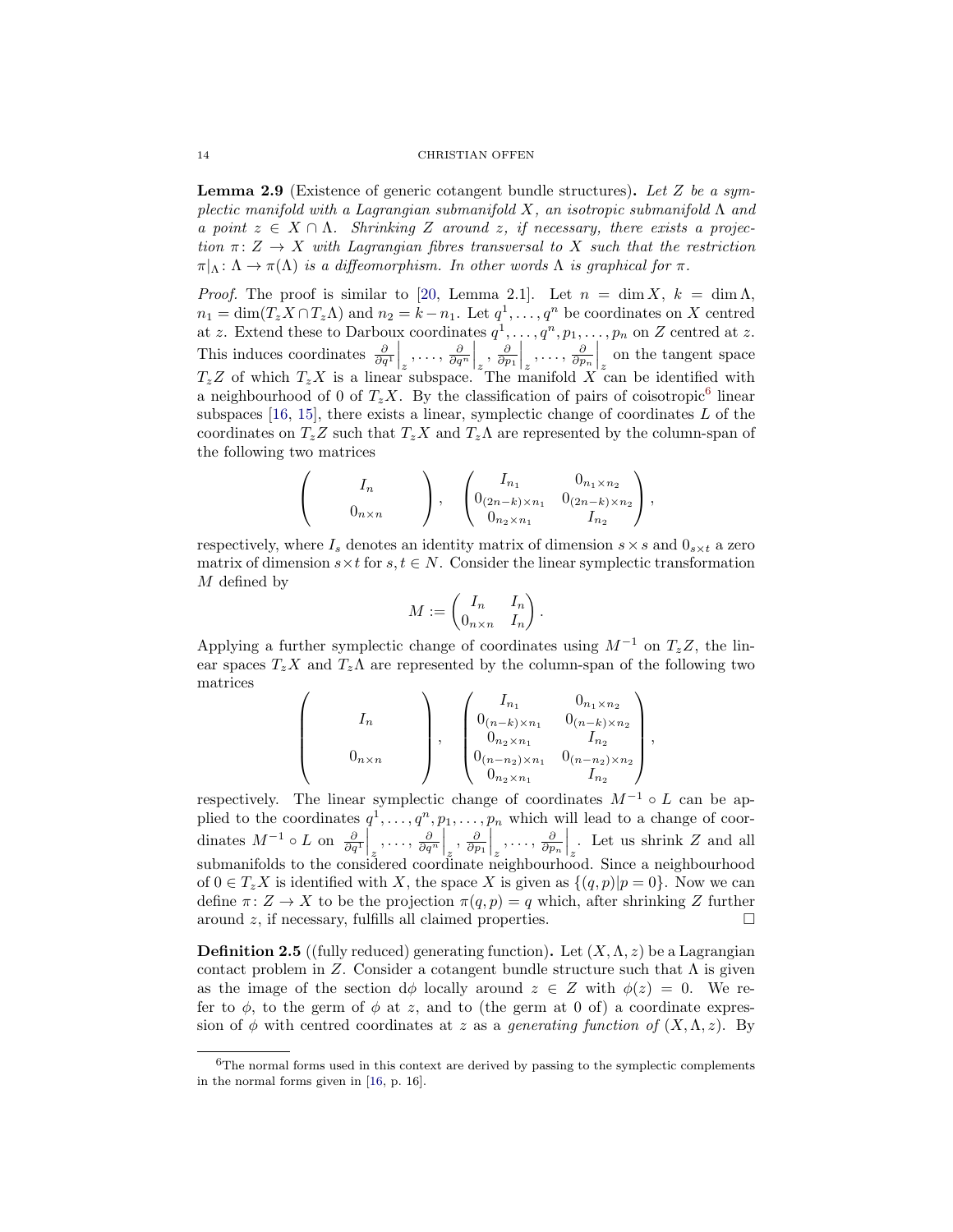the parametric Morse Lemma (Lemma [2.6\)](#page-9-2) there exist coordinates  $x = (\overline{x}, \underline{x}) =$  $((x^1, \ldots, x^k), (x^{k+1}, \ldots, x^n))$  on X centred at z such that

$$
\phi(x) = f(\overline{x}) + \underline{x}^\top B \underline{x}
$$

for a smooth function germ f with vanishing 2-jet and an invertible matrix  $B$ . The function germ f is called a fully reduced generating function of  $(X, \Lambda, z)$ .  $\Delta$ 

Now Proposition [2.8](#page-10-1) can be phrased as follows.

<span id="page-14-3"></span>Corollary 2.10. Generating functions of Lagrangian contact problems are defined up to stably right equivalence.

Using Theorem [2.1](#page-5-2) we obtain the following corollary.

Corollary 2.11. Fully reduced generating functions of Lagrangian contact problems are defined up to right equivalence.

In the following we will prove a reverse direction to the above corollaries and show that Lagrangian contact problems with stably right equivalent generating functions are contact equivalent. In other words, the stably right equivalence class of the generating function of a contact problem encodes geometric information about the local intersection problem. We prepare the proof with two lemmas.

<span id="page-14-1"></span>**Lemma 2.12.** Let  $\psi: X \to X'$  denote a diffeomorphism and  $\Psi: T^*X' \to T^*X$  its cotangent lifted map<sup>[7](#page-14-0)</sup>. Consider smooth functions  $\phi: X \to \mathbb{R}$  and  $\phi': X' \to \mathbb{R}$  and define  $\Lambda = d\phi(X)$  and  $\Lambda' = d\phi'(X')$ . If  $\Psi(\Lambda') = \Lambda$  then  $\phi = \phi' \circ \psi + \text{const.}$ 

*Proof.* For  $x' \in X'$  the element  $\Psi(\mathrm{d}\phi'|_{x'}) \in T^*X$  has the base point  $\psi^{-1}(x')$ . As  $\Psi(\mathrm{d}\phi'|_{x'}) \in \Lambda$ , we must have

$$
d\phi|_{\psi^{-1}(x')} = \Psi(d\phi'|_{x'}) = d\phi'|_{x'} \circ d\psi|_{\psi^{-1}(x')} = d(\phi' \circ \psi)|_{\psi^{-1}(x')}.
$$
  
It follows that  $\phi = \phi' \circ \psi + \text{const.}$ 

<span id="page-14-2"></span>**Lemma 2.13.** Consider a symplectic diffeomorphism  $\Phi: Z \to Z'$ . Any generating function of a Lagrangian contact problem  $(X, \Lambda, z)$  in Z is right equivalent to any generating function of the Lagrangian contact problem  $(\Phi(X), \Phi(\Lambda), \Phi(z))$  in Z' when shrinking all involved manifolds to intersections with open neighbourhoods of  $z \in Z$  or  $\Phi(z) \in Z'$ , if necessary.

*Proof.* Let  $\phi$  be a generating function for  $(X, \Lambda, z)$ . There exists a contangent bundle structure defined by a 1-form  $\lambda$  such that  $d\phi(X) = \Lambda$  (shrinking all involved manifolds, if necessary). The 1-form  $\lambda' = (\Phi^{-1})^* \lambda$  defines a cotangent bundle structure on Z' over  $\Phi(X)$  around  $\Phi(z)$ . Consider  $\phi' : X' \to \mathbb{R}$  with  $\phi'(\Phi(z)) = 0$ and  $d\phi'(\Phi(X)) = \Phi(\Lambda)$ . Since  $\lambda' = (\Phi^{-1})^*\lambda$ ,  $\Phi$  must coincide with the cotangent lift of the map  $(\Phi|_X)^{-1}$ :  $\Phi(X) \to X$  [\[18,](#page-27-13) §6.3]. By Lemma [2.12](#page-14-1) we have  $\phi = \phi' \circ \Phi|_X$ , whereas the constant vanishes due to the normalisation of  $\phi$  and  $\phi'$ . An application of Proposition [2.8](#page-10-1) completes the proof.

We can now extend Theorem [2.5](#page-8-2) to non-tangential Lagrangian contact problems.

<span id="page-14-4"></span>**Theorem 2.14.** Two Lagrangian contact problems  $(X, \Lambda, z)$  in Z and  $(X', \Lambda', z')$ in Z' with dim  $Z = \dim Z'$  are contact equivalent if and only if their generating functions are stably right equivalent.

<span id="page-14-0"></span><sup>7</sup>See footnote [3.](#page-8-1)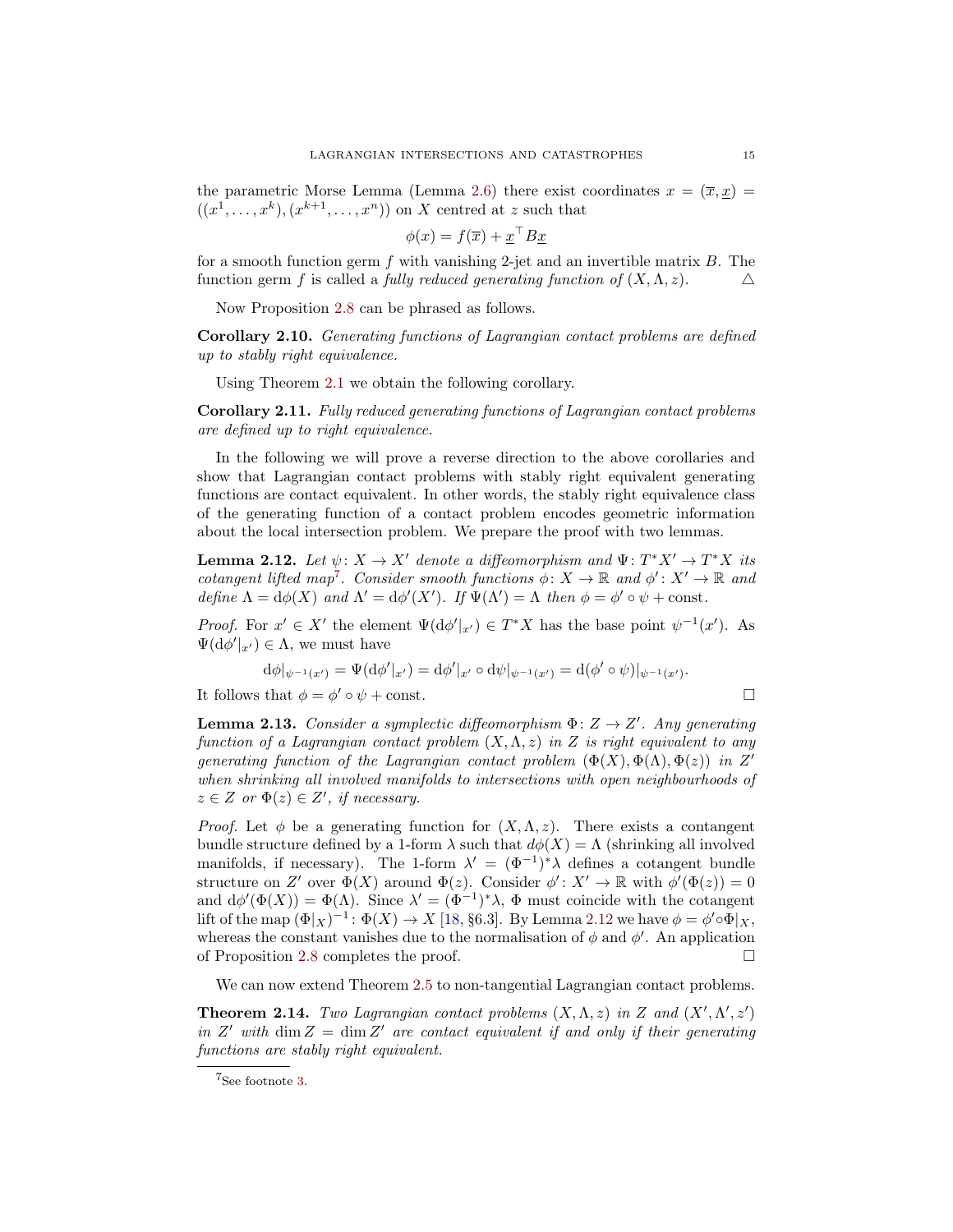*Proof.* In the following we may shrink  $Z$ ,  $Z'$  and all embedded manifolds to their intersections with open neighbourhoods of  $z$  or  $z'$  repeatedly without mentioning. By Lemma [2.13,](#page-14-2) any two generating functions of two contact equivalent contact problems are stably right equivalent.

To prove the reverse direction, it is sufficient to consider  $Z' = Z$ ,  $X' = X$  and  $z' = z$ . This is justified by the local nature of the problem and Lemma [2.13.](#page-14-2) Let φ be a generating function of  $(X, \Lambda, z)$  and φ' of  $(X, \Lambda', z)$  and assume that the function germs  $\phi$  and  $\phi'$  are stably right equivalent. By Proposition [2.8,](#page-10-1) without loss of generality we may assume that  $\phi$ ,  $\phi'$  refer to the same cotangent bundle structure  $\pi: Z \to X$ .

By the parametric Morse Lemma (Lemma [2.6\)](#page-9-2) there exist coordinates  $(\bar{x}, x) =$  $((x^1, \ldots, x^k), (x^{k+1}, \ldots, x^n))$  and  $(\overline{x'}, \underline{x'}) = ((x'^1, \ldots, x'^k), (x'^{k+1}, \ldots, x'^n))$  on X centred at  $z$ , function germs  $f$ ,  $f'$  with vanishing 2-jets at 0 and invertible, symmetric matrices  $B$  and  $B'$  such that

$$
\phi(\overline{x}, \underline{x}) = f(\overline{x}) + \underline{x}^{\top} B \underline{x}
$$

$$
\phi'(\overline{x'}, \underline{x'}) = f'(\overline{x'}) + \underline{x'}^{\top} B' \underline{x'}.
$$

Let D be an invertible, symmetric,  $n-k$ -dimensional matrix such that the matrix  $-B^{-1} + DB'D$  is invertible. Define the functions

$$
\phi^{(0)}(\overline{x}, \underline{x}) = f'(\overline{x}) + \underline{x}^\top B' \underline{x}
$$
  

$$
\phi^{(1)}(\overline{x}, \underline{x}) = f(\overline{x}) + \underline{x}^\top B' \underline{x}
$$
  

$$
\phi^{(2)}(\overline{x}, \underline{x}) = f(\overline{x}) + \underline{x}^\top BDB'DB\underline{x}.
$$

We now show that we can map  $\Lambda' = d\phi'(X)$  to  $d\phi^{(0)}(X)$ , then to  $d\phi^{(1)}(X)$ , then to  $d\phi^{(2)}(X)$ , and finally to  $\Lambda = d\phi(X)$  with symplectic diffeomorphisms which fix  $X$  and  $z$ .

- The change of coordinates between  $(\overline{x}, \underline{x})$  and  $(\overline{x'}, \underline{x'})$  induces a diffeomorphism  $\chi$  locally defined around  $z \in X$  with  $\chi(z) = z$ . The cotangent lift of  $\chi$  fixes z and provides a symplectomorphism  $\Phi^{(0)}$  between  $\Lambda'$  and  $d\phi^{(0)}(X)$ on an open neighbourhood of z in Z.
- Since  $\phi$  and  $\phi'$  are stably right equivalent, there exists a right equivalence r such that  $f = f' \circ r$  (Theorem [2.1\)](#page-5-2). Define  $\tilde{r}(\overline{x}, \underline{x}) = (r(\overline{x}), \underline{x})$  and denote the cotangent lift of  $\tilde{r}$  by  $\Phi^{(1)}$ . Now  $\Phi^{(1)}$  maps  $d\phi^{(0)}(X)$  to a manifold which coincides with  $d\phi^{(1)}(X)$  on an open neighbourhood of z: indeed, denote  $\overline{\pi}(x) = \overline{x}, \overline{\pi}(x) = x$ . There exist appropriate choices of open neighbourhoods  $V' \subset Z$  of  $z, \tilde{V} \subset X$  of  $z$ , and  $U, U' \subset \mathbb{R}^n$  of 0 such that

$$
\Phi^{(1)}(\Lambda' \cap V') = \Phi^{(1)}\left(\left\{d(f' \circ \overline{\pi} + \underline{\pi}^\top B' \underline{\pi})|_{(\overline{x}, \underline{x})}\right|(\overline{x}, \underline{x}) \in U'\right\}\right)
$$

$$
= \left(\left\{d(f \circ \overline{\pi} + \underline{\pi}^\top B' \underline{\pi})|_{(r^{-1}(\overline{x}), \underline{x})}\right|(\overline{x}, \underline{x}) \in U'\right\}\right)
$$

$$
= \left(\left\{d(f \circ \overline{\pi} + \underline{\pi}^\top B' \underline{\pi})|_{(\overline{x}, \underline{x})}\right|(\overline{x}, \underline{x}) \in U'\right\}\right)
$$

$$
= d\phi^{(1)}(X \cap \tilde{V}).
$$

• Denote the cotangent lift of the map  $(\overline{x}, \underline{x}) \mapsto (\overline{x}, DB \underline{x})$  by  $\Phi^{(2)}$ . The symplectomorphism  $\Phi^{(2)} \circ \Phi^{(1)}$  maps  $\Lambda'$  to a manifold which coincides with  $d\phi^{(2)}(X)$  on a neighbourhood of z.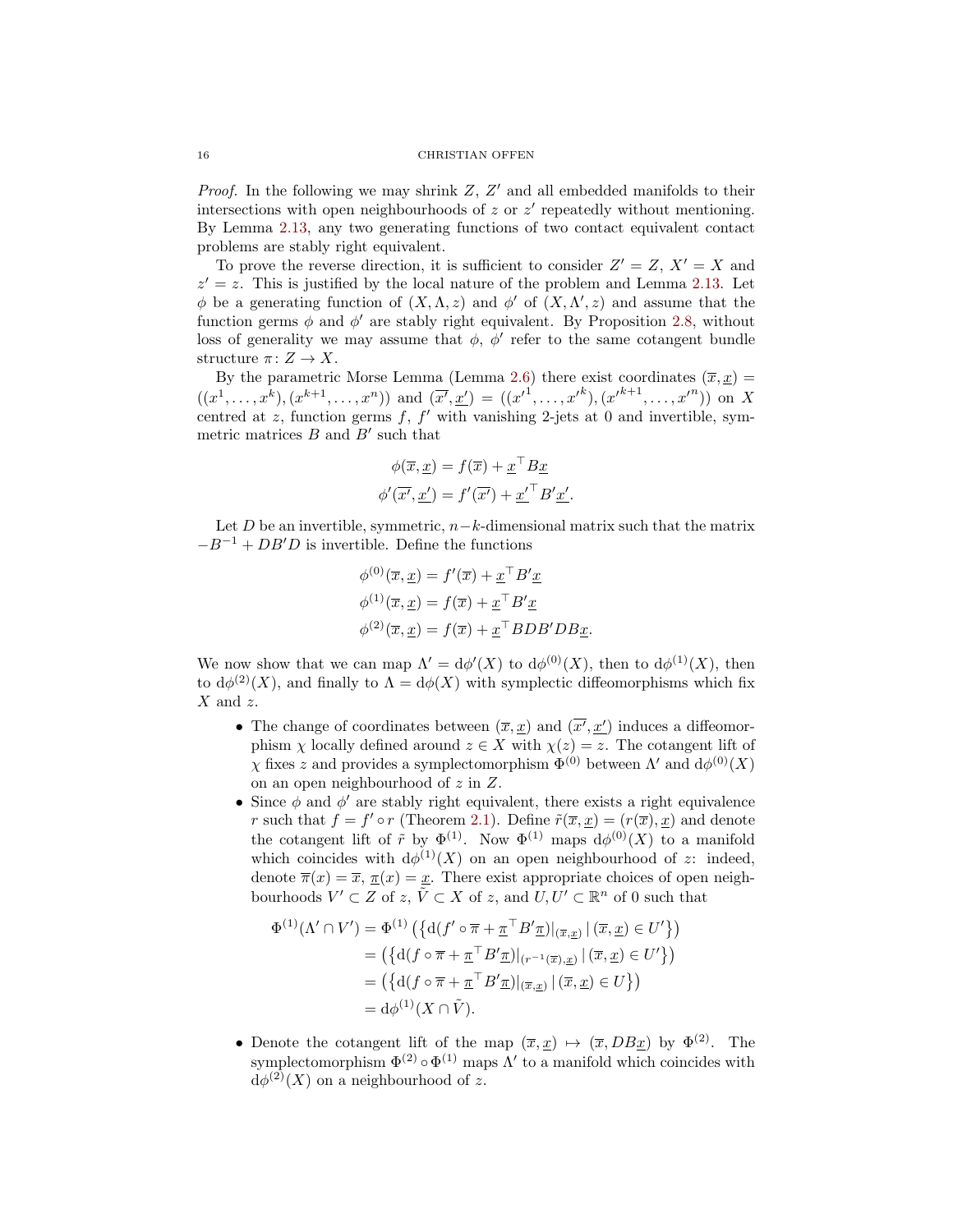• It remains to show that there exists a symplectomorphism mapping  $d\phi^{(2)}(X)$ to  $\Lambda$  which fixes X and z. Let  $\lambda$  denote the canonical 1-form of the cotangent bundle structure for which  $\pi: Z \to X$  is the projection. We define another cotangent bundle structure over  $X$  by setting its canonical 1-form to  $\lambda' = \lambda + dH$  with

$$
H(x,\xi) = \xi^{\top} \begin{pmatrix} 0 & 0 \\ 0 & \frac{1}{4}(-B^{-1} + DB'D) \end{pmatrix} \xi.
$$

The manifold  $\Lambda$  is graphical with respect to the cotangent bundle structure defined by  $\lambda'$  by the choice of D. Let  $\phi^{\lambda'}$  denote the generating function of  $Λ$  with respect to the new structure  $λ'$ . Applying Lemma [2.2](#page-6-4) we get

$$
(\phi^{\lambda'} \circ k)(\overline{x}, \underline{x}) = f(\overline{x}) + \underline{x}^\top BDB' DB \underline{x}
$$

for a diffeomorphism k on X. The cotangent lifted map K of k via the  $\lambda$ structure maps  $d\phi^{\lambda'}|_x$  to  $d(\phi^{\lambda'} \circ k)|_{k^{-1}(x)} = d(\phi^{(2)})|_{k^{-1}(x)}$  for each  $x \in X$ . Therefore,

$$
d\phi^{\lambda'}(X)
$$
 and  $(K^{-1} \circ \Phi^{(2)} \circ \Phi^{(1)})(\Lambda')$ 

coincide near  $z$ . Locally around  $z$  the symplectormorphism relating the cotangent bundle structures  $\lambda$  and  $\lambda'$  maps  $d\phi^{\lambda'}(X)$  to  $\Lambda$  and fixes  $\overline{X}$  and z.

It follows that  $(X, \Lambda, z)$  and  $(X, \Lambda', z)$  are contact-equivalent.

Corollary 2.15. The local algebras<sup>[8](#page-16-0)</sup> of generating functions of contact equivalent Lagrangian contact problems are isomorphic.

Rather than using  $X$  as a zero section for a cotangent bundle structure to describe the Lagrangian contact problem  $(X, \Lambda, z)$  in Z we can use any other Lagrangian submanifold  $L \subset Z$  as a reference manifold as explained in the following proposition. This gives us some flexibility when computing generating functions which we will exploit in a parameter-dependent setting.

**Proposition 2.16.** Let  $(X, \Lambda, z)$  be a Lagrangian contact problem in the symplectic manifold  $Z = T^*L$ . Assume that X and  $\Lambda$  are graphical and given as the images of  $d\phi^X$  and  $d\phi^A$ , for  $\phi^X$ ,  $\phi^A: L \to \mathbb{R}$  with  $\phi^X(\pi(z)) = \phi^A(\pi(z))$ , where  $\pi: Z \to L$ is the bundle projection. The function

$$
\phi = \phi^{\Lambda} - \phi^X
$$

expressed in local coordinates on L centred at  $\pi(z)$  is stably right equivalent to any generating function of  $(X, \Lambda, z)$ .

*Proof.* Denote the canonical 1-form on  $Z = T^*L$  by  $\lambda$  and the cotangent bundle projection by  $\pi: Z \to L$ . Consider the fibre preserving diffeomorphism

$$
\chi \colon Z \to Z, \quad z \mapsto z - d\phi^X|_{\pi(z)}.
$$

We have

$$
\lambda' \coloneqq \chi^* \lambda = \lambda - d(\phi^X \circ \pi).
$$

The 1-form  $\lambda'$  on Z is a primitive of the symplectic structure  $d\lambda$  and vanishes exactly at the points on X. By Remark [2.3,](#page-5-1)  $\lambda'$  corresponds to a cotangent bundle structure on Z over X with the same Lagrangian fibres as the original structure.

<span id="page-16-0"></span> ${}^{8}$ See [\[2,](#page-26-1) [17,](#page-26-2) [28\]](#page-27-1) for a definition and their significance for catastrophe theory.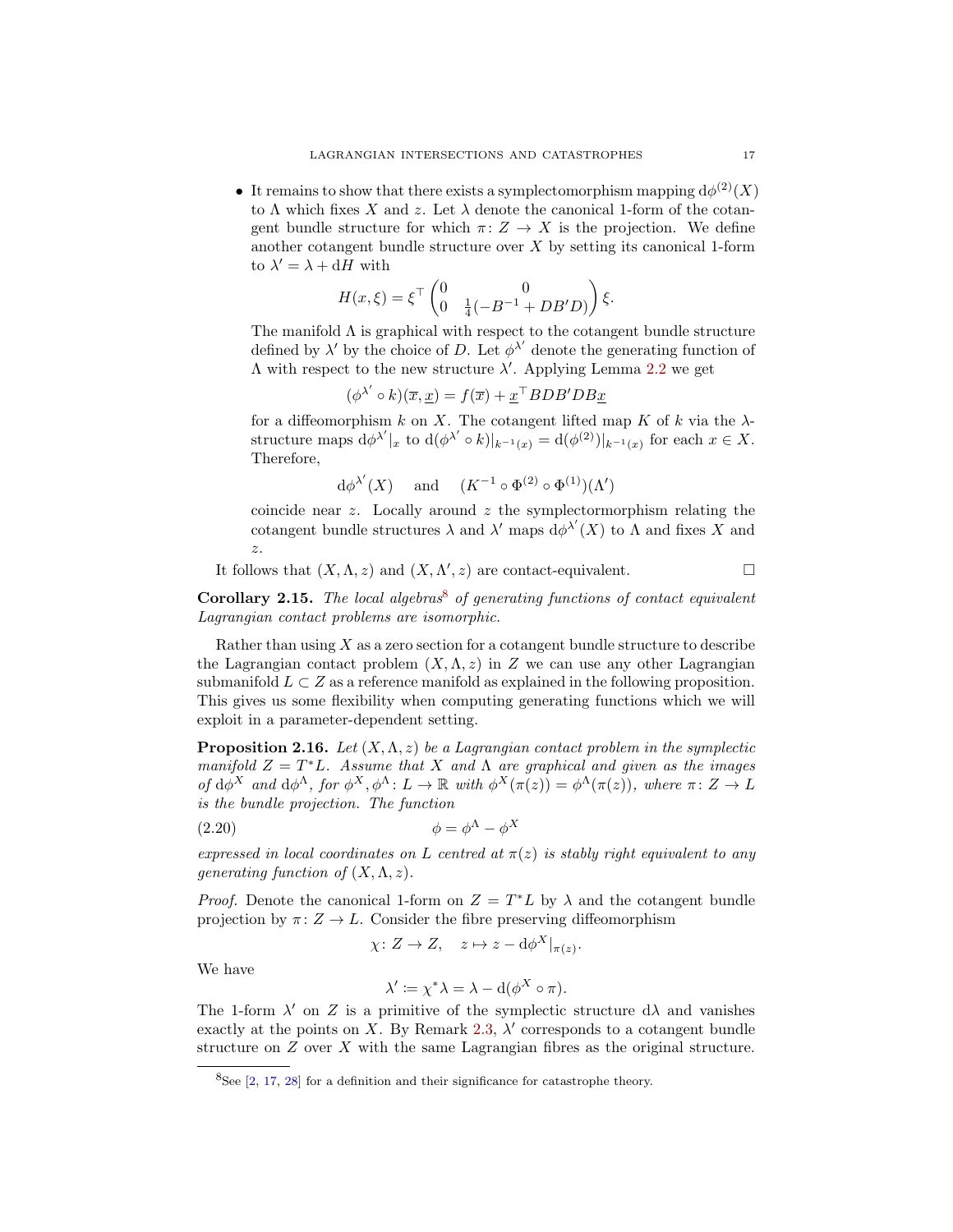Let  $\pi' : Z \to X$  denote the cotangent bundle projection. In the following we may localise the problem by intersecting L with open neighbourhoods of  $\pi(z)$  in L and shrink  $Z = T^*L$  and all embedded submanifolds accordingly repeatedly without mentioning. A generating function for  $(X, \Lambda, z)$  with respect to the structure  $\lambda'$ can be obtained as follows: let  $S' : \Lambda \to \mathbb{R}$  be a primitive of the closed 1-form  $\iota_{\Lambda}^* \lambda'$  around z with  $S'(z) = 0$ , where  $\iota_{\Lambda}: \Lambda \hookrightarrow Z$  is the inclusion. A generating function for  $(X, \Lambda, z)$  with respect to  $\lambda'$  is given as  $\phi' = S' \circ (\pi' \circ \iota_\Lambda)^{-1} : X \to \mathbb{R}$ . An expression of  $\phi'$  in local coordinates on X centred at z is, therefore, right equivalent to an expression of  $S'$  in local coordinates on  $\Lambda$  centred at z.

To show that a coordinate expression of  $\phi$  centred at  $\pi(z) \in L$  and a coordinate expression of  $\phi'$  centred at z are right equivalent, it suffices to verify that the pullback of dS' to L via  $d\phi^{\Lambda}$ :  $L \to \Lambda$  coincides with  $d\phi$ . Here and in the following calculation we neglect to differentiate between  $d\phi^{\Lambda}$ :  $L \to \Lambda$  and  $d\phi^{\Lambda}$ :  $L \to Z$ . Indeed,

$$
\begin{aligned} (\mathrm{d}\phi^{\Lambda})^*(\mathrm{d}S') &= (\mathrm{d}\phi^{\Lambda})^*(\iota_{\Lambda}^*\lambda') = (\mathrm{d}\phi^{\Lambda})^*(\chi^*\lambda) = (\chi \circ \mathrm{d}\phi^{\Lambda})^*\lambda \\ &= (\mathrm{d}\phi^{\Lambda} - \mathrm{d}\phi^X|_{\pi \circ \mathrm{d}\phi^{\Lambda}})^*\lambda = (\mathrm{d}\phi^{\Lambda} - \mathrm{d}\phi^X)^*\lambda = \mathrm{d}\phi^*\lambda = \mathrm{d}\phi. \end{aligned}
$$

Since generating functions are well-defined up to stably right equivalence by Corollary [2.10,](#page-14-3) this shows that  $\phi$  expressed in local coordinates centred at  $\pi(z)$  is stably right equivalent to any generating function of  $(X, \Lambda, z)$ .

### 3. Parameter dependent Lagrangian contact problems

<span id="page-17-0"></span>Let us extend our analysis of Lagrangian contact problems to parameter dependent problems. This will help us to deepen the relation of Lagrangian contact problems with catastrophe theory.

A parameter dependent version of Lemma [2.7](#page-9-3) holds true.

<span id="page-17-1"></span>**Lemma 3.1.** On  $\mathbb{R}^n = \overline{X} \oplus \underline{X}$  consider coordinates  $x = (\overline{x}, \underline{x})$  with  $\overline{x} = (x^1, \dots, x^k)$ and  $\underline{x} = (x^{k+1}, \ldots, x^n)$ , a smooth family of nondegenerate symmetric matrices  $Q_\mu \in$  $\mathbb{R}^{(n-k)\times (n-k)}$ , a smooth family of functions  $g_\mu$  defined on an open neighbourhood of  $0 \in \mathbb{R}^k$  such that the 2-jet of  $g_0$  vanishes at 0. Here  $\mu \in I$  is the family parameter and I is an open neighbourhood of  $0 \in \mathbb{R}^l$ . Moreover, consider a smooth family of matrix valued functions  $\mathcal{H}_{\mu} : \mathbb{R}^n \to \text{Sym}(n)$  with

$$
\mathcal{H}_{\mu}(x) = (h_{\mu}^{ij}(x))_{i,j=1,...,n} = \begin{pmatrix} H_{\mu}^{11}(x) & H_{\mu}^{12}(x) \\ H_{\mu}^{12}^{\top}(x) & 0 \end{pmatrix} \in \text{Sym}(n) \subset \mathbb{R}^{n \times n}.
$$

for  $H^{11}_{\mu}(x) \in \text{Sym}(k)$  and  $H^{12}_{\mu}(x) \in \mathbb{R}^{k \times (n-k)}$ . For  $t \in \mathbb{R}$  let

$$
\psi(\mu, x) = g_{\mu}(\overline{x}) + \underline{x}^{\top} Q_{\mu} \underline{x} \psi_t(\mu, x) = g_{\mu}(\overline{x}) + \underline{x}^{\top} Q_{\mu} \underline{x} + t \nabla \psi(\mu, x)^{\top} \mathcal{H}_{\mu}(x) \nabla \psi(\mu, x).
$$

Then  $\psi_t$  is right equivalent to  $\phi$  around  $(\mu, x) = (0, 0)$ . The right equivalence is fibred, i.e. of the form  $(\mu, x) \mapsto (\mu, r_{\mu}(x))$ , and fixes  $(\mu, x) = (0, 0)$ .

Proof. The proof is almost analogous to the proof of Lemma [2.7](#page-9-3) with parameterdependent data, i.e.  $\psi(x)$  is substituted by  $\psi(\mu, x)$ ,  $\psi_t(x)$  by  $\psi_t(\mu, x)$ , H by  $\mathcal{H}_{\mu}$ ,  $H^{ij}$ by  $H^{ij}_{\mu}$ ,  $h^{ij}$  by  $h^{ij}_{\mu}$ , g by  $g_{\mu}$ , Q by  $Q_{\mu}$ , B by  $B_{\mu}$ ,  $\omega$  by  $\omega_{\mu}$ , and  $f_t$  by  $f_{\mu,t}$ . Rather than repeating the calculations and arguments with the indicated substitutions, we point out the two adaptions that need to be made in a copy of the proof of Lemma [2.7](#page-9-3) with the indicated substitutions.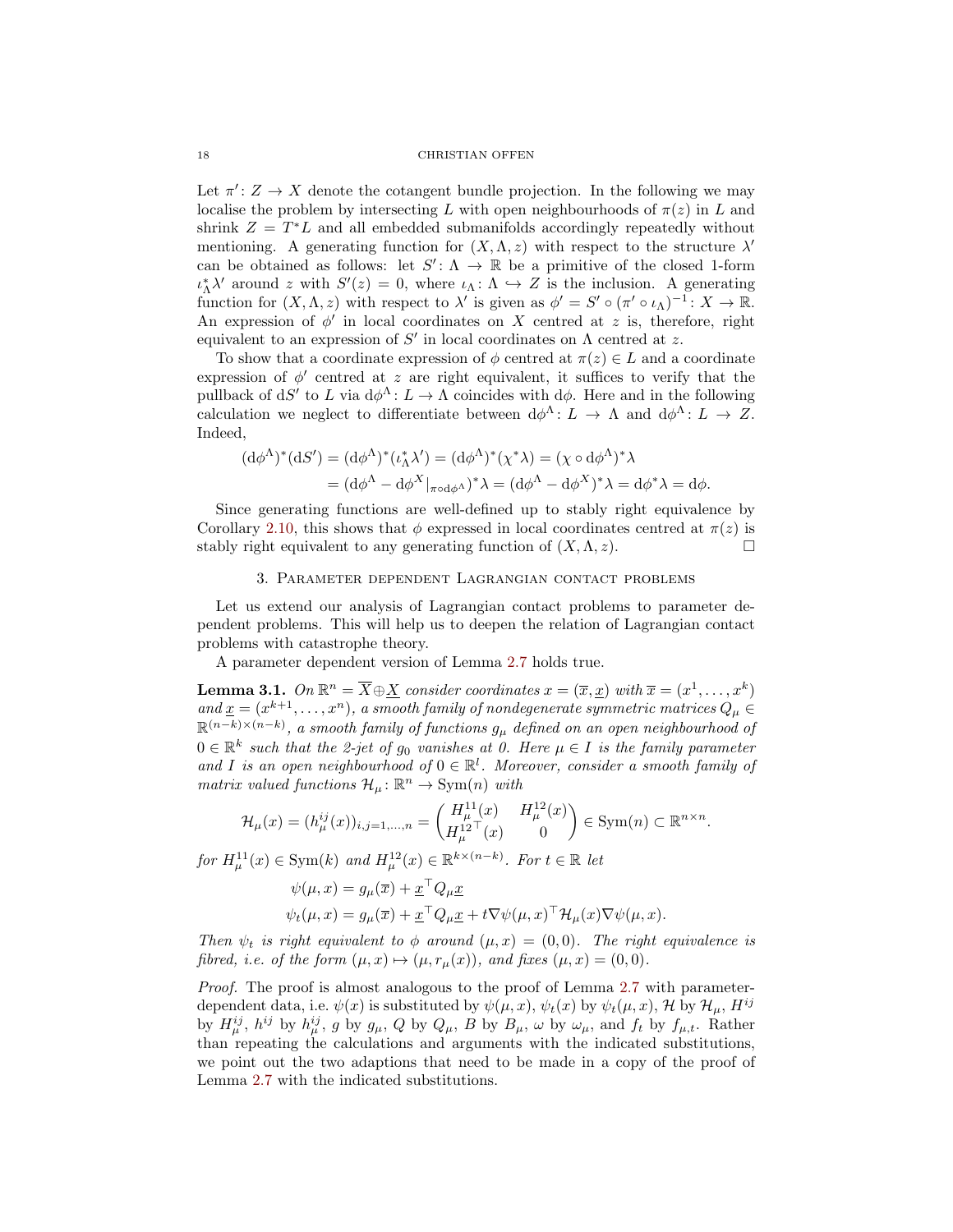- The 2-jet of  $g_{\mu}$  does not necessarily vanish at  $\bar{x} = 0$  unless  $\mu = 0$ . However, this is not an issue: in [\(2.13\)](#page-10-2) the invertibility of the matrix  $B_{\mu}(t,0)$ , which relates  $\nabla_x \psi_t(\mu, 0)$  and  $\nabla_x \psi(\mu, 0)$  follows from the invertibility of  $B_0(t, 0)$ for all  $\mu$  close to 0 and  $t \in [0, 1]$ , which is sufficient for the argument.
- Recall that  $\omega_{\mu}(x,t)$  from [\(2.14\)](#page-10-0) is the vector field whose flow map is the required right equivalence. Notice that  $\omega_{\mu}(0, t)$  from  $(2.14)$  does not necessarily vanish if  $\mu \neq 0$  and, therefore, the values  $f_{\mu,t}(0)$  are only guaranteed to vanish if  $\mu = 0$ . However, this is sufficient as the sought right equivalence needs to fix  $x = 0$  only at  $\mu = 0$ .

<span id="page-18-0"></span>**Definition 3.1** (smooth Lagrangian family). Let  $I \subset \mathbb{R}^l$  be an open neighbourhood of the origin. A family  $(\Lambda_{\mu})_{\mu \in I}$  of Lagrangian submanifolds of a symplectic manifold Z is smooth at  $\mu = 0$  around  $z \in \Lambda_0$  if there exists an open neighbourhood Z of z, a cotangent bundle structure  $\pi: Z \to \Lambda_0 \cap Z$ , an open neighbourhood  $I \subset I$  of 0 and a smooth family of scalar valued functions  $(\phi_{\mu})_{\tilde{I}}$  such that  $\Lambda_{\mu} \cap \tilde{Z}$  is the image of the section  $d\phi_{\mu} \colon \Lambda_0 \to \tilde{Z}$  for all  $\mu \in \tilde{I}$ .

Definition [3.1](#page-18-0) is independent of the cotangent bundle structure  $\pi: \tilde{Z} \to \Lambda_0 \cap \tilde{Z}$ because two different structures relate by a smooth transition (Lemma [2.2\)](#page-6-4).

**Definition 3.2** (parameter-dependent Lagrangian contact problem). Let  $(X_\mu)_{\mu \in I}$ and  $(\Lambda_{\mu})_{\mu \in I}$  be two Lagrangian families in a symplectic manifold Z that are smooth at  $\mu = 0$  such that  $X_0 \cap \Lambda_0$  intersects in an isolated point  $z_0$  and such that the set  $X_\mu \cap \Lambda_\mu$  is discrete for all  $\mu \in I$ . Then  $((X_\mu)_{\mu \in I}, (\Lambda_\mu)_{\mu \in I}, z_0)$  is called a (parameter-dependent) Lagrangian contact problem in Z.  $\Delta$ 

**Definition 3.3** (constant unfolding). Let  $\mathcal{L} = ((X_{\mu})_{\mu \in I}, (\Lambda_{\mu})_{\mu \in I}, z_0)$  be a Lagrangian contact problem. Let  $\tilde{I} \subset \mathbb{R}^{\tilde{l}}$  be an open neighbourhood of 0. The Lagrangian contact problem  $((X_\mu)_{(\mu,\tilde{\mu})\in I\times \tilde{I}},(\Lambda_\mu)_{(\mu,\tilde{\mu})\in I\times \tilde{I}},z_0)$  is called a *constant* unfolding of L. Similarly, if  $\mathcal{F} = (\phi_\mu)_{\mu \in I}$  is a smooth family of scalar-valued functions then  $(\phi_{\mu})_{(\mu,\tilde{\mu})\in I\times\tilde{I}}$  is called a *constant unfolding of*  $\mathcal{F}$ .

<span id="page-18-1"></span>**Definition 3.4** (Morse-reduced form). Consider an open neighbourhood I of  $0 \in$  $\mathbb{R}^l$  and a family of scalar-valued functions  $(\phi_\mu)_{\mu \in I}$  defined around  $z_0 \in X$  with  $\phi_0(z_0) = 0$  and  $d\phi_0|_{z_0} = 0$ , where X is an *n*-dimensional manifold. Consider coordinates  $(\bar{x}, \underline{x}) = ((x^1, \ldots, x^k), (x^{k+1}, \ldots, x^n))$  centred at 0 such that  $\phi_\mu$  is of the form

$$
\phi_{\mu}(x) = f_{\mu}(\overline{x}) + \underline{x}^{\top} B \underline{x}
$$

for a symmetric, nondegenerate matrix B and a smooth family of functions  $(f_\mu)_{\mu \in I}$ such that  $\nabla_{\overline{x}} f_0(0) = 0$  and Hess  $f_0(0) = 0$ . Then  $(f_\mu)_{\mu \in I}$  is a Morse-reduced form of  $(\phi_\mu)_{\mu \in I}$ .

Remark 3.1. A potential parameter-dependence of the coordinates  $x = (\overline{x}, \underline{x})$  is suppressed in our notation.  $\triangle$ 

<span id="page-18-2"></span>**Lemma 3.2** (existence and uniqueness of Morse-reduced forms). A family  $(\phi_{\mu})_{\mu \in I}$ as in Definition [3.4](#page-18-1) has a Morse-reduced form  $(f_{\mu})_{\mu \in I}$  and  $(f_{\mu})_{\mu \in I}$  is locally around  $(\mu, x) = (0, 0)$  determined up to a right-action by a diffeomorphism of the form  $K(\mu, \overline{x}) = (\mu, r_{\mu}(\overline{x}))$  with  $K(0, 0) = 0$  and addition of a term  $\chi(\mu)$ , where  $\chi$  is smooth and  $\chi(0) = 0$ .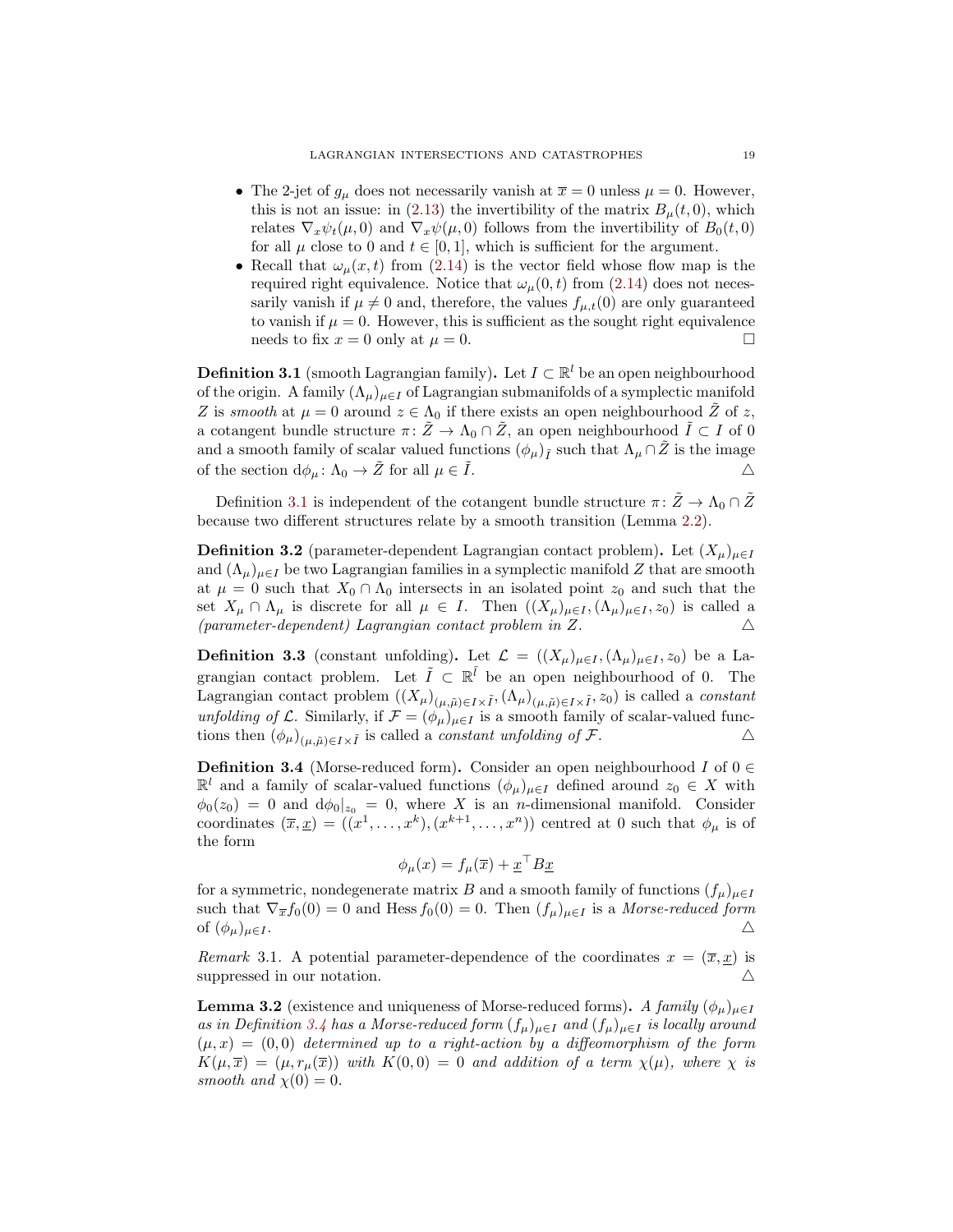Proof. The lemma follows from the splitting theorem as formulated in [\[30\]](#page-27-11). Compared with Lemma [2.6](#page-9-2) it incorporates uniqueness properties. Let us indicate a way to obtain the claimed existence result from Lemma [2.6.](#page-9-2) Let the dimension of the kernel of the Hessian matrix of  $\phi_0$  at  $z_0$  be k. We find an  $n - k$ -dimensional submanifold  $\underline{X} \subset X$  containing  $z_0$  such that the Hessian matrix of  $\phi_0|_X$  at  $z_0$  is nondegenerate. Consider a submanifold  $\overline{X}$  containing  $z_0$  that is transversal to  $\underline{X}$ . We apply the parametric<sup>[9](#page-19-0)</sup> Morse Lemma (Lemma [2.6\)](#page-9-2) to

$$
(\mu, x) \mapsto \phi_{\mu}(x) - \underbrace{\langle \nabla_{\mu} \phi_{\mu}(0) |_{\mu=0}, \mu \rangle}_{=:x(\mu)} - \phi_0(0)
$$

with respect to the splitting  $(I \oplus \overline{X}) \oplus \underline{X}$ . Notice that the 1-jet of the above function with respect to the coordinates  $((\mu, \overline{x}), \underline{x})$  vanishes. A fibred change of coordinates yields local coordinates  $((\mu, \overline{x}), \underline{x})$  with  $x = (\overline{x}, \underline{x}) = ((x^1, \dots, x^k), (x^{k+1}, \dots, x^n))$ on X centred at  $z_0$  such that  $(\overline{x}, 0)$  are coordinates on  $\overline{X}$  and  $(0, \underline{x})$  are coordinates on X and

$$
\phi_{\mu}(x) = \tilde{f}_{\mu}(\overline{x}) + \phi_0(0) + \chi(\mu) + \underline{x}^{\top} B \underline{x} =: f_{\mu}(\overline{x}) + \underline{x}^{\top} B \underline{x}
$$

The function  $\bar{x} \mapsto f_0(\bar{x}) - \phi_0(0)$  has a vanishing 2-jet at  $\bar{x} = 0$  and  $B = \text{Hess }\phi_0|_{\underline{X}}$ is invertible.

<span id="page-19-2"></span>**Proposition 3.3.** Let  $(X, (\Lambda_\mu)_{\mu \in I}, z_0)$  be a parameter dependent Lagrangian contact problem in Z. Let  $I \subset \mathbb{R}^k$  denote an open neighbourhood of 0. Consider smooth families of cotangent bundle structures such that  $\Lambda_{\mu}$  is given as the image of the section  $d\phi^{\alpha}_{\mu}$  and  $d\phi^{\beta}_{\mu}$  locally around  $z_0 \in Z$  with  $\phi^{\alpha}_{0}(z_0) = 0 = \phi^{\beta}_{0}(z_0)$ , respectively. Then  $(\phi^{\alpha}_{\mu})_{\mu}$  and  $(\phi^{\beta}_{\mu})_{\mu}$  admit the same Morse-reduced forms up to an addition of a smooth function  $\chi(\mu)$  with  $\chi(0) = 0$ .

Proof. The following proof is a parameter-dependent version of the proof of Proposition [2.8](#page-10-1) using Lemma [3.1](#page-17-1) instead of Lemma [2.7.](#page-9-3)

Let k be the dimension of the kernel of the Hessian matrix of  $\phi_0^{\alpha}$  at  $z_0$  and let  $n$  be the dimension of  $X$ . By Lemma [3.2](#page-18-2) there exist a local coordinate system  $x = (\overline{x}, \underline{x}) = ((x^1, \ldots, x^k), (x^{k+1}, \ldots, x^n))$  on X centred at  $z_0$  such that

<span id="page-19-1"></span>
$$
\phi_{\mu}^{\alpha}(x) = f_{\mu}(\overline{x}) + \underline{x}^{\top} B \underline{x},
$$

the function  $\bar{x} \mapsto f_0(\bar{x})$  has a vanishing 2-jet at  $\bar{x} = 0$ , and  $B = \text{Hess }\phi_0^{\alpha}|_{\underline{X}}$  is invertible. A fibre-wise application of Lemma [2.2](#page-6-4) yields

(3.1) 
$$
\phi^{\beta}_{\mu} \circ k^{\mu}_{\alpha\beta} = \phi^{\alpha}_{\mu} + H_{\mu}(x, \nabla \phi^{\alpha}_{\mu}) + \chi(\mu),
$$

for a smooth function  $\chi$  with  $\chi(0) = 0$  and

$$
H_{\mu}(x,\xi) = \sum_{i,j=1}^{n} h_{ij}^{\mu}(x,\xi)\xi_i\xi_j = \xi^{\top} \begin{pmatrix} H_{\mu}^{11}(x,\xi) & H_{\mu}^{12}(x,\xi) \\ H_{\mu}^{12}(x,\xi)^{\top} & H_{\mu}^{22}(x,\xi) \end{pmatrix} \xi
$$

with  $H_{\mu}^{11}(x,\xi) \in \text{Sym}(k)$ ,  $H_{\mu}^{12}(x,\xi) \in \mathbb{R}^{k \times (n-k)}$ ,  $H_{\mu}^{22}(x,\xi) \in \text{Sym}(n-k)$ , and with  $k_{\alpha\beta}^{\mu} = \pi^{\beta} \circ (\pi^{\alpha}|_{\Lambda_{\mu}})^{-1}$ . For  $i, j \in \{1, 2\}$  define

$$
\mathcal{H}_{\mu}(x) = \mathcal{H}_{\mu}(\overline{x}, \underline{x}) = H_{\mu}(x, \nabla \phi_{\mu}^{\alpha}(x)), \quad \mathcal{H}_{\mu}^{ij}(x) = \mathcal{H}_{\mu}^{ij}(\overline{x}, \underline{x}) = H_{\mu}^{ij}(x, \nabla \phi_{\mu}^{\alpha}(x)).
$$
  
Define

$$
B'_{\mu}(x) = B + 4B\mathcal{H}_{\mu}^{22}(x)B.
$$

<span id="page-19-0"></span><sup>&</sup>lt;sup>9</sup>In this context the parameters are  $(\mu, \overline{x})$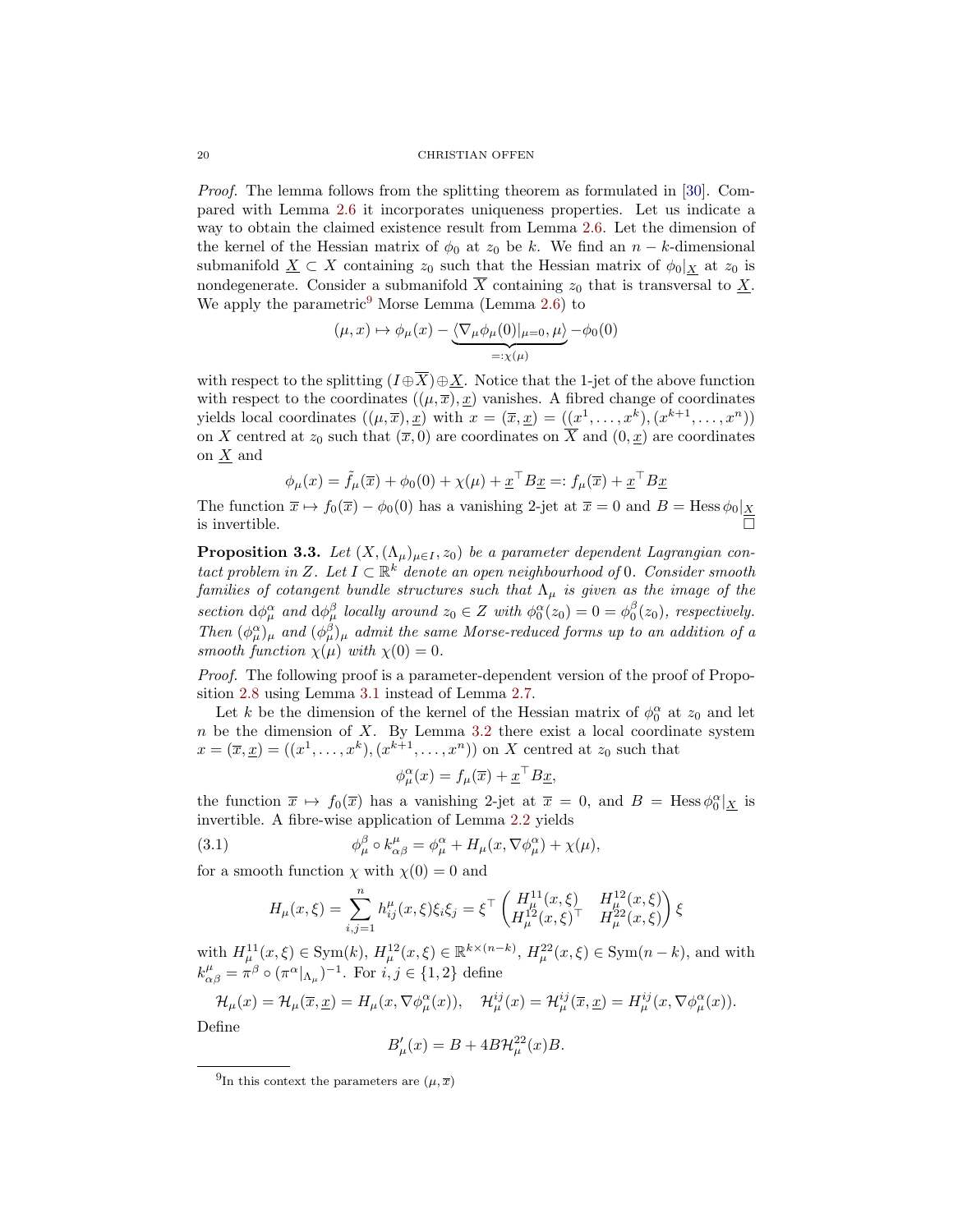We calculate

<span id="page-20-0"></span>(3.2)  
\n
$$
\phi^{\beta}_{\mu}(k^{\mu}_{\alpha\beta}(\overline{x},\underline{x})) \stackrel{(3.1)}{=} \phi^{\alpha}_{\mu}(\overline{x},\underline{x}) + \mathcal{H}_{\mu}(x) + \chi(\mu)
$$
\n
$$
= f_{\mu}(\overline{x}) + \underline{x}^{\top} B'_{\mu}(x) \underline{x} + \nabla_{\overline{x}} f_{\mu}(\overline{x})^{\top} \mathcal{H}^{11}_{\mu}(x) \nabla_{\overline{x}} f_{\mu}(\overline{x})
$$
\n
$$
+ 4 \underline{x}^{\top} B \mathcal{H}^{12}_{\mu}(x) \ulcorner \nabla_{\overline{x}} f_{\mu}(\overline{x}) + \chi(\mu).
$$

We calculate the Hessian matrix of  $\phi_0^{\beta} \circ k_{\alpha\beta}^0$  at  $(\bar{x}, \underline{x}) = (0, 0)$  using  $(3.2)$  and obtain

$$
\operatorname{Hess} (\phi_0^\beta \circ k_{\alpha\beta})(0,0) = \begin{pmatrix} 0 & 0 \\ 0 & 2B'_0(0) \end{pmatrix}.
$$

Since  $\Lambda_0$  is graphical in both cotangent bundle structures,  $B'_0(0)$  must be invertible by a dimension argument. For  $(\mu, x)$  in a sufficiently small neighbourhood of  $(0, 0)$ the matrices  $B_{\mu}'(x)$  are invertible and have constant signature. By Sylvester's law of inertia, there exists a smooth family of invertible matrices  $A_\mu(x)$  such that

(3.3) 
$$
A_{\mu}^{-\top}(x)B'_{\mu}(x)A_{\mu}^{-1}(x) = B'_{\mu}(0)
$$

for all  $(\mu, x)$  near  $(0, 0)$ . Consider

$$
r_{\mu}(\overline{x}, \underline{x}) = (\overline{x}, A_{\mu}(x)\underline{x}).
$$

For all  $\mu$  near 0 the map  $r_{\mu}$  fixes  $x = 0$  and is a diffeomorphism on a neighbourhood of  $x = 0$ . Let us define

(3.4) 
$$
\tilde{\mathcal{H}}_{\mu}^{11}(x) \coloneqq \mathcal{H}_{\mu}^{11}(r_{\mu}^{-1}(x)) \n\tilde{\mathcal{H}}_{\mu}^{12}(x) \coloneqq \mathcal{H}_{\mu}^{12}(r_{\mu}^{-1}(x))BA_{\mu}^{-1}(r_{\mu}^{-1}(x))B'_{\mu}(0)^{-1}.
$$

By Lemma [3.1](#page-17-1) the function

$$
\phi_1^{\alpha} := f_{\mu}(\overline{x}) + \underline{x}^{\top} B'_{\mu}(0) \underline{x}
$$

is right equivalent to

$$
\phi_2^{\alpha}(\mu, x) := f_{\mu}(\overline{x}) + \underline{x}^{\top} B'_{\mu}(0) \underline{x}
$$
  
+  $\nabla_{\overline{x}} f_{\mu}(\overline{x})^{\top} \widetilde{\mathcal{H}}_{\mu}^{11}(x) \nabla_{\overline{x}} f_{\mu}(\overline{x})$   
+  $4 \underline{x}^{\top} B'_{\mu}(0) \widetilde{\mathcal{H}}_{\mu}^{12}(x)^{\top} \nabla_{\overline{x}} f_{\mu}(\overline{x}).$ 

We have

$$
(\phi_2^{\alpha} \circ r_{\mu})(x) = f_{\mu}(\overline{x}) + \underline{x}^{\top} A_{\mu}(x)^{\top} B'_{\mu}(0) A_{\mu}(x) \underline{x}
$$
  
+  $\nabla_{\overline{x}} f_{\mu}(\overline{x})^{\top} \widetilde{\mathcal{H}}_{\mu}^{11}(r_{\mu}(x)) \nabla_{\overline{x}} f_{\mu}(\overline{x})$   
+  $4 \underline{x}^{\top} A_{\mu}(x)^{\top} B'_{\mu}(0) \widetilde{\mathcal{H}}_{\mu}^{12}(r_{\mu}(x))^{\top} \nabla_{\overline{x}} f_{\mu}(\overline{x}).$ 

Comparing the above with [\(3.2\)](#page-20-0) shows that the function  $\phi_2^{\alpha} \circ r_{\mu}$  coincides with  $\phi^{\beta}_{\mu} \circ k^{\mu}_{\alpha\beta} - \chi(\mu)$ . This proves the claim.

<span id="page-20-1"></span>Definition 3.5 (stably right equivalence as unfoldings). Consider open neighbourhoods I of  $0 \in \mathbb{R}^l$  and I' of  $0 \in \mathbb{R}^{l'}$  and two families of scalar-valued functions  $(\phi_{\mu})_{\mu \in I}$  and  $(\phi'_{\mu'})_{\mu' \in I'}$  defined around  $0 \in \mathbb{R}^n$  or  $0 \in \mathbb{R}^{n'}$ , respectively. Assume that  $\phi_0(0) = 0$  and  $\phi'_0(0) = 0$ . If

• there exists an extension of the parameter spaces I to  $I \times \mathbb{R}^{L-l}$  and I' to  $I' \times \mathbb{R}^{L-l'}$  for some  $L \in \mathbb{N}$ ,  $L \ge \max(l, l')$  where the additional parameters enter trivially in the function families (constant unfolding),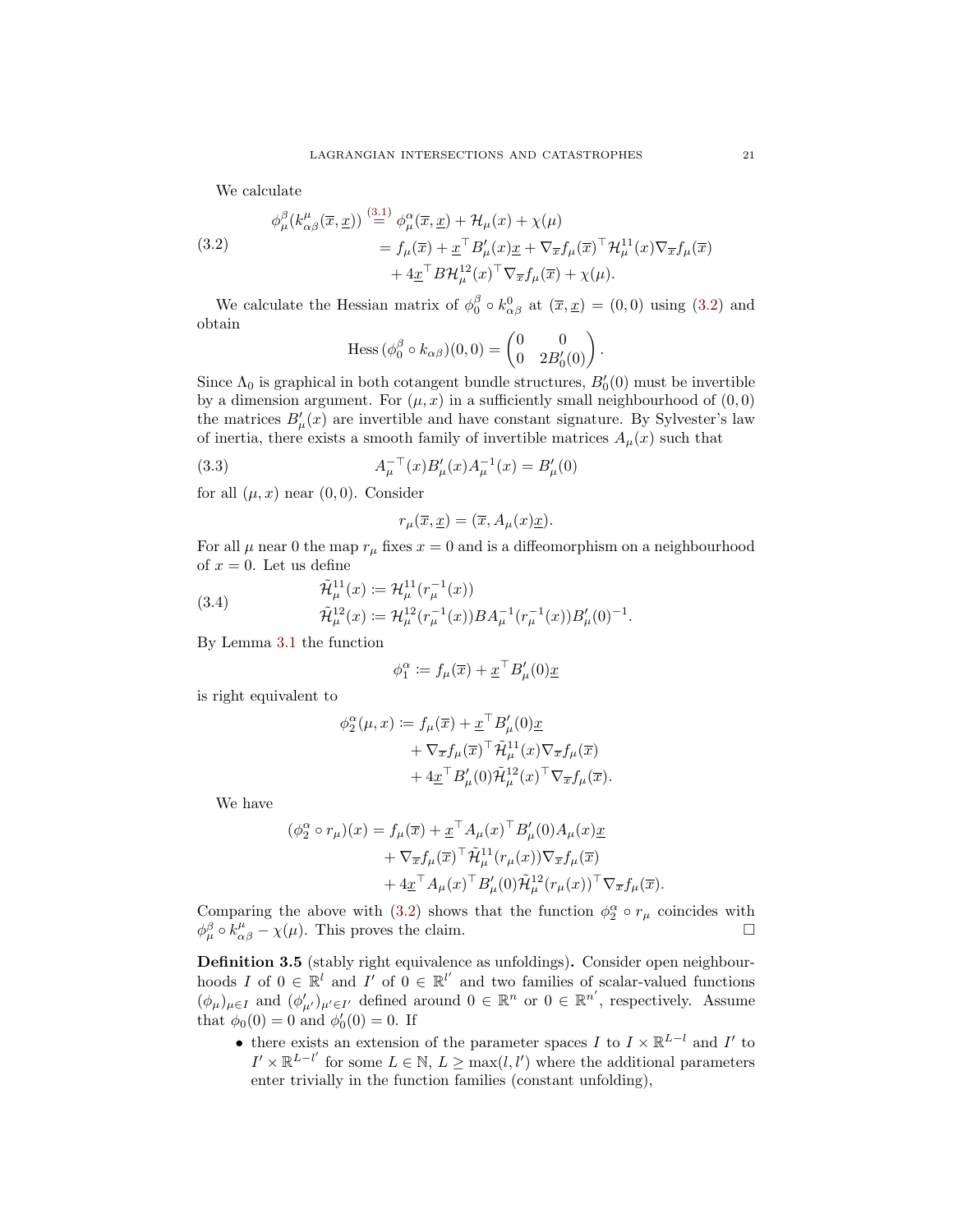#### 22 CHRISTIAN OFFEN

- there exist reparametrisations of both parameter spaces fixing  $0 \in I \times \mathbb{R}^{L-l}$ and  $0 \in I' \times \mathbb{R}^{L-l'}$ , respectively,
- and for an open neighbourhood  $\hat{I} \subset (I \times \mathbb{R}^{L-l}) \cap (I' \times \mathbb{R}^{L-l'})$  of 0 there exists a smooth function  $\chi: \hat{I} \to \mathbb{R}$

such that the families  $(\phi_{\hat{\mu}} + \chi(\hat{\mu}))_{\hat{\mu} \in \hat{I}}$  and  $(\phi_{\hat{\mu}})_{\hat{\mu} \in \hat{I}}$  admit the same Morse-reduced forms then  $(\phi_{\mu})_{\mu \in I}$  and  $(\phi'_{\mu'})_{\mu' \in I'}$  are stably right equivalent as unfoldings.  $\Delta$ 

Remark 3.2. Definition [3.5](#page-20-1) corresponds to the equivalence relation reduction in definition 5.3 (p.124) of Wassermann's dissertation [\[28\]](#page-27-1). The necessary notions are developed in [\[28,](#page-27-1) §4, §5]. Here, however, we use right equivalence where the reference uses right-left equivalence.  $\triangle$ 

<span id="page-21-0"></span>**Proposition 3.4.** Let  $((X_{\mu})_{\mu\in I}, (\Lambda_{\mu})_{\mu\in I}, z_0)$  be a parameter-dependent Lagrangian contact problem in Z. Consider two cotangent bundle structures on Z over  $X_0$ locally around  $z_0 \in X_0 \cap \Lambda_0$  such that for each  $\mu \in I$  near 0 after shrinking all involved manifolds around  $z_0$ , if necessary, the submanifold  $\Lambda_{\mu}$  is the image of the section  $d\phi_{\mu}$  and  $X_{\mu}$  the image of the section  $d\psi_{\mu}$  with respect to the first cotangent bundle structure and  $\Lambda_{\mu}$  is the image of the section  $d\phi_{\mu}^{\prime}$  and  $X_{\mu}$  is the image of the section  ${\rm d}\psi'_{\mu}$  with respect to the second cotangent bundle structure such that  $\phi_0, \psi_0, \phi'_0, \psi'_0$  vanish at  $z_0$ . Then the families  $(\rho_\mu)_{\mu} = (\phi_\mu - \psi_\mu)_{\mu}$  and  $(\rho'_\mu)_{\mu} =$  $(\phi'_{\mu} - \psi'_{\mu})_{\mu}$  are stably right equivalent as unfoldings.

Proof. We modify the first cotangent bundle structure using the fibre-preserving symplectic diffeomorphism  $\xi \mapsto \xi - d\psi_\mu|_{\pi(\xi)}$  and the second cotangent bundle structure by  $\xi \mapsto \xi - d\psi'_{\mu}|_{\pi'(\xi)}$  fibre-wise. In the updated structures all  $X_{\mu}$  are zerosections and  $\Lambda_{\mu}$  is given as the image of the section  $d(\phi_{\mu} - \psi_{\mu}) = d\rho_{\mu}$  with respect to the first structure and as the image of the section  $d(\phi'_{\mu} - \psi'_{\mu}) = d\rho'_{\mu}$  with respect to the second structure. Now the claim follows by Proposition [3.3.](#page-19-2)  $\Box$ 

The smooth family  $(\rho_\mu)_{\mu}$  of functions constructed in Proposition [3.4](#page-21-0) is called a generating family for  $((X_\mu)_{\mu \in I},(\Lambda_\mu)_{\mu \in I},z_0)$ . More precisely, we can formulate the following definition.

Definition 3.6 (generating family). Consider a parameter-dependent Lagrangian contact problem  $((X_\mu)_{\mu \in I},(\Lambda_\mu)_{\mu \in I},z_0)$  and a cotangent bundle structure over  $X_0$ such that for  $\mu$  in a neighbourhood of 0 in I the manifolds  $X_{\mu}$ ,  $\Lambda_{\mu}$  are locally around  $z_0$  given as the images of  $d\psi_\mu$  and  $d\phi_\mu$ , respectively, for smooth function families  $(\psi_{\mu})_{\mu \in I}$ ,  $(\phi_{\mu})_{\mu \in I}$  with  $\psi_0(z_0) = 0 = \phi_0(z_0)$ . The family  $(\rho_{\mu})_{\mu \in I}$  with  $\rho_{\mu} = \phi_{\mu} - \psi_{\mu}$ is called a *generating family for*  $((X_\mu)_{\mu \in I}, (\Lambda_\mu)_{\mu \in I}, z_0)$ .

Definition 3.7 (contact equivalence of parameter-dependent Lagrangian contact problems). Let  $\hat{\mathcal{L}} = ((X_{\hat{\mu}})_{\hat{\mu} \in \hat{I}}, (\Lambda_{\hat{\mu}})_{\hat{\mu} \in \hat{I}}, z_0)$  and  $\mathcal{L}' = ((X'_{\mu'})_{\mu' \in I'}, (\Lambda'_{\mu'})_{\mu' \in I'}, z'_0)$  be Lagrangian contact problems in Z and Z' where dim  $Z = \dim Z'$ . The families are called *contact equivalent* if there exists a constant unfolding  $((X_\mu)_{\mu \in I}, (\Lambda_\mu)_{\mu \in I}, z_0)$ of  $\hat{\mathcal{L}}$  and a constant unfolding  $((X'_{\mu})_{\mu\in I},(\Lambda'_{\mu})_{\mu\in I},z'_{0})$  of  $\mathcal{L}'$  such that after shrinking Z to an open neighbourhood of  $z_0$  and Z' to an open neighbourhood of  $z'_0$ , there exists a smooth family of symplectomorphisms  $\Phi_{\mu} : Z \to Z'$  such that for all  $\mu$  in an open neighbourhood of  $0 \in I$ 

$$
\Phi_{\mu}(X_{\mu}) = X'_{\theta(\mu)}, \quad \Phi(\Lambda_{\mu}) = \Lambda'_{\theta(\mu)}, \quad \Phi_0(z_0) = z'_0,
$$

where  $\theta$  is a diffeomorphism defined around  $0 \in I$  fixing  $\mu = 0$ .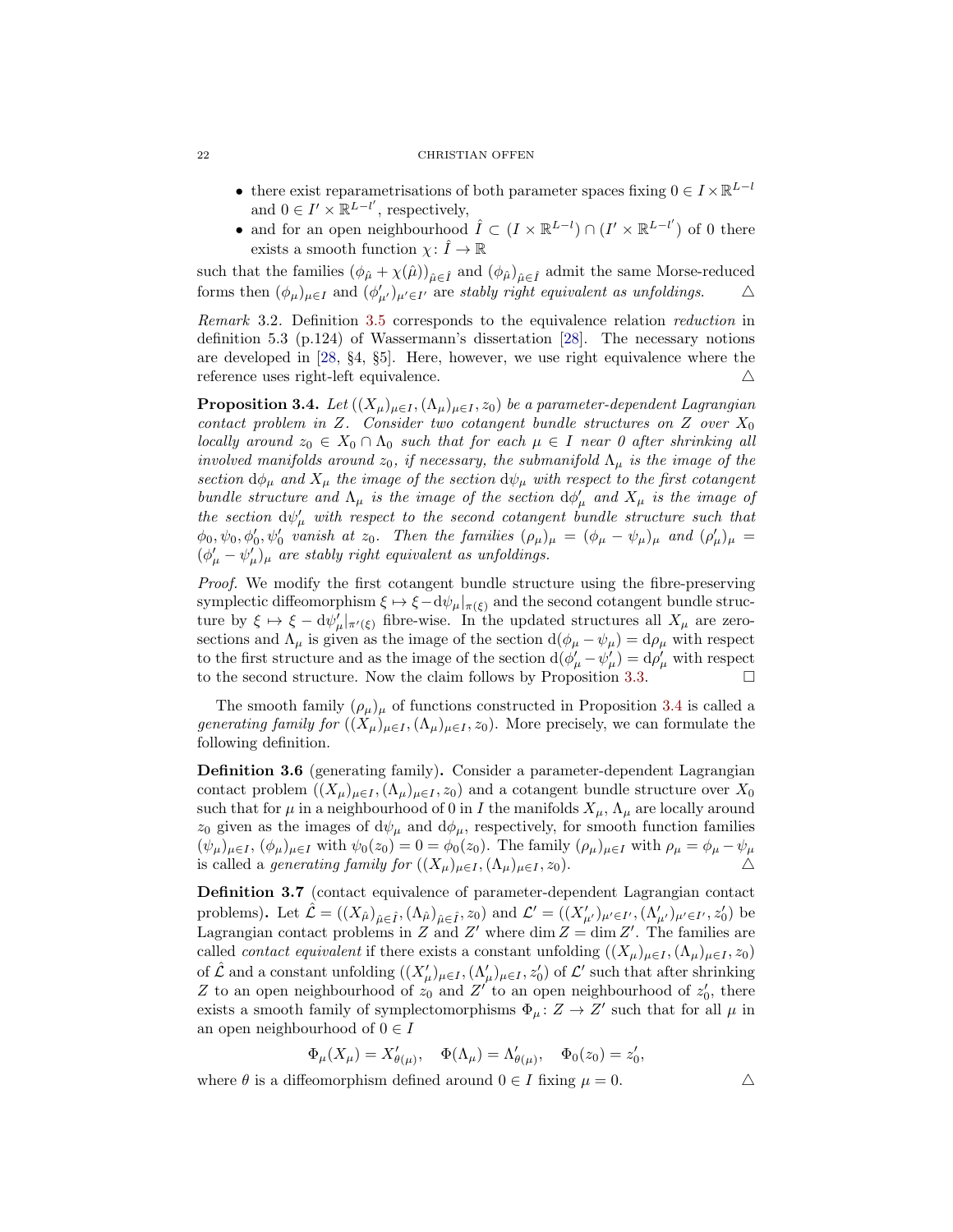We conclude the section with the following theorem which extends Theorem [2.14](#page-14-4) to the parameter-dependent case.

<span id="page-22-0"></span>**Theorem 3.5.** Two parameter-dependent Lagrangian contact problems in a symplectic manifold are contact equivalent if and only if their generating families are stably right equivalent as unfoldings.

*Proof.* Let  $((X_\mu)_{\mu \in I}, (\Lambda_\mu)_{\mu \in I}, z_0)$  and  $((X'_{\mu'})_{\mu' \in I'}, (\Lambda'_{\mu'})_{\mu' \in I'}, z'_0)$  be parameter dependent Lagrangian contact problems in Z. Since symplectic manifolds of the same dimension are locally symplectomorphic, we can assume  $z_0 = z'_0$ . (Also see Lemma [2.13.](#page-14-2)) Moreover, as the notion of contact equivalence of Lagrangian contact problems as well as the notion of stably equivalence as unfoldings admits the extensions of the parameter spaces via constant unfoldings, it is sufficient to proof the assertion for  $I = I'$ . In the following, we will shrink the manifold Z to neighbourhoods of  $z_0$ , and I to a neighbourhood of 0, repeatedly, without mentioning. As seen in the proof of Proposition [3.4](#page-21-0) we can reduce the problem to a problem with a constant family  $X_{\mu} \equiv X$ .

For the forward direction, assume that  $(X, (\Lambda_\mu)_{\mu \in I}, z_0)$  and  $(X, (\Lambda_\mu')_{\mu \in I}, z_0)$  are contact equivalent. There exists a family of symplectomorphisms  $\Phi_{\mu} \colon Z \to Z$  with

$$
\Phi_{\mu}(X) = X, \quad \Phi_{\mu}(\Lambda_{\mu}) = \Lambda_{\theta(\mu)}', \quad \Phi_0(z_0) = z_0.
$$

for a local diffeomorphism fixing  $\mu = 0$ . After a reparametrisation of the second family, we can assume  $\theta = id$ . Now the proof proceeds similarly to the first part of the proof of Theorem [2.14:](#page-14-4) consider a cotangent bundle structure over  $X$  such that  $\Lambda_{\mu}$  is given as the image of  $d\phi_{\mu}$  for a smooth family  $(\phi_{\mu})_{\mu \in I}$  with  $\phi_{\mu}(0) = 0$ . Denote the cotangent bundle projection by  $\pi$ . Using  $\Phi_{\mu}$  we can construct another cotangent bundle structure over X with cotangent bundle projection  $\pi_{\mu}' = \pi \circ \Phi_{\mu}^{-1}$ . The map  $\Phi_{\mu} \circ d\phi_{\mu}$  is a section of  $\pi'_{\mu}$  and maps X to  $\Lambda'_{\mu}$ . Therefore, in the new structure, the family  $(\Lambda_{\mu})_{\mu \in I}$  can again be represented by the family  $(\phi_{\mu})_{\mu \in I}$ .

For the reverse direction, assume that  $(X, (\Lambda_\mu)_{\mu \in I}, z_0)$  and  $(X, (\Lambda_\mu')_{\mu \in I}, z_0)$  have equivalent generating families. Consider a cotangent bundle structure over X such that  $\Lambda_{\mu}$ ,  $\Lambda'_{\mu}$  are graphical and given as

$$
\phi_{\mu}(X) = \Lambda_{\mu}, \quad \phi'_{\mu}(X) = \Lambda'_{\mu}.
$$

By Lemma [3.2](#page-18-2) there exist coordinates  $(\overline{x}, \underline{x})$  and  $(\overline{x'}, \underline{x'})$  centred at  $z_0$  such that

$$
\phi_{\mu}(\overline{x}, \underline{x}) = f_{\mu}(\overline{x}, \underline{x}) + \underline{x}^{\top} B \underline{x}
$$

$$
\phi_{\mu}'(\overline{x'}, \underline{x'}) = f_{\mu}'(\overline{x'}, \underline{x'}) + \underline{x'}^{\top} B' \underline{x'},
$$

where the 2-jets of f and f' vanish at  $\mu = 0$  and B and B' are nondegenerate, symmetric matrices. We have  $f_{\mu}(\bar{x}) = f'_{\theta(\mu)}(r_{\mu}(x))$  for a diffeomorphism  $\theta$  fixing 0 and a fibred right equivalence r such that  $r_0(0) = 0$ . After a reparametrisation of the second family, we can assume  $\theta = id$ . Now the proof proceeds analogously to the second part of the proof of Theorem [2.14.](#page-14-4) Let us sketch the four steps to construct a family of symplectic maps around  $z_0$  identifying the two contact problems.

•  $\Lambda'_{\mu}$  is mapped to a manifold that coincides with  $d\phi_{\mu}^{(0)}(X)$  on a neighbourhood of  $z_0$  with

$$
\phi_{\mu}^{(0)}(\overline{x},\underline{x}) = f'_{\mu}(\overline{x},\underline{x}) + \underline{x}^{\top} B' \underline{x}
$$

using the cotangent lift of the change of coordinates  $(\overline{x}, \underline{x}) \mapsto (\overline{x'}, \underline{x'})$ .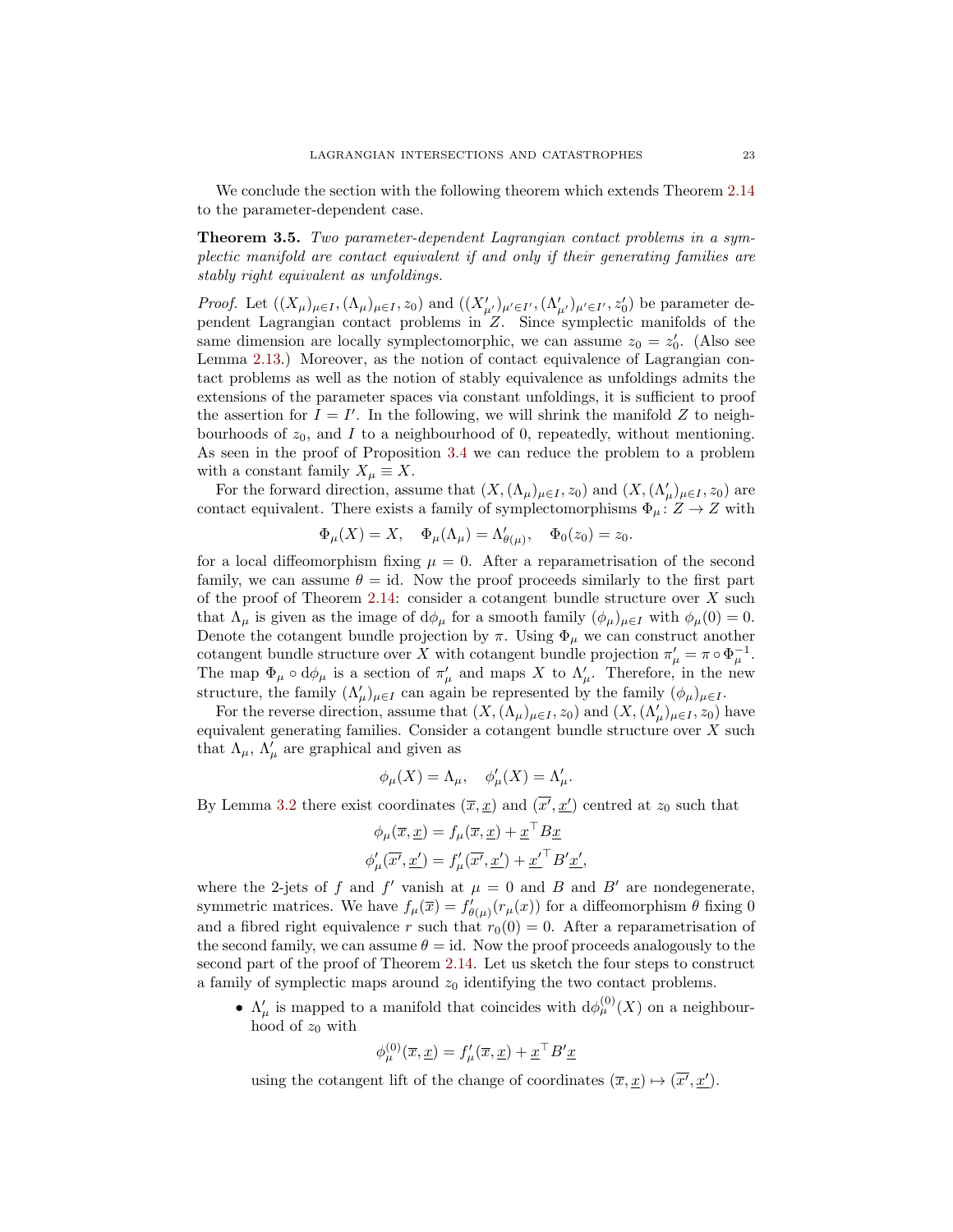• On an open neighbourhood of  $z_0$  the submanifold  $d\phi_{\mu}^{(0)}(X)$  is mapped to  ${\rm d}\phi^{(1)}_\mu(X)$  with

$$
\phi_{\mu}^{(1)}(\overline{x},\underline{x}) = f_{\mu}(\overline{x},\underline{x}) + \underline{x}^{\top} B' \underline{x}
$$

using the cotangent lift of  $(\overline{x}, \underline{x}) \mapsto (r_{\mu}(\overline{x}), \underline{x}).$ 

• On an open neighbourhood of  $z_0$  the submanifold  $d\phi_{\mu}^{(1)}(X)$  is mapped to  $d\phi_{\mu}^{(2)}(X)$  with

$$
\phi_{\mu}^{(2)}(\overline{x}, \underline{x}) = f_{\mu}(\overline{x}, \underline{x}) + \underline{x}^{\top} BDB' DB \underline{x}
$$

for a suitable choice of a symmetric, invertible matrix  $D$  using the cotangent lift of  $(\overline{x}, \underline{x}) \mapsto (\overline{x}, DB \underline{x}).$ 

• On an open neighbourhood of  $z_0$  the submanifold  $d\phi_{\mu}^{(2)}(X)$  is mapped to  $\tilde{\Lambda}_{\mu}$  using the cotangent lift of the fibred right equivalence obtained from Lemma [3.1](#page-17-1) for

$$
\mathcal{H} = \begin{pmatrix} 0 & 0 \\ 0 & \frac{1}{4}(-B^{-1} + DB'D) \end{pmatrix} \in \mathbb{R}^{n \times n}.
$$

Let the original cotangent bundle structure be defined by the 1-form  $\lambda$ .  $\Lambda_{\mu}$ is mapped to  $\tilde{\Lambda}_{\mu}$  using the symplectomorphism that identifies the cotangent bundle structure  $\lambda$  with  $\lambda + dH$ , where  $H(x,\xi) = \xi^{\top} \mathcal{H}(x,\xi) \xi$  in Darboux coordinates with respect to the original structure.

The procedure constructs the required family of symplectomorphisms.  $\Box$ 

## <span id="page-23-0"></span>4. Concluding remarks and application to boundary value problems of symplectic maps

4.1. Stably contact equivalence. It is now justified to extend the notion of contact equivalence of Lagrangian contact problems to stably contact equivalence. This will allow us to compare Lagrangian contact problems in symplectic manifolds of different dimensions.

<span id="page-23-1"></span>Definition 4.1. Two Lagrangian contact problems (in symplectic manifolds of possibly different dimensions) are stably contact equivalent if their generating functions are stably right equivalent. Moreover, two parameter-dependent Lagrangian contact problems (in symplectic manifolds of possibly different dimensions) are stably contact equivalent if their generating families are stably right equivalent as unfoldings.  $\triangle$ 

Proposition 4.1. Two Lagrangian contact problems in symplectic manifolds of the same dimension are stably contact equivalent if and only if they are contact equivalent.

*Proof.* The statement follows by the Theorems [2.14](#page-14-4) and [3.5.](#page-22-0)  $\Box$ 

The following two theorems announced in Section [1](#page-0-0) now follow trivially from Definition [4.1.](#page-23-1) Their geometric meaning is encoded in the Theorems [2.14](#page-14-4) and [3.5.](#page-22-0)

Theorem 1.3. There exists a 1-1 correspondence between Lagrangian contact problems modulo stably contact equivalence and smooth real-valued function germs up to stably right equivalence.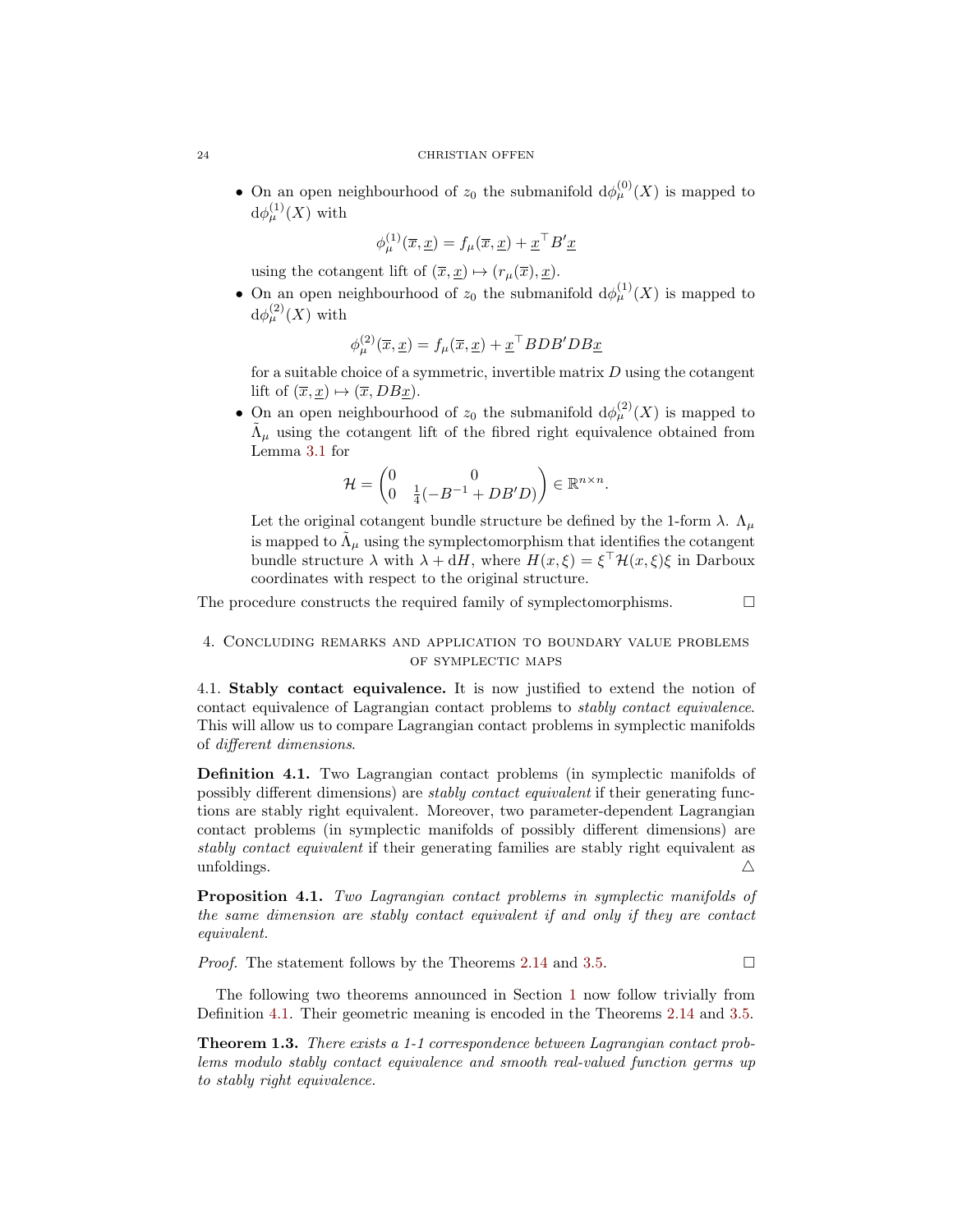Theorem 1.4. There exists a 1-1 correspondence between parameter-dependent Lagrangian contact problems up to stably right equivalence and unfoldings of smooth, real-valued function germs up to stably right equivalence as unfoldings.

<span id="page-24-1"></span>Remark 4.1. The notion of versality and stability can be translated to the setting of (parameter-dependent) Lagrangian contact problems such that classification results from catastrophe theory apply (see [\[2,](#page-26-1) Part II], for instance).  $\Delta$ 

4.2. Boundary value problems for symplectic maps. An application is the classification of singularities and bifurcations which occur in boundary value problems for symplectic maps [\[20,](#page-27-4) [24\]](#page-27-8): consider a smooth family of symplectic maps  $\phi_{\mu} \colon Z \to Z'$  for  $\mu \in I$ , where  $I \subset \mathbb{R}^l$  is an open neighbourhood of the origin. Let us denote the symplectic form of Z by  $\omega$  and the symplectic form of Z' by  $\omega'$ . Let pr:  $Z \times Z' \to Z$  and pr':  $Z \times Z' \to Z'$  denote projections to the first or second component of the product. Define the symplectic form  $\Omega = \text{pr}^* \omega - \text{pr'}^* \omega'$  on  $Z \times Z'$ . The graphs of  $(\phi_{\mu})_{\mu}$  define a smooth family  $(\Lambda_{\mu})_{\mu}$  of Lagrangian submanifolds in  $Z \times Z'$ .

The Lagrangian contact problems  $((\Lambda_\mu)_\mu,(X_\mu)_\mu,z)$  for a smooth family  $(X_\mu)_\mu$ of Lagrangian submanifolds of  $Z \times Z'$  and a point  $z \in Z \times Z'$  can be interpreted as a family of boundary value problems for the symplectic maps  $(\phi_\mu)_{\mu}$ , where  $(X_\mu)_{\mu}$ represents the boundary conditions. The elements of the intersection  $\Lambda_{\mu} \cap X_{\mu}$ correspond to solutions to the boundary value problem.

*Example* 4.1 (periodic boundary conditions). Consider  $Z' = Z$ , let  $(\phi_{\mu})_{\mu \in I}$  be a family of symplectic maps on Z, let  $\Lambda_{\mu}$  denote the graph of  $\phi_{\mu}$  viewed as a subset of  $Z \times Z$  and let  $X_{\mu} \equiv X$  be the diagonal embedding of Z into  $Z \times Z$ . The elements of the intersection  $\Lambda_{\mu} \cap X$  correspond to solutions to the boundary value problem  $\phi_u(z) = z, z \in Z.$ 

Example 4.2 (Dirichlet-type boundary conditions). Consider a family of Hamiltonians  $(H_{\mu})_{\mu \in I}$  on a cotangent bundle space  $T^*U$  with bundle projection  $\pi: T^*U \to U$ . Let  $q^*, Q^* \in U$  and let  $\phi_\mu$  denote the time-1-map corresponding to the Hamiltonian system  $(H_{\mu}, T^*U, -d\lambda)$ . Let  $(q, p)$  denote local canonical coordinates on  $T^*U$ around a point of interest where Z is a coordinate patch such that  $q^* \in \pi(Z)$  and Z' is a coordinate patch such that  $Q^* \in \pi(Z')$ . The equation

<span id="page-24-0"></span>
$$
\pi(\phi_{\mu}(q^*,p)) = Q^*
$$

is a boundary value problem for  $\phi_{\mu}$ . This kind of boundary value problems arise as first-order formulations of parameter-dependent second-order systems of ordinary differential equations with Dirichlet boundary conditions, for instance. Let  $\Lambda$ <sub>u</sub> denote the graph of  $\phi_{\mu} \colon Z \to Z'$  viewed as a subset of  $Z \times Z'$  and let  $X_{\mu} \equiv$  $X = pr^{-1}(q^*) \times pr'^{-1}(Q^*)$ . The elements of the intersection  $\Lambda_\mu \cap X$  correspond to solutions to the boundary value problem  $(4.1)$ .

Two parameter dependent boundary value problems for symplectic maps are equivalent at a solution if and only if their corresponding parameter-dependent Lagrangian contact problems in  $Z \times Z'$  are contact equivalent. Therefore, Remark [4.1](#page-24-1) applies to parameter-dependent boundary value problems for symplectic maps and relates the problem to classical catastrophe theory. For this also notice that small perturbations of the corresponding catastrophe theory problems relate to perturbations of the Lagrangian contact problems which can still be interpreted as boundary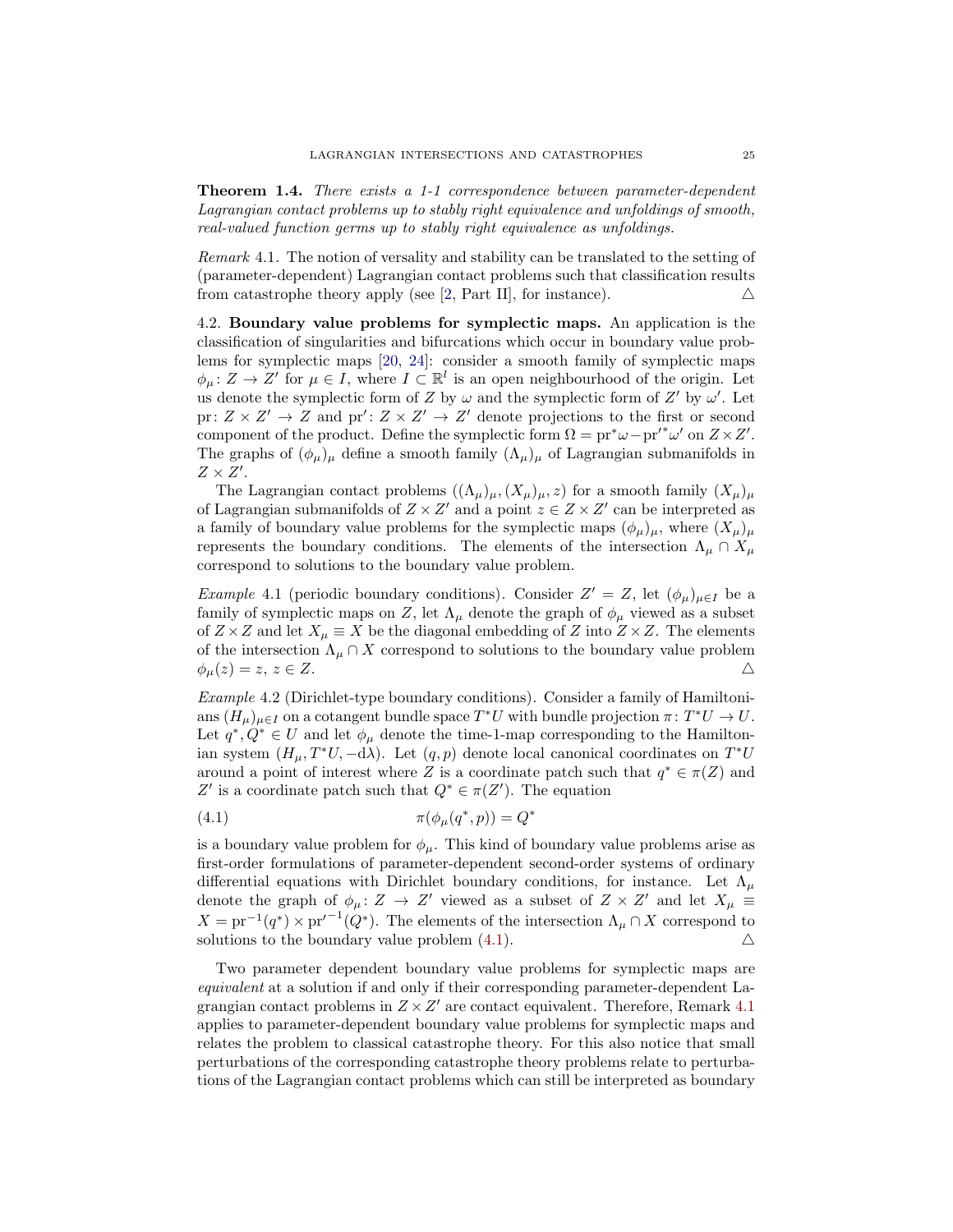26 CHRISTIAN OFFEN



<span id="page-25-1"></span>FIGURE 4. When bifurcation diagrams of parameter dependent Hamiltonian boundary value problems are computed using a numerical method, it is crucial that the symplectic flow map is approximated by an algorithmically computable flow map which is symplectic as well. The symplecticity guarantees that the computed bifurcation diagram exhibits the same stable singularities as the bifurcation diagram of the exact system. To the left we see an illustration of an elliptic umbilic bifurcation which is persistent under perturbations within the class of boundary value problems for symplectic maps. If a numerical discretisation error perturbs the problem to a boundary value problem for a non-symplectic map, the bifurcation breaks (right hand side) [\[23,](#page-27-6) [22,](#page-27-7) [24\]](#page-27-8).

value problems for symplectic maps. Indeed, we obtain a rigorous framework for the work done in [\[20\]](#page-27-4), i.e. the analysis of bifurcations in boundary value problems for symplectic maps. In particular, Theorem [3.5](#page-22-0) fills a gap in the argumentation of proposition 2.1 in [\[20\]](#page-27-4). Implications for numerical computations of bifurcation diagrams are explained in [\[23,](#page-27-6) [22,](#page-27-7) [24\]](#page-27-8) and illustrated in Figure [4.](#page-25-1)

Example 4.3. Singularities in conjugate loci can be viewed as singularities of exponential maps. Interpreting exponential maps as Lagrangian maps [\[11\]](#page-26-15), the singularities can be classified via generating families up to stably  $R^+$ -equivalence [\[2,](#page-26-1) p.304]. Alternatively, elements of conjugate loci can be interpreted as singularities of boundary value problems for exponential maps. Using a slightly different notion to identify the singularities, elements in the conjugate loci correspond to map germs up to right equivalence with certain symmetries [\[21\]](#page-27-5).  $\triangle$ 

### Acknowledgements

I thank Robert McLachlan for useful discussions. This research was supported by the Marsden Fund of the Royal Society Te Aparangi and the School of Fundamental Sciences, Massey University, Manawatū, New Zealand.

### **REFERENCES**

<span id="page-25-0"></span>[1] Arnold, Vladimir I. Catastrophe Theory. Springer Berlin Heidelberg, 1992. isbn: 978-3-642-58124-3. doi: [10.1007/978-3-642-58124-3](https://doi.org/10.1007/978-3-642-58124-3).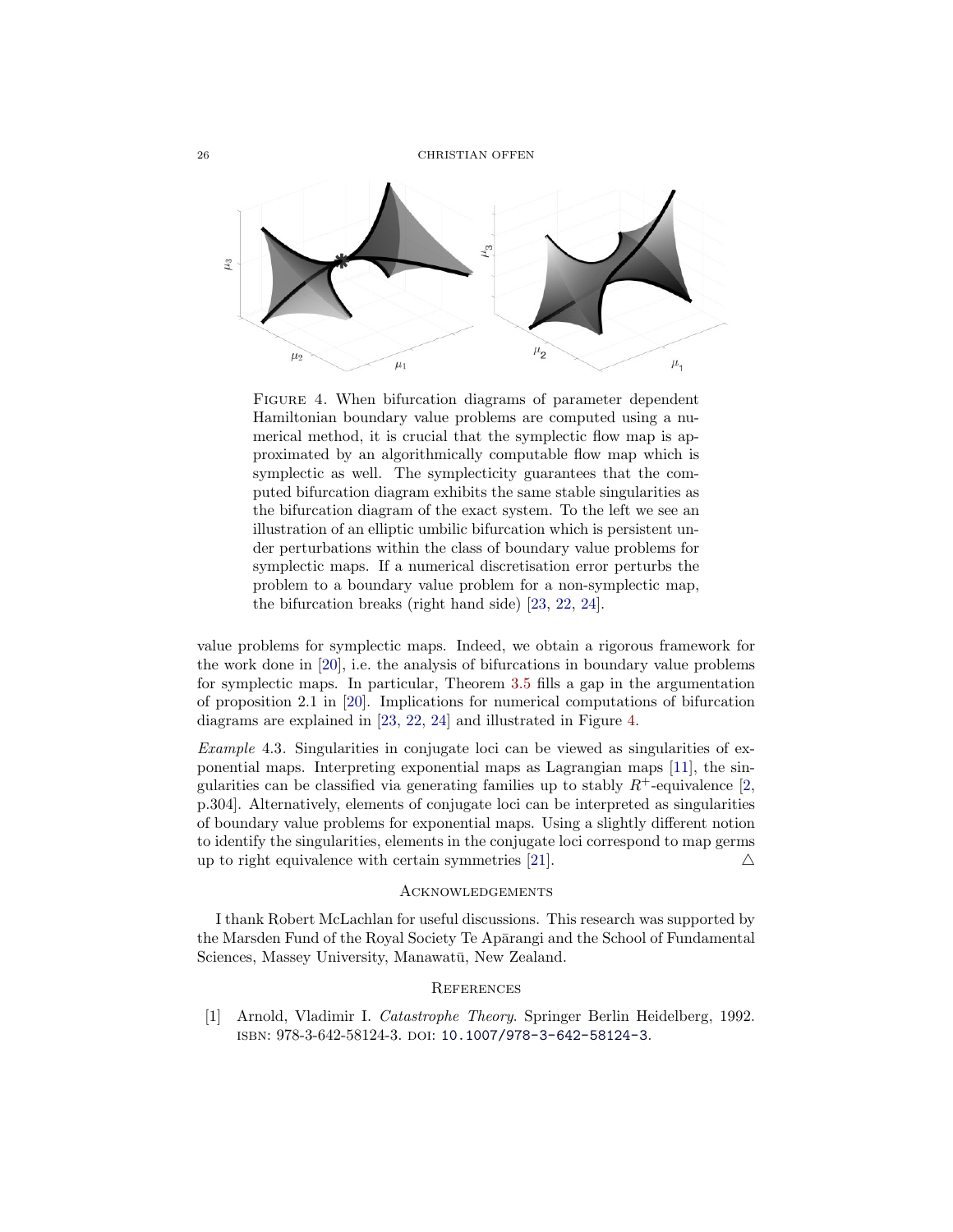#### REFERENCES 27

- <span id="page-26-1"></span>[2] Arnold, Vladimir I., Gusein-Zade, S. M., and Varchenko, A. N. Singularities of Differentiable Maps, Volume 1. Birkhäuser Boston, 2012. poi: [10.1007/978-](https://doi.org/10.1007/978-0-8176-8340-5) [0-8176-8340-5](https://doi.org/10.1007/978-0-8176-8340-5).
- <span id="page-26-0"></span>[3] Arnold, Vladimir I. et al. Dynamical Systems V: Bifurcation Theory and Catastrophe Theory. Berlin, Heidelberg: Springer Berlin Heidelberg, 1994. isbn: 978-3-642-57884-7. doi: [10.1007/978-3-642-57884-7](https://doi.org/10.1007/978-3-642-57884-7).
- <span id="page-26-11"></span>[4] Bates, Sean and Weinstein, Alan. Lectures on the Geometry of Quantization. Vol. 8. American Mathematical Society, 1997. isbn: 978-0-8218-0798-9.
- <span id="page-26-4"></span>[5] Bröcker, Theodor. Differentiable Germs and Catastrophes. London Mathematical Society Lecture Note Series. Cambridge University Press, 1975. doi: [10.1017/CBO9781107325418](https://doi.org/10.1017/CBO9781107325418).
- <span id="page-26-9"></span>[6] Eliashberg, Y. and Gromov, M. "Lagrangian intersection theory: finite-dimensional approach". In: Geometry of Differential Equations. AMS Translations Series. American Mathematical Society, 1998, pp. 27–118. isbn: 9780821810941.
- <span id="page-26-7"></span>[7] Frauenfelder, Urs. "The Arnold-Givental conjecture and moment Floer homology". In: International Mathematics Research Notices 2004.42 (Jan. 2004), pp. 2179-2269. ISSN: 1073-7928. DOI: [10.1155/S1073792804133941](https://doi.org/10.1155/S1073792804133941).
- <span id="page-26-8"></span>[8] Fukaya, Kenji. Lagrangian Intersection Floer Theory: Anomaly and Obstruction, Part I. AMS/IP studies in advanced mathematics. American Mathematical Society, 2010. isbn: 9780821852491.
- <span id="page-26-3"></span>[9] Golubitsky, Martin A. and Guillemin, Victor. "Contact equivalence for Lagrangian manifolds". In: Advances in Mathematics 15.3 (1975), pp. 375–387. DOI: [10.1016/0001-8708\(75\)90143-7](https://doi.org/10.1016/0001-8708(75)90143-7).
- <span id="page-26-5"></span>[10] Haro, Alex. "The primitive function of an exact symplectomorphism". In: ´ Nonlinearity 13.5 (June 2000), pp. 1483–1500. doi: [10.1088/0951-7715/13/](https://doi.org/10.1088/0951-7715/13/5/304) [5/304](https://doi.org/10.1088/0951-7715/13/5/304).
- <span id="page-26-15"></span>[11] Janeczko, Stanisław and Mostowski, Tadeusz. "Relative generic singularities of the exponential map". In: Compositio Mathematica 96.3 (1995), pp. 345– 370. url: [http://www.numdam.org/item?id=CM\\_1995\\_\\_96\\_3\\_345\\_0](http://www.numdam.org/item?id=CM_1995__96_3_345_0).
- <span id="page-26-10"></span>[12] Kreusser, Lisa M., McLachlan, Robert I., and Offen, Christian. "Detection of high codimensional bifurcations in variational PDEs". In: Nonlinearity 33.5 (2020), pp. 2335–2363. DOI: [10 . 1088 / 1361 - 6544 / ab7293](https://doi.org/10.1088/1361-6544/ab7293). arXiv: 1903. [02659](https://arxiv.org/abs/1903.02659).
- <span id="page-26-12"></span>[13] Libermann, Paulette and Marle, Charles-Michel. "Symplectic manifolds and Poisson manifolds". In: Symplectic Geometry and Analytical Mechanics. Dordrecht: Springer Netherlands, 1987, pp. 89–184. ISBN: 978-94-009-3807-6. DOI: [10.1007/978-94-009-3807-6\\_3](https://doi.org/10.1007/978-94-009-3807-6_3).
- <span id="page-26-6"></span>[14] Lomelí, Héctor E, Meiss, James D, and Ramírez-Ros, Rafael. "Canonical Melnikov theory for diffeomorphisms". In: Nonlinearity 21.3 (Feb. 2008), pp. 485– 508. doi: [10.1088/0951-7715/21/3/007](https://doi.org/10.1088/0951-7715/21/3/007).
- <span id="page-26-14"></span>[15] Lorand, Jonathan and Weinstein, Alan. "(Co)isotropic Pairs in Poisson and Presymplectic Vector Spaces". In: SIGMA 11 11 (2015). DOI: 10.3842/ [SIGMA.2015.072](https://doi.org/10.3842/SIGMA.2015.072). eprint: <1503.00169>.
- <span id="page-26-13"></span>[16] Lorand, Jonathan and Weinstein, Alan. Coisotropic Pairs. 2014. arXiv: [1408.](https://arxiv.org/abs/1408.5620) [5620 \[math.SG\]](https://arxiv.org/abs/1408.5620).
- <span id="page-26-2"></span>[17] Lu, Yung-Chen. Singularity theory and an introduction to catastrophe theory. Universitext (1979). Springer-Verlag, 1976. ISBN: 9783540902218. DOI: 10. [1007/978-1-4612-9909-7](https://doi.org/10.1007/978-1-4612-9909-7).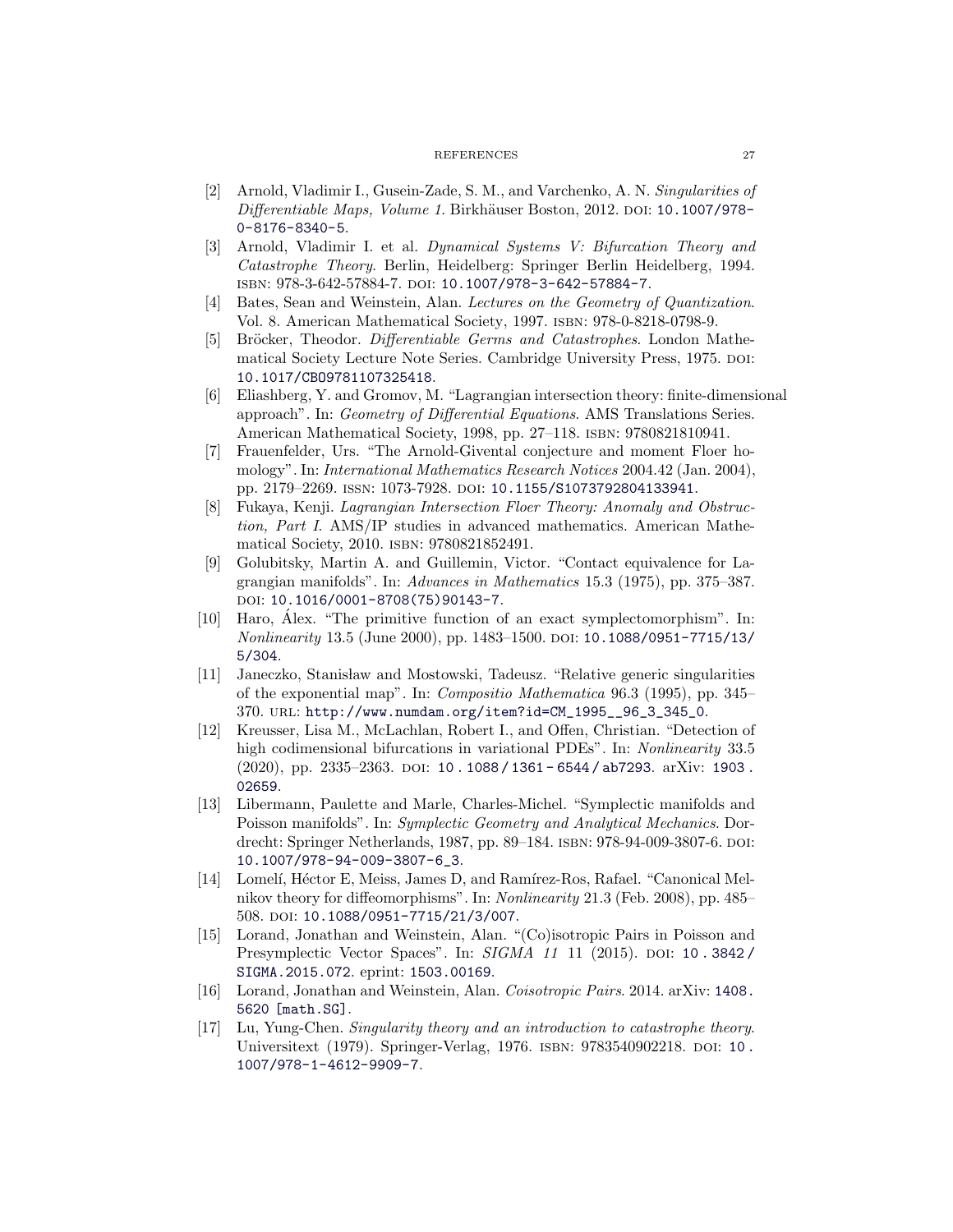#### 28 REFERENCES

- <span id="page-27-13"></span>[18] Marsden, Jerrold E. and Ratiu, Tudor S. "Cotangent Bundles". In: Introduction to Mechanics and Symmetry: A Basic Exposition of Classical Mechanical Systems. New York, NY: Springer New York, 1999, pp. 165–180. isbn: 978-0- 387-21792-5. doi: [10.1007/978-0-387-21792-5\\_6](https://doi.org/10.1007/978-0-387-21792-5_6).
- <span id="page-27-10"></span>[19] Mather, John N. "Stability of  $C^{\infty}$  mappings: III. Finitely determined mapgerms". In: Publications Mathématiques de l'Institut des Hautes Études Scientifiques 35.1 (Dec. 1968), pp. 127–156. ISSN: 1618-1913. DOI: 10.1007/ [BF02698926](https://doi.org/10.1007/BF02698926).
- <span id="page-27-4"></span>[20] McLachlan, Robert I. and Offen, Christian. "Bifurcation of solutions to Hamiltonian boundary value problems". In: Nonlinearity 31.6 (2018), pp. 2895– 2927. DOI: [10.1088/1361-6544/aab630](https://doi.org/10.1088/1361-6544/aab630). arXiv: [1710.09991](https://arxiv.org/abs/1710.09991).
- <span id="page-27-5"></span>[21] McLachlan, Robert I. and Offen, Christian. "Hamiltonian boundary value problems, conformal symplectic symmetries, and conjugate loci". In: New Zealand Journal of Mathematics (NZJM) 48 (2018), pp. 83–99. arXiv: [1804.](https://arxiv.org/abs/1804.07479) [07479](https://arxiv.org/abs/1804.07479). URL: [http://nzjm.math.auckland.ac.nz/index.php/Hamiltonian\\_](http://nzjm.math.auckland.ac.nz/index.php/Hamiltonian_Boundary_Value_Problems%5C%2C_Conformal_Symplectic_Symmetries%5C%2C_and_Conjugate_Loci) [Boundary\\_Value\\_Problems%5C%2C\\_Conformal\\_Symplectic\\_Symmetries%](http://nzjm.math.auckland.ac.nz/index.php/Hamiltonian_Boundary_Value_Problems%5C%2C_Conformal_Symplectic_Symmetries%5C%2C_and_Conjugate_Loci) [5C%2C\\_and\\_Conjugate\\_Loci](http://nzjm.math.auckland.ac.nz/index.php/Hamiltonian_Boundary_Value_Problems%5C%2C_Conformal_Symplectic_Symmetries%5C%2C_and_Conjugate_Loci).
- <span id="page-27-7"></span>[22] McLachlan, Robert I. and Offen, Christian. "Preservation of bifurcations of Hamiltonian boundary value problems under discretisation". In: Foundations of Computational Mathematics (FoCM) 20 (2020), pp. 1363–1400. DOI: [10.](https://doi.org/10.1007/s10208-020-09454-z) [1007/s10208-020-09454-z](https://doi.org/10.1007/s10208-020-09454-z). arXiv: [1804.07468](https://arxiv.org/abs/1804.07468).
- <span id="page-27-6"></span>[23] McLachlan, Robert I. and Offen, Christian. "Symplectic integration of boundary value problems". In: Numerical Algorithms 81.4 (Aug. 2019), pp. 1219– 1233. issn: 1572-9265. doi: [10.1007/s11075- 018- 0599- 7](https://doi.org/10.1007/s11075-018-0599-7). arXiv: [1804.](https://arxiv.org/abs/1804.09042) [09042](https://arxiv.org/abs/1804.09042).
- <span id="page-27-8"></span>[24] Offen, Christian. Analysis of Hamiltonian boundary value problems and sym-plectic integration (Doctoral Thesis). Massey University, 2020. DOI: [10.13140/](https://doi.org/10.13140/RG.2.2.34063.61607) [RG.2.2.34063.61607](https://doi.org/10.13140/RG.2.2.34063.61607).
- <span id="page-27-9"></span>[25] Offen, Christian. Singularities Animations. [https : / / www . youtube . com /](https://www.youtube.com/playlist?list=PLIp-UrijLTJ5m-3ZASHPurIkehiBuW_sO) [playlist?list=PLIp- UrijLTJ5m- 3ZASHPurIkehiBuW\\_sO](https://www.youtube.com/playlist?list=PLIp-UrijLTJ5m-3ZASHPurIkehiBuW_sO). Accessed 2021- 05-02. Youtube, 2019.
- <span id="page-27-0"></span>[26] Poston, T. and Stewart, I. Catastrophe Theory and Its Applications. Dover Books on Mathematics. Dover Publications, 1978. isbn: 9780486692715.
- <span id="page-27-2"></span>[27] Tougeron, Jean-Claude. "Idéaux et fonctions différentiables. I". fr. In: Annales de l'Institut Fourier 18.1 (1968), pp. 177–240. DOI: [10.5802/aif.281](https://doi.org/10.5802/aif.281).
- <span id="page-27-1"></span>[28] Wassermann, Gordon. Stability of Unfoldings. Springer Berlin Heidelberg, 1974. isbn: 978-3-540-38423-6. doi: [10.1007/bfb0061658](https://doi.org/10.1007/bfb0061658).
- <span id="page-27-3"></span>[29] Weinstein, Alan. "Lagrangian Submanifolds and Hamiltonian Systems". In: Annals of Mathematics 98.3 (1973), pp. 377-4[10.](https://doi.org/10.2307/1970911) ISSN: 0003486X. DOI: 10. [2307/1970911](https://doi.org/10.2307/1970911).
- <span id="page-27-11"></span>[30] Weinstein, Alan. "Singularities of families of functions". In: Differentialgeometrie im Grossen (Ber. Tagung, Math. Forschungsinst., Oberwolfach, 1969) 4 (1971), pp. 323–330.
- <span id="page-27-12"></span>[31] Weinstein, Alan. "The invariance of Poincaré's generating function for canonical transformations". In: Inventiones mathematicae 16.3 (1972), pp. 202–213. doi: [10.1007/BF01425493](https://doi.org/10.1007/BF01425493).